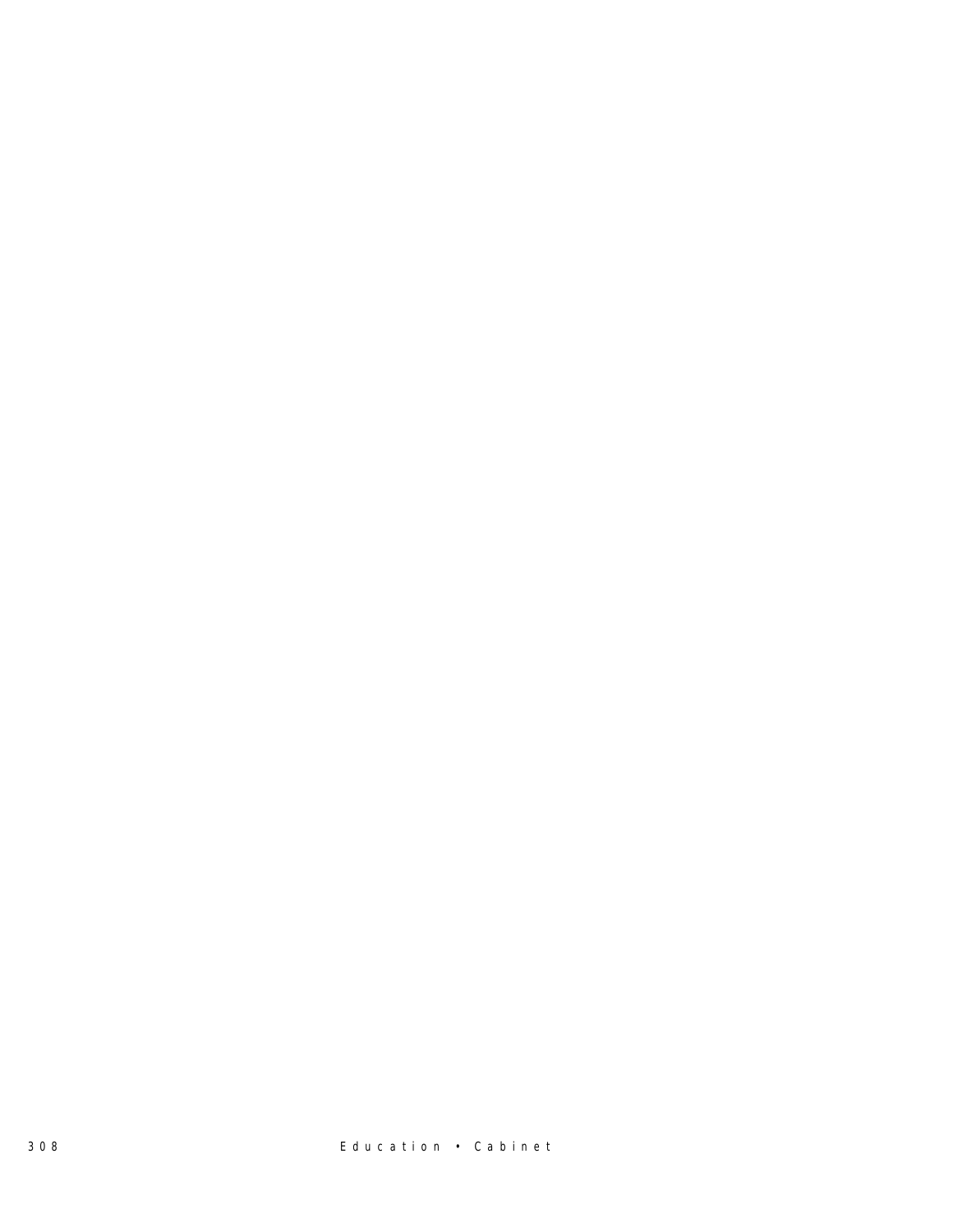## Education

### *Thomas W. Payzant, Superintendent*

### *Cabinet Mission*

To welcome the children of this city into the Boston Public Schools, where effective teaching and learning prepare all of our students to achieve at high levels, and where the entire community works together to focus on children.

| <b>Operating Budget</b>            | Program Name                 | Total Actual '03 | <b>Total Actual '04</b> | Total Approp '05    | <b>Total Budget '06</b> |
|------------------------------------|------------------------------|------------------|-------------------------|---------------------|-------------------------|
|                                    | <b>Boston Public Schools</b> | 650,600.546      | 656.538.811             | 680.206.625         | 712,413,221             |
|                                    | <b>Total</b>                 | 650,600,546      | 656,538,811             | 680,206,625         | 712,413,221             |
| <b>Capital Budget Expenditures</b> |                              | Actual 03        | Actual 04               | <b>Estimated 05</b> | Projected 06            |
|                                    | <b>Boston Public Schools</b> | 71,211,805       | 48,104,659              | 29,357,400          | 33,981,965              |
|                                    | <b>Total</b>                 | 71,211,805       | 48,104,659              | 29,357,400          | 33,981,965              |
| <b>External Funds Expenditures</b> |                              | Total Actual '03 | <b>Total Actual '04</b> | Total Approp '05    | <b>Total Budget '06</b> |
|                                    | <b>Boston Public Schools</b> | 129.742.373      | 124.054.005             | 142.474.017         | 139.959.146             |
|                                    | Total                        | 129,742,373      | 124,054,005             | 142,474,017         | 139,959,146             |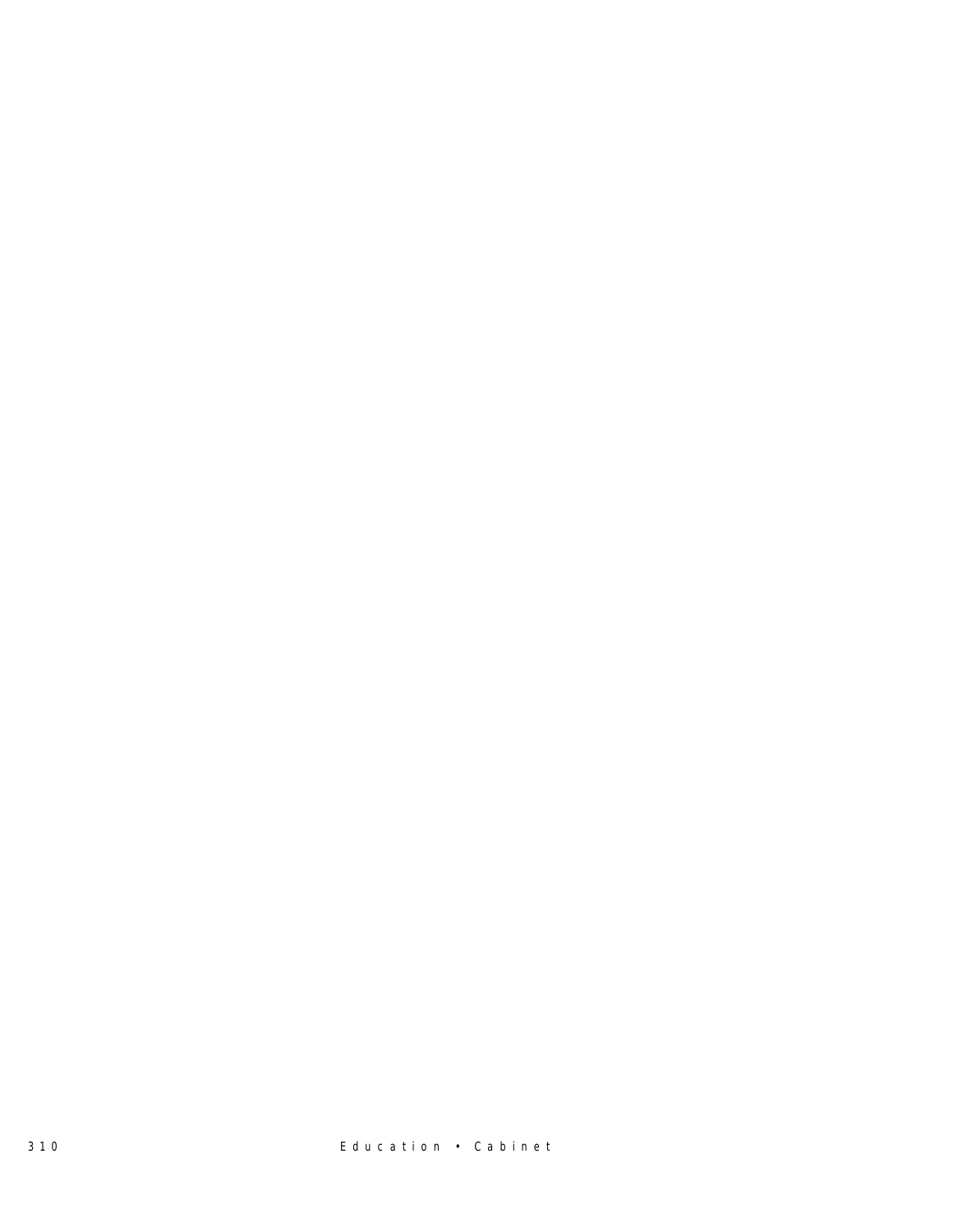# School Department Operating Budget

### *Thomas W. Payzant, Superintendent Appropriation: 101*

### *Department Mission*

We welcome the children of this city into the Boston Public Schools, where effective teaching and learning prepare all of our students to achieve at high levels, and where the entire community works together to focus on children.

### *FY06 Performance Objectives*

- To build on the success of the 5-year education reform plan, "Focus on Children."
- To focus on the unifying goal of the successor education reform plan, "Focus on Children II" and accelerate the continuous improvement of teaching and learning to enable all students to meet high standards.

| <b>Operating Budget</b>      | Program Name                                                                                         | <b>Total Actual '03</b>           | <b>Total Actual '04</b> | Total Approp '05               | <b>Total Budget '06</b>        |
|------------------------------|------------------------------------------------------------------------------------------------------|-----------------------------------|-------------------------|--------------------------------|--------------------------------|
|                              | General School Purposes                                                                              | 650,600,546                       | 656,538,811             | 680,206,625                    | 712,413,221                    |
|                              | Total                                                                                                | 650,600,546                       | 656,538,811             | 680,206,625                    | 712,413,221                    |
| <b>External Funds Budget</b> | <b>Fund Name</b>                                                                                     | Total Actual '03                  | <b>Total Actual '04</b> | Total Approp '05               | <b>Total Budget '06</b>        |
|                              | Academic Support                                                                                     | 3,690,484                         | 3,570,664               | 838,979                        | 838,979                        |
|                              | <b>Adult Education</b><br><b>Advanced Placement</b>                                                  | 223,671<br>33,902                 | 154,714<br>25,673       | 210,588<br>0                   | 200,690                        |
|                              | <b>AIDS Education</b>                                                                                | 206,914                           | 85,924                  | 30,303                         |                                |
|                              | Alternative Strategies (180)<br>Arts in Education                                                    | 831,955<br>0                      | 41,831                  | 0<br>240,897                   | 240,897                        |
|                              | <b>BATEC</b>                                                                                         | $\Omega$                          | 28,551                  | Ω<br>N                         |                                |
|                              | Bay State Readers<br>Boston Area Advanced Technolog                                                  | 437,397<br>$\Omega$               | 69,409                  | 169,186                        | 69,680                         |
|                              | <b>Boston Trans Skills Net</b>                                                                       | 96,001<br>150                     | 272,279                 | 227,908<br>Ω                   | $\left( \right)$               |
|                              | <b>Bullying Prevention Prog</b><br>Chapter 636 Section 1                                             | 642                               | 14,395                  | 0                              |                                |
|                              | Chapter 636 Section 8<br><b>Class Size Reduction-State</b>                                           | 838                               |                         | 0                              |                                |
|                              | Commonwealth Compass/Prof Dev                                                                        | 3,787,365<br>C                    |                         | 10,000                         | 10,000                         |
|                              | Community Art Partnership                                                                            | 17,783                            |                         | 0                              | $\left($                       |
|                              | Community Partnership Program<br><b>Community Serv Learning Based</b><br>Comprehensive School Reform | 12,105,233<br>16,000<br>1,148,207 | 9,313,878<br>1,512,249  | 9,817,636<br>58,300<br>882,740 | 9,817,636<br>55,000<br>800,000 |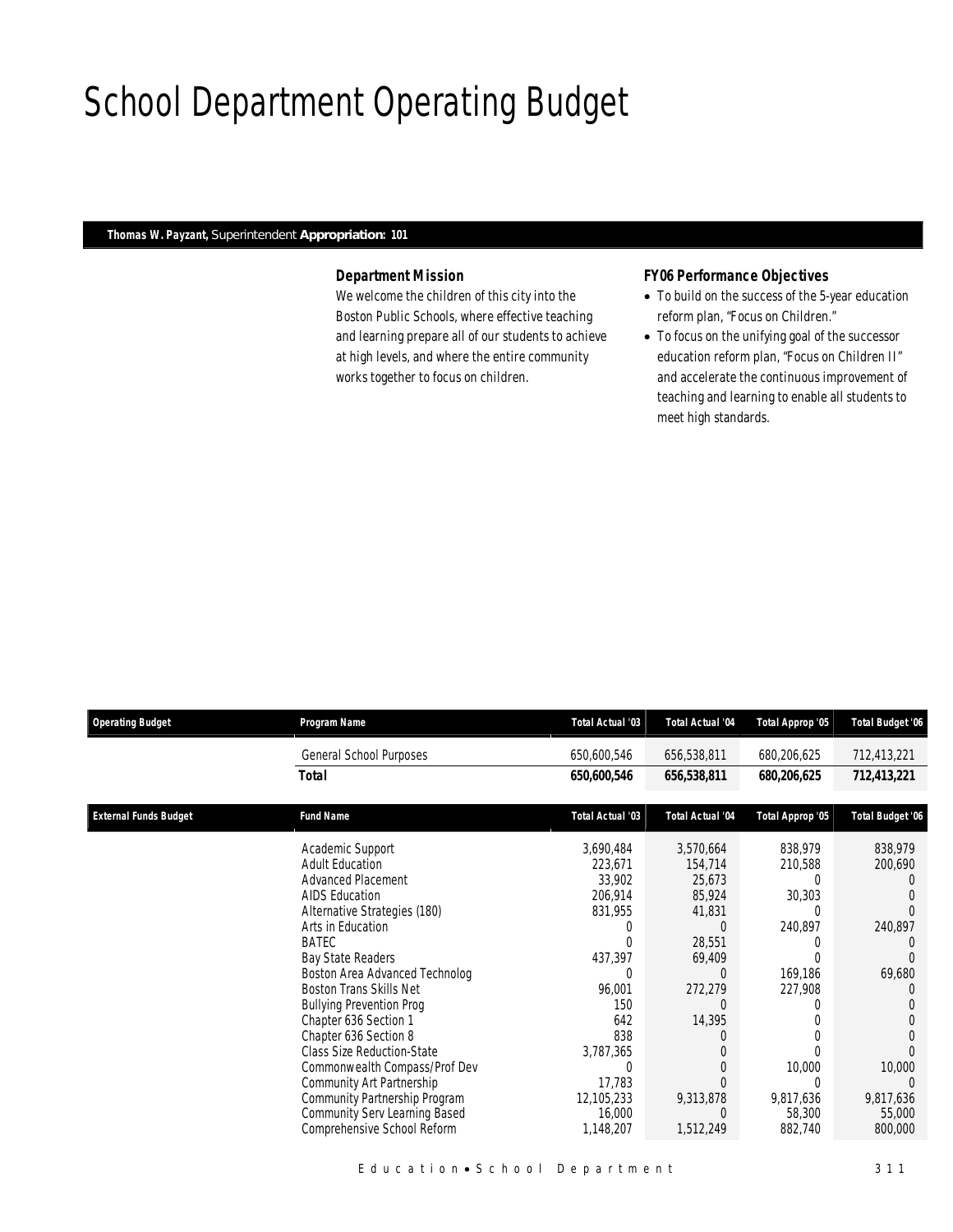| Content Institute                                               | $\mathbf 0$         | $\boldsymbol{0}$    | 9,720                      | 10,000                    |
|-----------------------------------------------------------------|---------------------|---------------------|----------------------------|---------------------------|
| COPS                                                            | 220,955             | 279,045             | $\Omega$                   | $\theta$                  |
| <b>Current Development</b>                                      | 9,980<br>$\theta$   | 0                   | $\Omega$<br>$\overline{0}$ | $\Omega$<br>$\Omega$      |
| Demonstration School Breakfast<br>Drug Free Schools Entitlement | 72,999              | 6,839<br>0          | $\Omega$                   | $\theta$                  |
| Early Literacy Intervention                                     | 215,718             | 130,633             | 161,863                    | 161,863                   |
| Early Reading First                                             | 0                   | 0                   | 918,879                    | 889,762                   |
| <b>Educator Quality</b>                                         | 394                 | $\overline{0}$      | 0                          | $\overline{0}$            |
| Eisenhower Math/Science                                         | 136,190             | 60,817              | $\Omega$                   | $\Omega$                  |
| Elementary Schoolwide Literacy                                  | 542,600             | 9,460               | $\Omega$                   | $\Omega$                  |
| <b>Emergency Immigrant</b>                                      | 114,390             | 2,371               | $\Omega$                   | $\Omega$                  |
| <b>Emergency Response Crisis</b>                                | $\overline{0}$      | 0                   | 316,142                    | 316,142                   |
| <b>Energy Conservation Improve</b>                              | $\mathbf{0}$        | 100,000             | $\mathbf 0$                | $\Omega$                  |
| Enhanced Ed Through Tech<br>External Diploma                    | 1,019,656<br>39,926 | 750,291<br>24,394   | 811,191<br>26,032          | 581,624<br>14,568         |
| Foreign Language Inc                                            | 31,402              | 4,475               | $\overline{0}$             | $\theta$                  |
| Future Teachers Club                                            | 21,541              | $\overline{0}$      | $\mathbf{0}$               | $\Omega$                  |
| Gear-Up in Boston                                               | 2,088,492           | 1,917,614           | 2,494,400                  | 1,496,640                 |
| <b>GED Testing</b>                                              | 2,657               | 5,179               | 4,772                      | $\left($                  |
| Gifted & Talented Federal                                       | 103,060             | 0                   | $\Omega$                   | $\theta$                  |
| Gifted & Talented-State                                         | 709                 | 0                   | $\Omega$                   | $\Omega$                  |
| Goals 2000                                                      | 105,796             | $\overline{0}$      | 0                          | $\Omega$                  |
| Helping Students Achieve                                        | 44,885              | 7,615               | $\overline{0}$<br>$\Omega$ | 0                         |
| High Schools That Work                                          | 965<br>123,763      | 0<br>$\overline{0}$ | $\Omega$                   | $\Omega$<br>$\Omega$      |
| Hith Educ/Tobacco Excise<br>Indirect                            | 1,993,020           | 2,977,205           | 0                          | $\theta$                  |
| Individual Tutoring                                             | 3,000               | 0                   | $\Omega$                   | $\Omega$                  |
| Integrated Tech Models                                          | 24,777              | 5,223               | 59,648                     | $\Omega$                  |
| Lead Leaders In Mathematics                                     | 895,362             | 608,253             | 658,918                    | 545,636                   |
| Literacy & School Libraries                                     | $\overline{0}$      | 0                   | 92,570                     | $\left($                  |
| Magnet Schools Assistance                                       | 2,276,979           | 2,361,740           | $\overline{0}$             | $\Omega$                  |
| Math Science Partnership                                        | $\theta$            | 0                   | 521,798                    | 661,571                   |
| McKinney Homeless                                               | 107,208             | 90,739              | 80,000                     | 80,000                    |
| Media Literacy Program                                          | 110,124<br>$\theta$ | 133,442<br>24,994   | $\overline{0}$<br>20,000   | $\Omega$<br>0             |
| Mental Health Support<br>Middle School Climate Impr             | 513                 | 0                   | $\overline{0}$             |                           |
| Middle School Safety Coord                                      | 217,948             | 30,211              | 0                          | $\cup$                    |
| Middle School Truancy                                           | 94,719              | 6,392               | $\overline{0}$             | $\Omega$                  |
| NSF Urban Systemic Program                                      | 1,319,519           | 986,837             | 999,997                    | 1,000,000                 |
| Nutrition Summer Start Up                                       | 12,344              | 93,816              | $\overline{0}$             | $\Omega$                  |
| Parent/Child Home Program                                       | 0                   | 39,964              | 40,000                     | 40,000                    |
| Partnership in Character Ed                                     | 83,555              | 192,204             | 366,712                    |                           |
| Peer Mediation / SCORE                                          | 0                   | 119,000             | 88,500                     | $\Omega$                  |
| Perkins Non Trad Training<br>Perkins Vocational Education       | 5,186<br>1,661,802  | 0<br>1,278,571      | 0<br>1,520,491             | 0<br>1,511,368            |
| Physical Education                                              | 191,038             | 129,148             | $\boldsymbol{0}$           | 0                         |
| Professional Development                                        | 7,500               | $\overline{0}$      | $\Omega$                   | $\theta$                  |
| Project Focus                                                   | 3,000               | 3,000               | 5,000                      | $\theta$                  |
| Project Playgroup Support                                       | 3,554               | 8,446               | $\overline{0}$             | $\Omega$                  |
| Quality Full-Day Kindergarten                                   | 3,288,657           | 2,603,032           | 2,534,552                  | 2,713,653                 |
| Reading Excellence                                              | 104,867             | 12,512              | $\Omega$                   |                           |
| Reading First                                                   | $\theta$            | 0                   | 2,676,909                  | 2,676,909                 |
| Refugee Children Impact                                         | 16,066<br>793,044   | $\overline{0}$      | 33,000                     |                           |
| Safe Drug-Free School Emerg<br>Safe Schools                     | 4,042               | 710,277<br>1,524    | 717,459<br>$\mathbf{0}$    | 711,791<br>$\overline{0}$ |
| Safe Schools/Healthy Students                                   | $\overline{0}$      | $\overline{0}$      | 2,871,774                  | 2,871,774                 |
| School Achievement                                              | 2,262               | 386,371             | $\Omega$                   |                           |
| School Breakfast Startup                                        | 8,498               | 8,000               | 0                          | $\theta$                  |
| School Improvement                                              | 214,888             | 15,985              | $\Omega$                   | 0                         |
| School Leadership in Boston                                     | 162,732             | 572,265             | 741,745                    | $\Omega$                  |
| School Lunch - Food Services                                    | 20,802,691          | 19,886,713          | 21,000,000                 | 21,000,000                |
| School Support                                                  | 245,717             | 1,085,801           | 400,000                    | 160,000                   |
| School-to-Career<br><b>Small Learning Communities</b>           | 296,571<br>881,671  | 4,257<br>1,151,590  | $\Omega$<br>1,304,146      | $\theta$                  |
| Spanish/English Lang Learners                                   | 295,442             | 484,558             | $\Omega$                   | $\Omega$                  |
| SPED / Professional Dev                                         | 64,444              | 154,305             | 110,000                    | 110,000                   |
| SPED 188 Early Childhood                                        | 528,128             | 486,304             | 512,673                    | 512,263                   |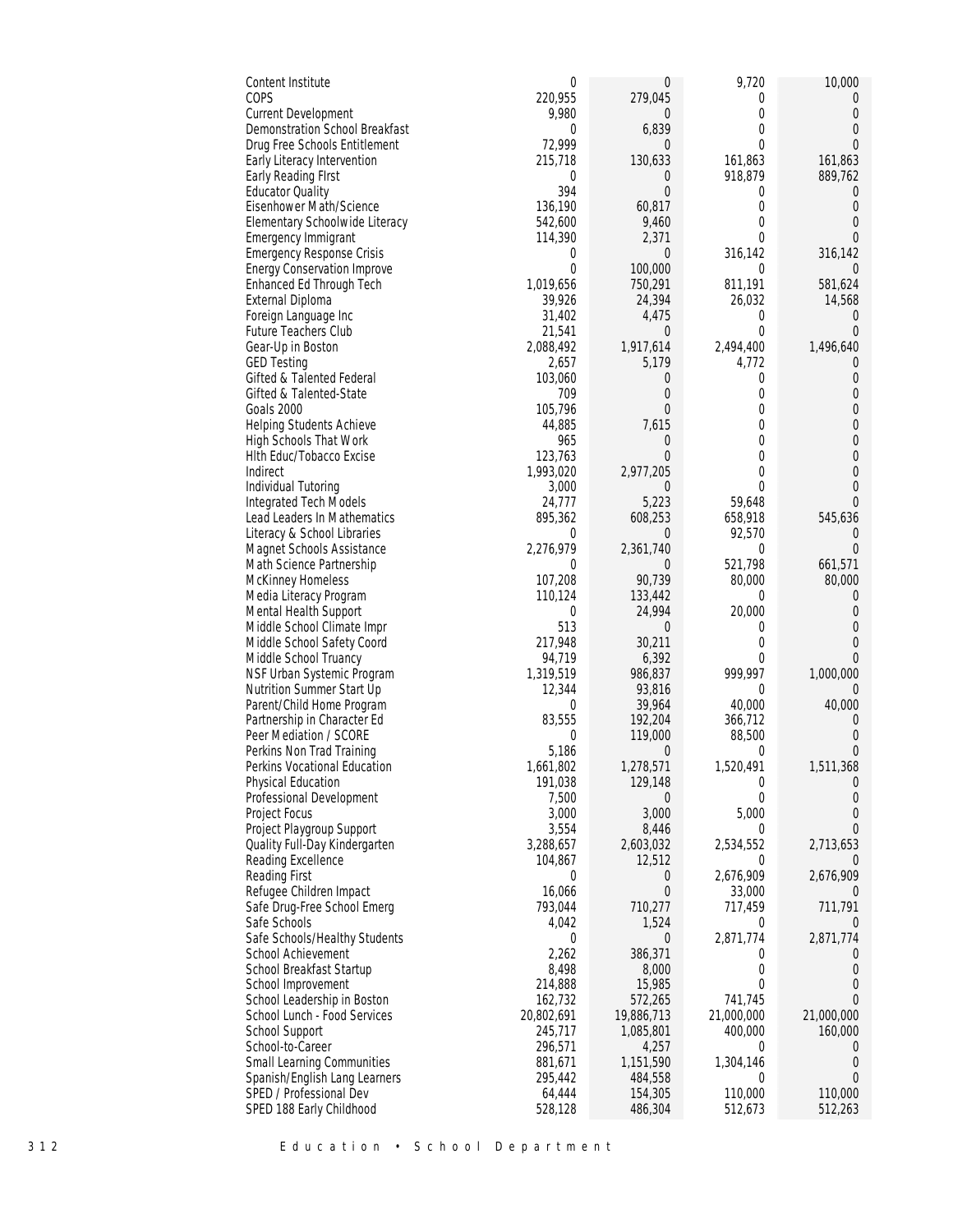| SPED 94-142 Entitlement          | 14,139,303  | 11,779,184  | 18,623,759  | 19,480,452  |
|----------------------------------|-------------|-------------|-------------|-------------|
| <b>SPED Electronic Portfolio</b> | 1,380       | 475         | 4,751       |             |
| SPED Reimbursement               | 0           | 6,653,969   | 13,131,338  | 13,131,338  |
| SPED Supplement                  | 360         | $\theta$    |             |             |
| State Assessment Program         | 107,727     | 0           |             |             |
| <b>STRIVE</b>                    | 5,236       | $\Omega$    |             |             |
| <b>Student Achievement</b>       | 0           | 254,121     |             |             |
| Summer Food Program              | 1,842,624   | 1,519,771   | 1,673,863   | 1,673,863   |
| <b>Summer Success</b>            | 1,199,853   | 5,447       | 0           |             |
| Teaching American History        | 334,597     | 305,821     | 349,938     | 368,132     |
| <b>TEAMS/Los Angeles</b>         | 6,638       | 16,231      | 0           |             |
| <b>Tech Enhancement</b>          | 87,207      | 86,320      | 118,217     |             |
| Tech Enhancement Options         |             | 54,406      | 118,545     |             |
| Tech Innovation Challenge        | 476,360     | 145,246     |             |             |
| Tech Leaders/Tech Challenge      | 38,902      | 1,076       |             |             |
| Title 1 Capital Reimbursement    | 73,899      | $\Omega$    |             |             |
| Title I                          | 35,842,640  | 38,221,262  | 43,440,776  | 45,235,477  |
| Title I Program Imp - CII        | 2,886       | 7,114       |             |             |
| Title I/School Improvemnt        | 234,957     | 313         |             |             |
| Title II: Teacher Quality        | 7,474,789   | 6,889,489   | 7,234,183   | 7,032,348   |
| Title III Bilingual Lang Acq     | 1,304,695   | 1,676,338   | 2,068,750   | 2,052,407   |
| Title V Innovative Programs      | 892,350     | 592,275     | 643,100     | 430,298     |
| Title VI: Materials Support      | 0           | 10,957      |             |             |
| Title VII - Comp School Reform   | 444,805     | 256,031     |             |             |
| Title VII/SCHEMA                 | 6,516       | 0           |             |             |
| Title VII-LEP Link               | 315,713     | 52,089      |             |             |
| Transition to Teaching in Bos    | 71,367      | 364,624     | 300,000     | 300,000     |
| Universal School Breakfast       | 409,012     | 9,322       | 0           |             |
| Women in Science                 | 62,419      | 111,146     | 181,369     | 156,385     |
| Youth Opportunity Area           | 152,548     | 0           | 0           | $\Omega$    |
| <b>Total</b>                     | 129,742,373 | 124,054,005 | 142,474,017 | 139,959,146 |

| <b>Selected Service Indicators</b> |                                            | Actual '03                 | Actual '04                 | Approp '05                 | <b>Budget '06</b>          |
|------------------------------------|--------------------------------------------|----------------------------|----------------------------|----------------------------|----------------------------|
|                                    | <b>Personnel Services</b><br>Non Personnel | 516.776.071<br>133,824,476 | 520.677.632<br>135,861,179 | 534.025.424<br>146,181,201 | 562.132.481<br>150,280,740 |
|                                    | Total                                      | 650,600,546                | 656,538,811                | 680,206,625                | 712.413.221                |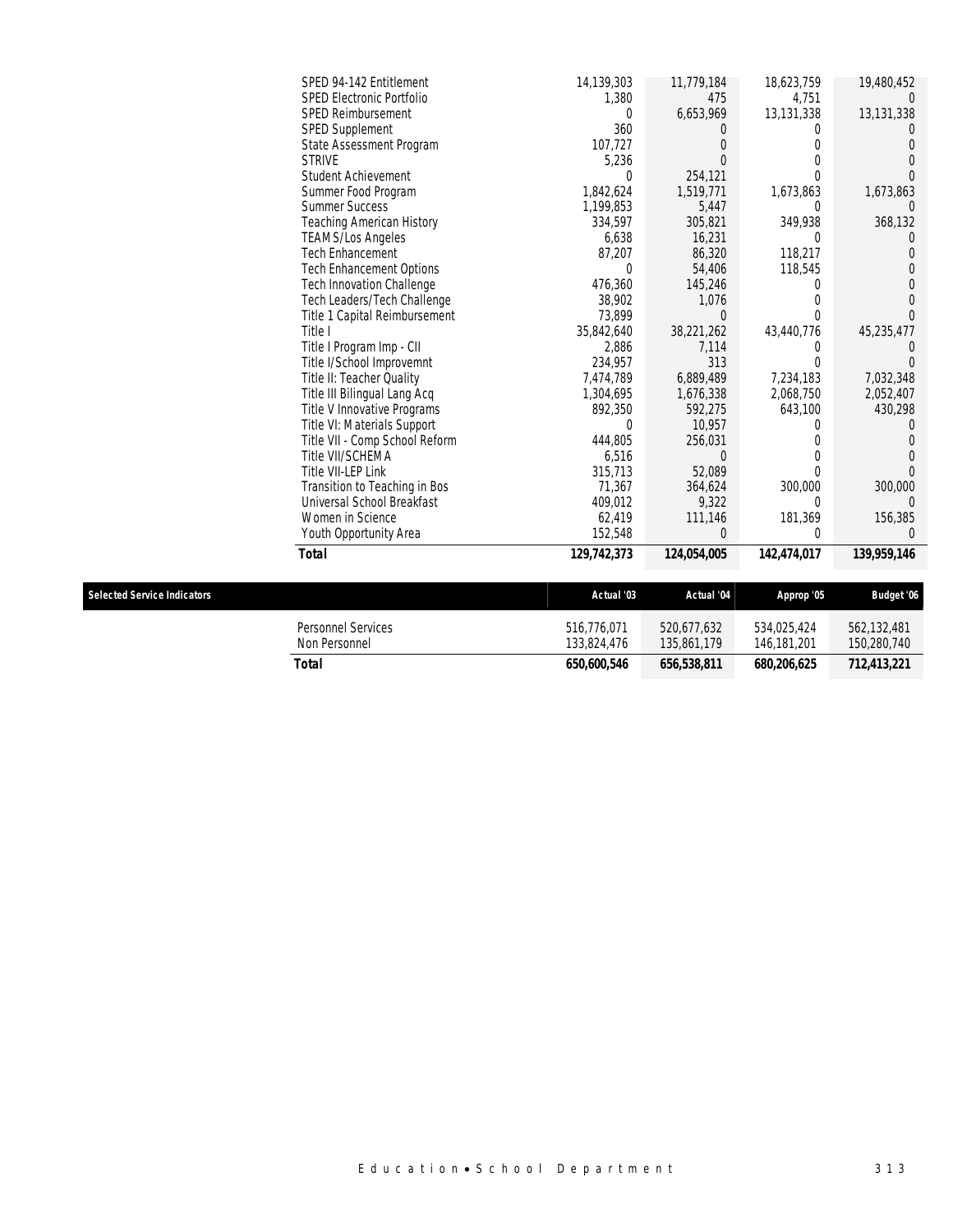# Boston Public Schools Operating Budget

### *Authorizing Statutes*

- Rev. St. 1647, Ch. 23, s. 10Rev. St.
- General Laws and Liberties of the Massachusetts Colony (1672).
- Massachusetts Constitution, Part II, Ch. 5, s. 2.
- St. 1821, Ch. 110, s. 19 (Boston City Charter).
- St. 1987, Ch. 613.
- St. 1991, Ch. 108.
- St. 1993, Ch. 71 (Education Reform Law).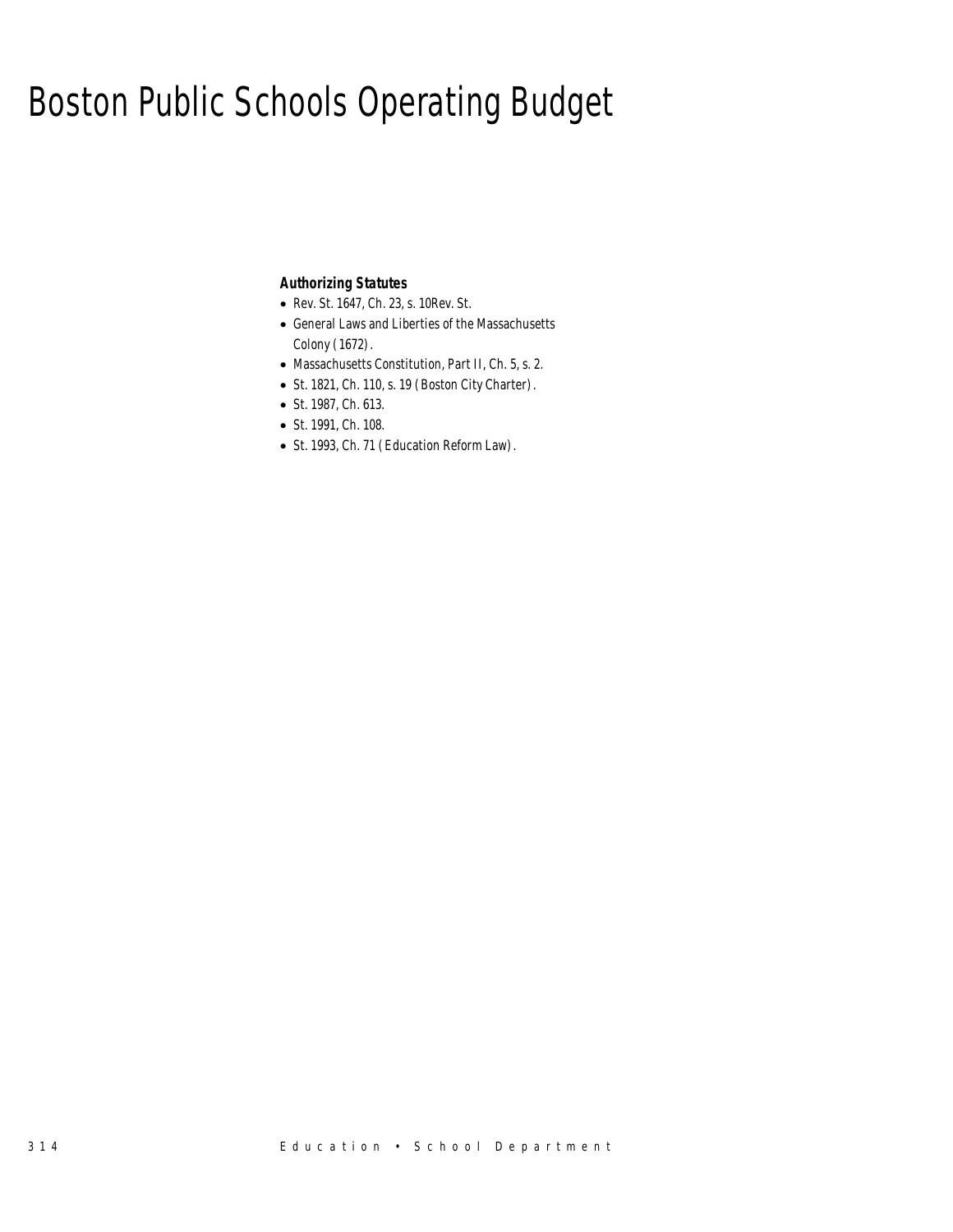# Department History

| <b>Personnel Services</b>       |                                                                                                                                                                                                                                                                                                          | FY03 Expenditure                                                                                                                       | FY04 Expenditure                                                                                                                      | FY05 Appropriation                                                                                                                    | FY06 Adopted                                                                                                                             | Inc/Dec 05 vs 06                                                                                                                  |
|---------------------------------|----------------------------------------------------------------------------------------------------------------------------------------------------------------------------------------------------------------------------------------------------------------------------------------------------------|----------------------------------------------------------------------------------------------------------------------------------------|---------------------------------------------------------------------------------------------------------------------------------------|---------------------------------------------------------------------------------------------------------------------------------------|------------------------------------------------------------------------------------------------------------------------------------------|-----------------------------------------------------------------------------------------------------------------------------------|
|                                 | 51000 Permanent Employees<br>51100 Emergency Employees<br>51200 Overtime<br>51300 Part-Time Employees<br>51400 Health Insurance<br>51500 Pension & Annuity<br>51600 Unemployment Compensation<br>51700 Workers' Compensation<br>51900 Medicare<br><b>Total Personnel Services</b>                        | 428,208,184<br>7,597,708<br>4,030,743<br>6,913,056<br>50,050,015<br>11,241,647<br>2,646,375<br>2,548,197<br>3,540,145<br>516,776,070   | 421,675,234<br>6,282,464<br>3,769,538<br>6,046,716<br>52,714,852<br>17,059,866<br>5,612,073<br>3,942,970<br>3,573,920<br>520,677,633  | 426,758,893<br>6,726,830<br>7,938,662<br>6,237,430<br>59,791,712<br>13,319,594<br>4,635,816<br>3,795,390<br>4,821,097<br>534,025,424  | 444,338,523<br>7,073,535<br>8,705,609<br>6.498.983<br>67.501.585<br>16,581,019<br>2,411,812<br>3,342,116<br>5,679,299<br>562,132,481     | 17,579,630<br>346,705<br>766,947<br>261,553<br>7,709,873<br>3,261,425<br>$-2,224,004$<br>$-453,274$<br>858,202<br>28,107,057      |
| <b>Contractual Services</b>     |                                                                                                                                                                                                                                                                                                          | FY03 Expenditure                                                                                                                       | FY04 Expenditure                                                                                                                      | FY05 Appropriation                                                                                                                    | FY06 Adopted                                                                                                                             | Inc/Dec 05 vs 06                                                                                                                  |
|                                 | 52100 Communications<br>52200 Utilities<br>52300 Water & Sewer<br>52400 Snow Removal<br>52500 Garbage/Waste Removal<br>52600 Repairs Buildings & Structures<br>52700 Repairs & Service of Equipment<br>52800 Transportation of Persons<br>52900 Contracted Services<br><b>Total Contractual Services</b> | 928,847<br>15,651,834<br>25,058,869<br>$\mathbf 0$<br>$\Omega$<br>15,111,587<br>$\mathbf{0}$<br>52,236,823<br>9,726,125<br>118,714,085 | 1,296,706<br>18,401,509<br>24,336,838<br>$\mathbf{0}$<br>$\theta$<br>15.310.708<br>$\theta$<br>52,444,465<br>9,329,600<br>121,119,826 | 976,026<br>18,677,959<br>25,119,934<br>$\overline{0}$<br>$\Omega$<br>16,862,010<br>$\Omega$<br>58,004,906<br>9,376,916<br>129,017,751 | 2,095,574<br>18,214,065<br>20,247,023<br>$\mathbf 0$<br>$\mathbf 0$<br>17,267,915<br>$\Omega$<br>61,205,211<br>12,953,093<br>131,982,881 | 1,119,548<br>$-463,894$<br>$-4,872,911$<br>$\mathbf{0}$<br>$\Omega$<br>405,905<br>$\Omega$<br>3.200.305<br>3,576,177<br>2,965,130 |
| <b>Supplies &amp; Materials</b> |                                                                                                                                                                                                                                                                                                          | FY03 Expenditure                                                                                                                       | FY04 Expenditure                                                                                                                      | FY05 Appropriation                                                                                                                    | FY06 Adopted                                                                                                                             | Inc/Dec 05 vs 06                                                                                                                  |
|                                 | 53000 Auto Energy Supplies<br>53200 Food Supplies<br>53400 Custodial Supplies<br>53500 Med, Dental, & Hosp Supply<br>53600 Office Supplies and Materials<br>53800 Educational Supplies & Mat<br>53900 Misc Supplies & Materials<br><b>Total Supplies &amp; Materials</b>                                 | $\boldsymbol{0}$<br>698,050<br>0<br>$\overline{0}$<br>440,534<br>5,746,132<br>796,222<br>7,680,938                                     | 0<br>43,639<br>$\mathbf{0}$<br>$\Omega$<br>428,069<br>6,237,873<br>733,777<br>7,443,358                                               | $\mathbf 0$<br>20,075<br>$\mathbf{0}$<br>$\overline{0}$<br>544,005<br>5,184,060<br>793,250<br>6,541,390                               | 0<br>$\boldsymbol{0}$<br>$\mathbf 0$<br>$\theta$<br>575,782<br>5,060,878<br>794,057<br>6,430,717                                         | $\mathbf 0$<br>$-20,075$<br>$\mathbf{0}$<br>$\overline{0}$<br>31,777<br>$-123,182$<br>807<br>$-110,673$                           |
| <b>Current Chgs &amp; Oblig</b> |                                                                                                                                                                                                                                                                                                          | FY03 Expenditure                                                                                                                       | FY04 Expenditure                                                                                                                      | FY05 Appropriation                                                                                                                    | FY06 Adopted                                                                                                                             | Inc/Dec 05 vs 06                                                                                                                  |
|                                 | 54300 Workers' Comp Medical<br>54400 Legal Liabilities<br>54800 Reserve Account<br>54900 Other Current Charges<br>Total Current Chgs & Oblig                                                                                                                                                             | 793,070<br>$\mathbf 0$<br>$\overline{0}$<br>1,725,893<br>2,518,963                                                                     | 839,876<br>$\mathbf 0$<br>143<br>1,256,863<br>2,096,882                                                                               | 827,202<br>$\overline{0}$<br>4,054,221<br>1,616,562<br>6,497,985                                                                      | 866,731<br>$\mathbf 0$<br>3,974,884<br>2.311.110<br>7,152,725                                                                            | 39,529<br>$\mathbf{0}$<br>$-79,337$<br>694,548<br>654,740                                                                         |
| Equipment                       |                                                                                                                                                                                                                                                                                                          | FY03 Expenditure                                                                                                                       | FY04 Expenditure                                                                                                                      | FY05 Appropriation                                                                                                                    | FY06 Adopted                                                                                                                             | Inc/Dec 05 vs 06                                                                                                                  |
|                                 | 55000 Automotive Equipment<br>55400 Lease/Purchase<br>55600 Office Furniture & Equipment<br>55900 Misc Equipment<br><b>Total Equipment</b>                                                                                                                                                               | $\boldsymbol{0}$<br>3,118,901<br>$\mathbf 0$<br>1,219,625<br>4,338,526                                                                 | 0<br>3,110,979<br>0<br>1,620,171<br>4,731,150                                                                                         | $\mathbf 0$<br>2,353,000<br>$\mathbf{0}$<br>1,371,275<br>3,724,275                                                                    | 84,424<br>2,802,839<br>0<br>1,427,354<br>4,314,617                                                                                       | 84,424<br>449,839<br>$\theta$<br>56,079<br>590,342                                                                                |
| Other                           |                                                                                                                                                                                                                                                                                                          | FY03 Expenditure                                                                                                                       | FY04 Expenditure                                                                                                                      | FY05 Appropriation                                                                                                                    | FY06 Adopted                                                                                                                             | Inc/Dec 05 vs 06                                                                                                                  |
|                                 | 56200 Special Appropriation<br>57200 Structures & Improvements<br>58000 Land & Non-Structure<br><b>Total Other</b>                                                                                                                                                                                       | 571,962<br>0<br>$\boldsymbol{0}$<br>571,962                                                                                            | 469,964<br>$\mathbf{0}$<br>0<br>469,964                                                                                               | 399,800<br>$\overline{0}$<br>$\boldsymbol{0}$<br>399,800                                                                              | 399,800<br>0<br>$\boldsymbol{0}$<br>399,800                                                                                              | 0<br>0<br>$\overline{0}$<br>0                                                                                                     |
|                                 | <b>Grand Total</b>                                                                                                                                                                                                                                                                                       | 650,600,546                                                                                                                            | 656,538,811                                                                                                                           | 680,206,625                                                                                                                           | 712,413,221                                                                                                                              | 32,206,596                                                                                                                        |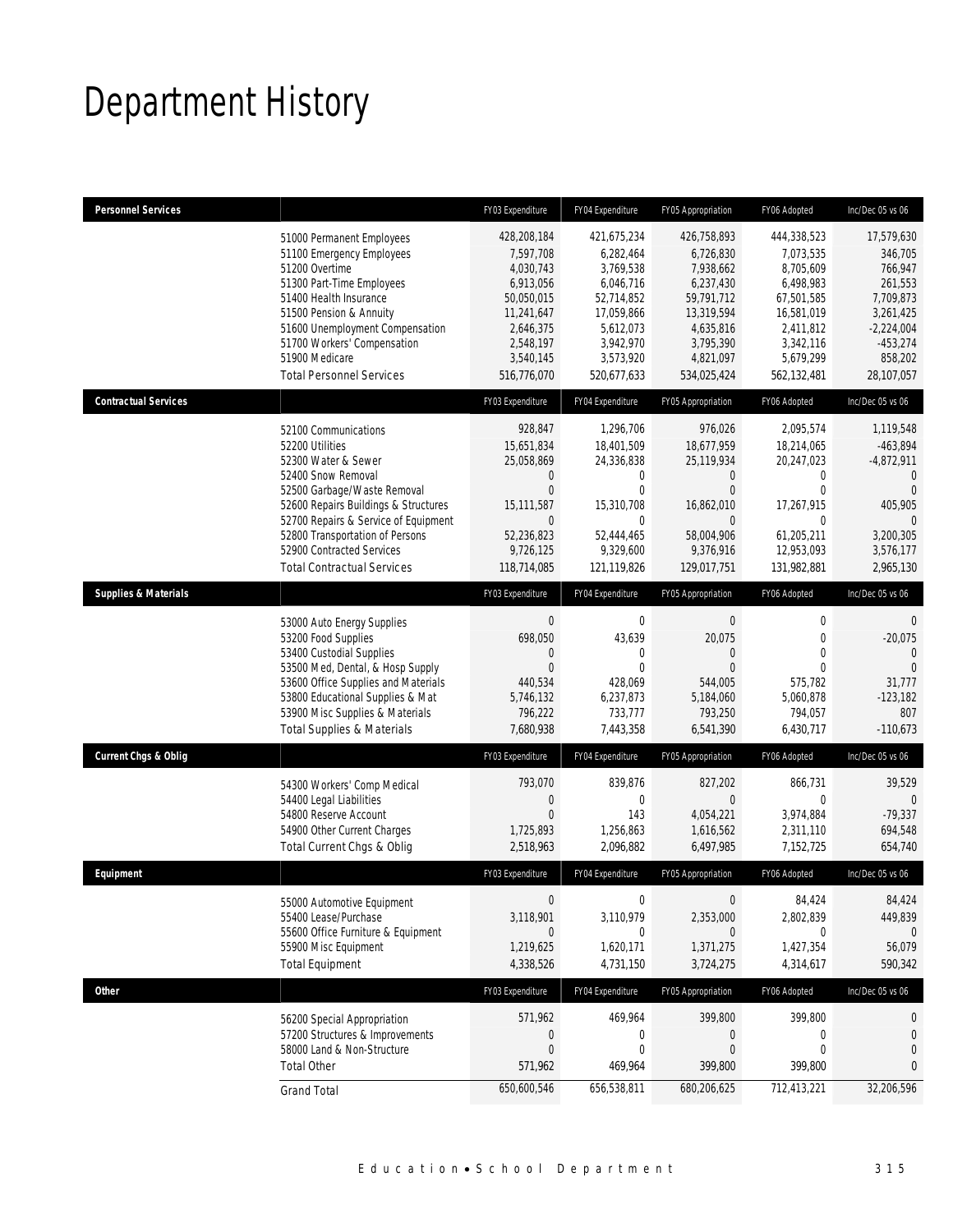# Employees by Category

|                |                                                   | <b>FY03</b>         | <b>FY04</b>      | <b>FY05</b>         | <b>FY06</b>      | <b>FY06</b>      |
|----------------|---------------------------------------------------|---------------------|------------------|---------------------|------------------|------------------|
| <b>Acct</b>    |                                                   | <b>Actual</b>       | Actual           | Actual              | Recom            | Proj             |
| Code           | <b>Expense Title</b><br><b>REG ED TEACHER</b>     | 1/1/2003<br>2,440.4 | 1/1/2004         | 1/1/2005<br>2,313.8 |                  | 1/1/2006         |
| 51002<br>51005 | <b>KDG TEACHER</b>                                | 153.5               | 2,312.7<br>150.9 | 160.0               | 2,313.7<br>183.0 | 2,313.1<br>179.6 |
| 51006          | <b>OCC TEACHER</b>                                | 38.0                | 36.5             | 36.0                | 36.0             | 35.0             |
| 51007          | <b>BIL KDG TEACHER</b>                            | 54.5                | 42.0             | 50.0                | 50.0             | 51.0             |
| 51008          | SPED RESOURCE TEACHER                             | 279.0               | 276.3            | 277.2               | 287.5            | 282.5            |
| 51009          | SPED SUB SEP TEACHER                              | 776.0               | 741.9            | 765.1               | 793.8            | 769.1            |
| 51010          | <b>BIL TEACHER</b>                                | 482.2               | 298.4            | 305.1               | 300.3            | 293.9            |
| 51011          | SPECIALIST TEACHER                                | 350.8               | 322.2            | 313.4               | 318.5            | 303.4            |
| 51012          | SPED ITIN TEACHER                                 | 204.7               | 201.2            | 208.5               | 209.2            | 208.5            |
|                | <b>TOTAL TEACHERS</b>                             | 4,779.1             | 4,382.1          | 4,429.1             | 4,492.0          | 4,436.2          |
| 51013          | <b>CENTRAL ADMIN</b>                              | 30.0                | 26.0             | 34.0                | 29.0             | 34.0             |
| 51014          | ELEM SCH ADMIN                                    | 132.8               | 128.5            | 132.2               | 128.1            | 129.1            |
| 51015          | MIDDLE SCH ADMIN                                  | 73.0                | 74.5             | 70.2                | 66.3             | 67.3             |
| 51016          | <b>HIGH SCH ADMIN</b>                             | 149.0               | 131.0            | 135.5               | 133.0            | 133.5            |
| 51017          | SPECIAL SCH ADMIN                                 | 18.0                | 17.0             | 19.0                | 20.0             | 20.0             |
| 51018          | <b>CLUSTER COORDINATOR</b>                        | 0.0                 | 0.0              | 0.0                 | 0.0              | 0.0              |
| 51019          | PROFESSIONAL SUPPORT                              | 126.1               | 123.5            | 132.5               | 137.0            | 132.8            |
|                | <b>TOTAL ADMINISTRATORS</b>                       | 528.9               | 500.5            | 523.4               | 513.4            | 516.7            |
| 51020          | <b>ITIN PUPIL SUPPORT</b>                         | 64.5                | 55.5             | 57.5                | 60.0             | 58.0             |
| 51021          | PROGRAM SUPPORT                                   | 90.6                | 73.4             | 86.1                | 89.4             | 81.4             |
| 51022          | SPED-EVALUATION TEAM                              | 92.2                | 80.6             | 81.1                | 87.3             | 82.1             |
| 51023          | <b>LIBRARIAN</b>                                  | 17.0                | 17.8             | 19.6                | 21.4             | 21.8             |
| 51024          | <b>GUIDANCE</b>                                   | 106.1               | 80.6             | 81.4                | 88.5             | 84.9             |
| 51025          | ATHLETIC INSTRUCTORS                              | 12.4                | 9.0              | 8.5                 | 11.9             | 11.9             |
| 51026          | <b>NURSES</b>                                     | 93.6                | 91.5             | 94.1                | 95.9             | 92.3             |
|                | <b>TOTAL SUPPORT</b>                              | 476.4               | 408.4            | 428.3               | 454.4            | 432.4            |
| 51039          | <b>INSTR AIDE</b>                                 | 131.7               | 103.0            | 124.5               | 141.9            | 128.2            |
| 51041          | SPED RESOURCE AIDE                                | 19.0                | 15.0             | 18.0                | 19.8             | 22.3             |
| 51042          | SPED SUB SEP AIDE                                 | 682.6               | 690.4            | 719.8               | 743.0            | 738.1            |
| 51043          | <b>BILINGUAL AIDE</b>                             | 138.0               | 45.5             | 46.0                | 42.9             | 46.7             |
|                | <b>TOTAL AIDES</b>                                | 971.3               | 853.9            | 908.3               | 947.6            | 935.2            |
|                |                                                   |                     |                  |                     |                  |                  |
| 51027          | <b>SEC/CLER</b>                                   | 235.0               | 220.0            | 219.8               | 224.5            | 221.4            |
| 51028          | ETL SECRETARIAL/CLER                              | 97.3                | 84.4             | 87.8                | 87.2             | 88.1             |
| 51029          | <b>GUIDANCE CLERICAL</b>                          | 12.0                | 10.0             | 11.0                | 10.8             | 11.9             |
|                | <b>TOTAL SECRETARIAL</b>                          | 344.3               | 314.4            | 318.6               | 322.5            | 321.4            |
|                |                                                   |                     |                  |                     |                  |                  |
| 51030          | <b>CUSTODIAL</b>                                  | 389.0               | 392.0            | 426.2               | 403.0            | 426.2            |
| 51032          | FT CAFETERIA WKR                                  | 0.0                 | 0.0              | 0.0                 | 0.0              | 0.0              |
| 51304          | <b>FOOD SERVICE WKR</b>                           | 0.0                 | 0.0              | 0.0                 | 0.0              | 0.0              |
| 51033          | <b>TECHNICAL SUPPORT</b>                          | 95.9                | 104.7            | 122.5               | 131.0            | 126.3            |
| 51034          | TECHNICAL SUPERVISOR                              | 46.0                | 44.0             | 45.0                | 45.0             | 45.0             |
| 51035          | SCHOOL POLICE OFFICER                             | 79.5                | 77.5             | 79.5                | 80.5             | 79.5             |
| 51036          | <b>COMMUNITY FIELD COORD</b>                      | 74.4                | 75.7             | 82.3                | 84.7             | 87.2             |
| 51037          | <b>EXTERNAL MONITOR</b>                           | 0.0                 | 0.0              | 0.0                 | 0.0              | 0.0              |
| 51038          | <b>HEALTH PARAPROFESS</b>                         | 9.0                 | 6.0              | 4.0                 | 5.0              | 4.0              |
| 51307          | <b>BUS MONITOR</b><br><b>TOTAL CUST/SAFE/TECH</b> | 194.0<br>887.8      | 173.8<br>873.7   | 187.8<br>947.3      | 240.5<br>989.7   | 187.8<br>956.0   |
|                |                                                   |                     |                  |                     |                  |                  |
| 51303          | SEC/CLER PART-TIME                                | 0.5                 | 0.5              | 0.5                 | 0.5              | 0.2              |
| 51305          | NON-ACAD PART-TIME                                | 32.5                | 28.0             | 13.0                | 0.0              | 0.0              |
| 51306          | <b>LUNCH MONITOR</b>                              | 196.5               | 164.0            | 156.5               | 145.8            | 161.8            |
| 51040          | <b>LIBRARY AIDE</b><br><b>TOTAL PART-TIME</b>     | 55.5<br>285.0       | 36.0<br>228.5    | 32.8<br>202.8       | 37.5<br>183.8    | 30.1<br>192.1    |
|                |                                                   |                     |                  |                     |                  |                  |
|                | <b>TOTAL ACTIVE POSITIONS</b>                     | 8,272.8             | 7,561.5          | 7,757.8             | 7,903.3          | 7,789.9          |
| 51003          | LONG TERM PAID LEAVE                              | 74.0                | 108.0            | 155.0               | 99.0             | 155.0            |
| 51701          | <b>INJURY &amp; WORKMAN'S COMP</b>                | 93.0                | 123.0            | 96.0                | 129.0            | 96.0             |
|                | <b>TOTAL OTHER</b>                                | 167.0               | 231.0            | 251.0               | 228.0            | 251.0            |
|                |                                                   | 8,439.8             | 7,792.5          | 8,008.8             | 8,131.3          | 8,040.9          |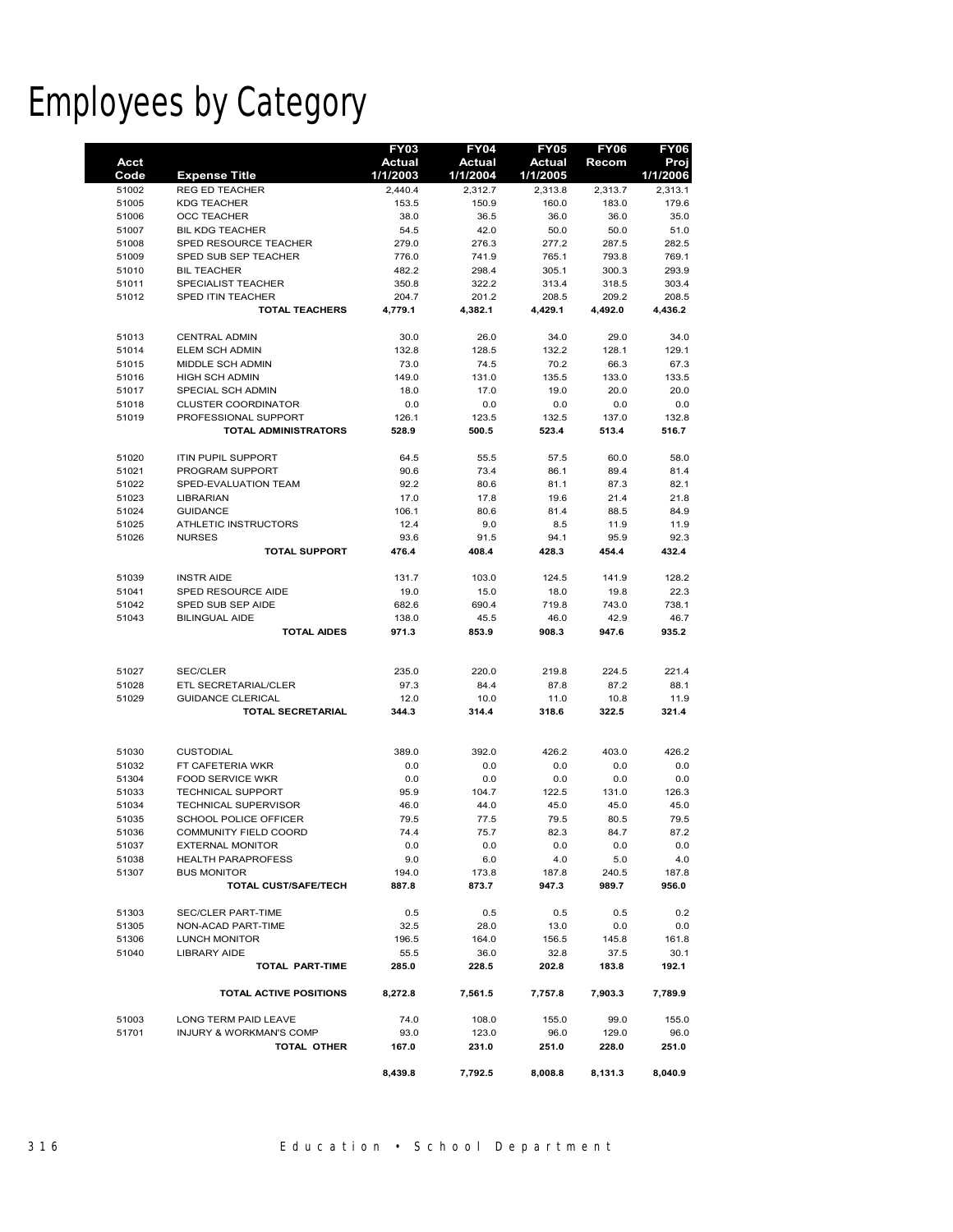# External Employees by Category

|       |                             | <b>FY03</b>   | <b>FY04</b> | <b>FY05</b>   | <b>FY06</b> | <b>FY06</b> |
|-------|-----------------------------|---------------|-------------|---------------|-------------|-------------|
| Acct  |                             | <b>Actual</b> | Actual      | <b>Actual</b> | Recom       | Proj        |
| Code  | <b>Expense Title</b>        | 1/1/2003      | 1/1/2004    | 1/1/2005      |             | 1/1/2006    |
| 51002 | <b>REG ED TEACHER</b>       | 213.5         | 161.5       | 182.9         | 163.0       | 173.1       |
| 51005 | <b>KDG TEACHER</b>          | 12.0          | 2.0         | 2.5           | 0.0         | 0.0         |
| 51006 | <b>OCC TEACHER</b>          | 2.0           | 2.0         | 3.0           | 3.0         | 3.0         |
| 51007 | <b>BIL KDG TEACHER</b>      | 1.0           | 0.0         | 0.0           | 1.0         | 0.0         |
| 51008 | SPED RESOURCE TEACHER       | 2.1           | 3.0         | 1.4           | 1.4         | 1.4         |
| 51009 | SPED SUB SEP TEACHER        | 12.4          | 10.5        | 10.5          | 14.5        | 11.7        |
| 51010 | <b>BIL TEACHER</b>          | 58.8          | 40.6        | 34.4          | 28.2        | 28.0        |
| 51011 | SPECIALIST TEACHER          | 28.9          | 30.8        | 37.2          | 28.0        | 27.6        |
| 51012 | <b>SPED ITIN TEACHER</b>    | 2.0           | 2.0         | 2.0           | 2.0         | 2.0         |
|       | <b>TOTAL TEACHERS</b>       | 332.7         | 252.4       | 273.8         | 241.1       | 246.8       |
|       |                             |               |             |               |             |             |
| 51013 | <b>CENTRAL ADMIN</b>        | 1.0           | 1.0         | 1.0           | 1.0         | 0.5         |
| 51014 | ELEM SCH ADMIN              | 2.0           | 2.0         | 3.8           | 4.9         | 4.9         |
| 51015 | MIDDLE SCH ADMIN            | 2.0           | 3.0         | 3.5           | 2.2         | 2.2         |
| 51016 | <b>HIGH SCH ADMIN</b>       | 3.0           | 4.0         | 4.0           | 4.0         | 4.0         |
| 51017 | SPECIAL SCH ADMIN           | 6.0           | 6.0         | 6.0           | 6.0         | 6.0         |
|       |                             |               |             |               |             |             |
| 51018 | <b>CLUSTER COORDINATOR</b>  | 0.0           | 0.0         | 0.0           | 0.0         | 0.0         |
| 51019 | PROFESSIONAL SUPPORT        | 90.5          | 85.9        | 92.0          | 80.9        | 89.8        |
|       | <b>TOTAL ADMINISTRATORS</b> | 104.5         | 101.9       | 110.3         | 99.0        | 107.4       |
|       |                             |               |             |               |             |             |
| 51020 | <b>ITIN PUPIL SUPPORT</b>   | 11.0          | 14.0        | 7.0           | 6.0         | 7.0         |
| 51021 | PROGRAM SUPPORT             | 16.1          | 13.6        | 14.0          | 14.0        | 14.0        |
| 51022 | SPED-EVALUATION TEAM        | 2.0           | 3.4         | 2.0           | 4.0         | 2.0         |
| 51023 | <b>LIBRARIAN</b>            | 1.0           | 2.0         | 1.0           | 2.0         | 1.0         |
| 51024 | <b>GUIDANCE</b>             | 4.7           | 3.7         | 2.1           | 3.8         | 3.8         |
| 51025 | ATHLETIC INSTRUCTORS        | 0.0           | 0.0         | 0.5           | 0.5         | 0.5         |
| 51026 | <b>NURSES</b>               | 1.4           | 2.0         | 2.4           | 3.2         | 2.3         |
|       | <b>TOTAL SUPPORT</b>        | 36.2          | 38.7        | 29.0          | 33.5        | 30.6        |
|       |                             |               |             |               |             |             |
| 51039 | <b>INSTRAIDE</b>            | 80.0          | 79.9        | 75.5          | 86.1        | 76.0        |
| 51041 | SPED RESOURCE AIDE          | 0.0           | 0.0         | 0.0           | 0.0         | 0.0         |
| 51042 | SPED SUB SEP AIDE           | 9.4           | 19.0        | 11.0          | 16.0        | 12.4        |
| 51043 | <b>BILINGUAL AIDE</b>       | 10.5          | 7.3         | 9.9           | 13.1        | 13.5        |
|       | <b>TOTAL AIDES</b>          | 99.9          | 106.2       | 96.4          | 115.2       | 101.9       |
|       |                             |               |             |               |             |             |
|       |                             |               |             |               |             |             |
| 51027 | <b>SEC/CLER</b>             | 27.0          | 33.0        | 33.0          | 32.4        | 34.9        |
| 51028 | ETL SECRETARIAL/CLER        | 1.0           | 1.6         | 1.6           | 2.4         | 1.6         |
| 51029 | <b>GUIDANCE CLERICAL</b>    | 0.0           | 0.0         | 0.0           | 0.0         | 0.0         |
|       | <b>TOTAL SECRETARIAL</b>    | 28.0          | 34.6        | 34.6          | 34.8        | 36.5        |
|       |                             |               |             |               |             |             |
| 51030 | <b>CUSTODIAL</b>            | 0.0           | 0.0         | 0.0           | 0.0         | 0.0         |
| 51032 | FT CAFETERIA WKR            | 45.0          | 49.0        | 49.0          | 51.0        | 49.0        |
| 51304 | <b>FOOD SERVICE WKR</b>     | 213.0         | 199.5       | 214.5         | 248.0       | 214.1       |
| 51033 | <b>TECHNICAL SUPPORT</b>    | 23.9          | 31.6        | 34.8          | 28.3        | 30.9        |
| 51034 | <b>TECHNICAL SUPERVISOR</b> | 11.0          | 10.0        | 14.0          | 14.0        | 14.0        |
| 51035 | SCHOOL POLICE OFFICER       | 0.0           | 0.0         | 0.0           | 0.0         | 0.0         |
| 51036 | COMMUNITY FIELD COORD       | 17.3          | 21.0        | 21.9          | 18.8        | 15.4        |
| 51037 | <b>EXTERNAL MONITOR</b>     | 1.0           | 0.0         | 0.0           | 0.0         | 0.0         |
| 51038 | HEALTH PARAPROFESS          | 0.0           | 0.0         | 0.0           | 0.0         | 0.0         |
| 51307 | <b>BUS MONITOR</b>          | 0.8           | 0.8         | 0.5           | 0.0         | 0.0         |
|       | TOTAL CUST/SAFE/TECH        | 312.0         | 311.9       | 334.7         | 360.1       | 323.4       |
|       |                             |               |             |               |             |             |
| 51303 | SEC/CLER PART-TIME          | 9.0           | 3.0         | 0.0           | 0.0         | 0.0         |
| 51305 | NON-ACAD PART-TIME          | 0.0           | 0.0         | 0.0           | 0.0         | 0.0         |
| 51306 | <b>LUNCH MONITOR</b>        | 5.0           | 0.5         | 9.0           | 16.3        | 14.6        |
| 51040 | <b>LIBRARY AIDE</b>         | 7.2           | 8.9         | 13.2          | 10.8        | 10.6        |
|       | <b>TOTAL PART-TIME</b>      | 21.2          | 12.4        | 22.2          | 27.1        | 25.3        |
|       | TOTAL ACTIVE POSITIONS      | 934.5         | 858.0       | 901.0         | 910.8       | 871.8       |
| 51003 | LONG TERM PAID LEAVE        | 0.0           | 0.0         | 13.0          | 0.0         | 13.0        |
| 51701 | INJURY & WORKMAN'S COMP     | 0.0           | 8.0         | 10.0          | 8.0         | 10.0        |
|       | TOTAL OTHER                 | 0.0           | 8.0         | 23.0          | 8.0         | 23.0        |
|       |                             |               |             |               |             |             |
|       |                             | 934.5         | 866.0       | 924.0         | 918.8       | 894.8       |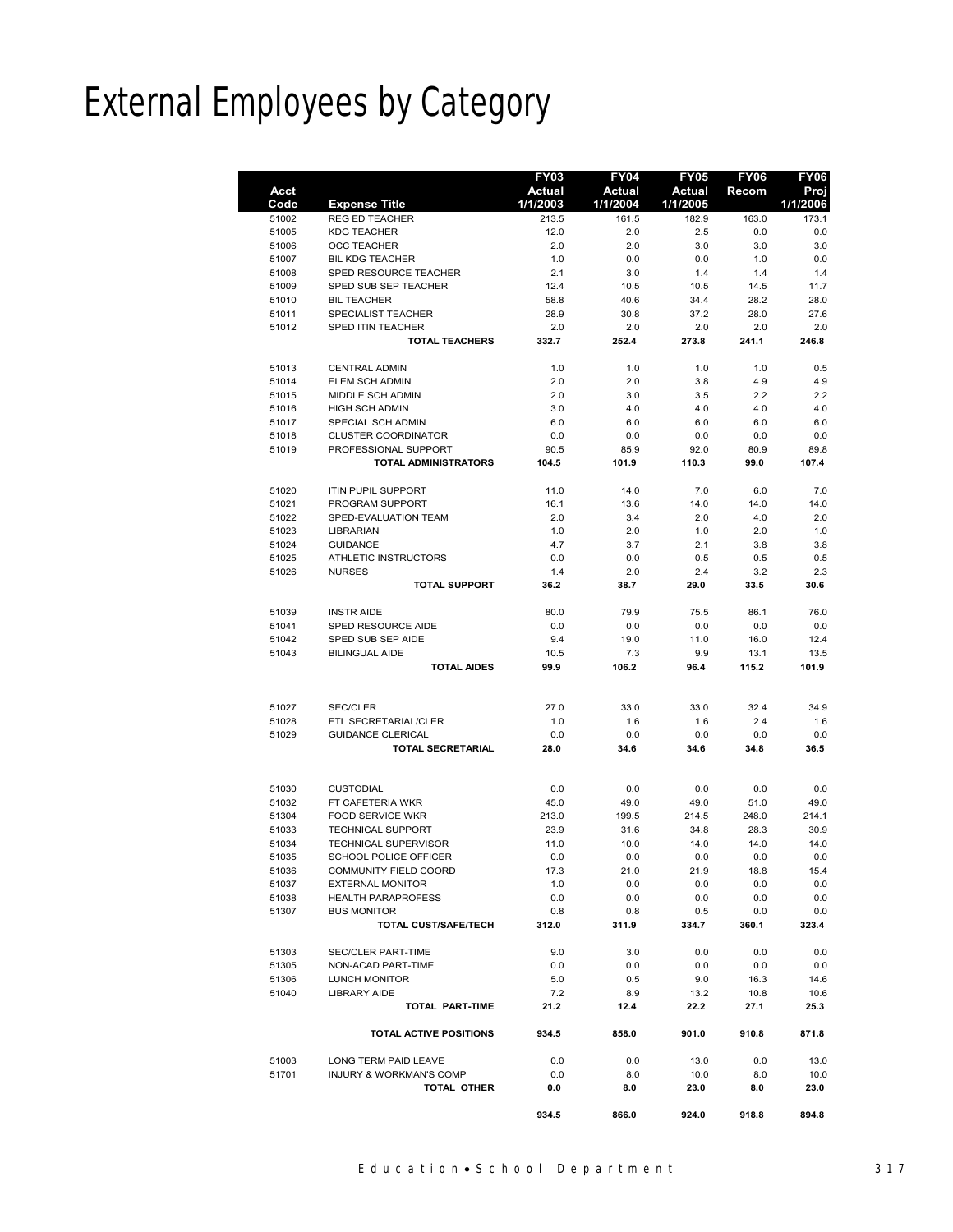# External Funds History

| <b>Personnel Services</b>       |                                                                                                                                                                                                                                                                                                            | FY03 Expenditure                                                                                                                         | FY04 Expenditure                                                                                                                        | FY05 Appropriation                                                                                                                      | FY06 Adopted                                                                                                                            | Inc/Dec 05 vs 06                                                                                                                         |
|---------------------------------|------------------------------------------------------------------------------------------------------------------------------------------------------------------------------------------------------------------------------------------------------------------------------------------------------------|------------------------------------------------------------------------------------------------------------------------------------------|-----------------------------------------------------------------------------------------------------------------------------------------|-----------------------------------------------------------------------------------------------------------------------------------------|-----------------------------------------------------------------------------------------------------------------------------------------|------------------------------------------------------------------------------------------------------------------------------------------|
|                                 | 51000 Permanent Employees<br>51100 Emergency Employees<br>51200 Overtime<br>51300 Part Time Employees<br>51400 Health Insurance<br>51500 Pension & Annunity<br>51600 Unemployment Compensation<br>51700 Workers' Compensation<br>51800 Indirect Costs<br>51900 Medicare<br><b>Total Personnel Services</b> | 48,463,742<br>3,435,533<br>11,995,538<br>5,709,646<br>6,499,540<br>4,111,445<br>102,047<br>232,103<br>2,075,733<br>552,950<br>83,178,277 | 41,424,885<br>5,239,558<br>11,583,814<br>5,344,500<br>5,343,431<br>2,989,895<br>12,815<br>176,099<br>2.244.488<br>544,043<br>74,903,528 | 41,351,523<br>1,490,952<br>20,229,329<br>5.669.246<br>6,204,047<br>3,378,617<br>70,787<br>138,329<br>3,301,998<br>562,939<br>82,397,767 | 39,642,086<br>1,546,850<br>19,855,595<br>5,733,490<br>7.587.790<br>4,141,920<br>99,885<br>182,207<br>3,208,774<br>681.795<br>82,680,392 | $-1,709,437$<br>55,898<br>$-373,734$<br>64,244<br>1,383,743<br>763,303<br>29,098<br>43,878<br>$-93,224$<br>118,856<br>282,625            |
| <b>Contractual Services</b>     |                                                                                                                                                                                                                                                                                                            | FY03 Expenditure                                                                                                                         | FY04 Expenditure                                                                                                                        | FY05 Appropriation                                                                                                                      | FY06 Adopted                                                                                                                            | Inc/Dec 05 vs 06                                                                                                                         |
|                                 | 52100 Communications<br>52200 Utilities<br>52300 Water & Sewer<br>52400 Snow Removal<br>52500 Garbage/Waste Removal<br>52600 Repairs Buildings & Structures<br>52700 Repairs & Service of Equipment<br>52800 Transportation of Persons<br>52900 Contracted Services<br><b>Total Contractual Services</b>   | 39,994<br>300,000<br>1,176,779<br>0<br>$\mathbf{0}$<br>1,495,455<br>$\mathbf{0}$<br>510,832<br>25,113,752<br>28,636,812                  | 48,817<br>$\mathbf{0}$<br>6,654,466<br>0<br>$\Omega$<br>1,532,860<br>$\Omega$<br>395,530<br>22,354,786<br>30,986,459                    | 31,952<br>300,000<br>13,150,479<br>$\overline{0}$<br>$\Omega$<br>1,535,394<br>$\overline{0}$<br>386.675<br>25,591,656<br>40,996,156     | 17,220<br>300,000<br>13,162,338<br>0<br>$\mathbf 0$<br>1,535,394<br>$\Omega$<br>324,786<br>23,340,084<br>38,679,822                     | $-14,732$<br>$\theta$<br>11,859<br>$\overline{0}$<br>$\overline{0}$<br>$\Omega$<br>$\Omega$<br>$-61,889$<br>$-2,251,572$<br>$-2,316,334$ |
| <b>Supplies &amp; Materials</b> |                                                                                                                                                                                                                                                                                                            | FY03 Expenditure                                                                                                                         | FY04 Expenditure                                                                                                                        | FY05 Appropriation                                                                                                                      | FY06 Adopted                                                                                                                            | Inc/Dec 05 vs 06                                                                                                                         |
|                                 | 53000 Auto Energy Supplies<br>53200 Food Supplies<br>53400 Custodial Supplies<br>53600 Office Supplies and Materials<br>53800 Educational Supplies & Mat<br>53900 Misc Supplies & Materials<br><b>Total Supplies &amp; Materials</b>                                                                       | $\mathbf 0$<br>7,400,014<br>$\mathbf 0$<br>21,826<br>7,165,125<br>1,483,102<br>16,070,067                                                | $\mathbf 0$<br>7,826,002<br>$\mathbf{0}$<br>12,155<br>7,289,503<br>1,182,204<br>16,309,864                                              | $\mathbf 0$<br>7,562,177<br>0<br>40,807<br>8,805,204<br>1,098,715<br>17,506,903                                                         | 0<br>7,500,577<br>0<br>38,556<br>8,528,596<br>1,242,404<br>17,310,133                                                                   | $\overline{0}$<br>$-61,600$<br>$\Omega$<br>$-2,251$<br>$-276,608$<br>143,689<br>$-196,770$                                               |
| <b>Current Chgs &amp; Oblig</b> |                                                                                                                                                                                                                                                                                                            | FY03 Expenditure                                                                                                                         | FY04 Expenditure                                                                                                                        | FY05 Appropriation                                                                                                                      | FY06 Adopted                                                                                                                            | Inc/Dec 05 vs 06                                                                                                                         |
|                                 | 54300 Workers' Comp Medical<br>54400 Legal Liabilities<br>54600 Current Charges H&I<br>54800 Reserve Account<br>54900 Other Current Charges<br>Total Current Chgs & Oblig                                                                                                                                  | $\mathbf 0$<br>$\mathbf 0$<br>$\overline{0}$<br>$\Omega$<br>278,962<br>278,962                                                           | $\mathbf 0$<br>$\mathbf 0$<br>$\mathbf{0}$<br>0<br>120,264<br>120,264                                                                   | 0<br>$\boldsymbol{0}$<br>$\mathbf{0}$<br>$\Omega$<br>74,180<br>74,180                                                                   | 0<br>$\boldsymbol{0}$<br>$\mathbf 0$<br>$\Omega$<br>103,656<br>103,656                                                                  | 0<br>$\mathbf{0}$<br>$\overline{0}$<br>$\Omega$<br>29,476<br>29,476                                                                      |
| Eauipment                       |                                                                                                                                                                                                                                                                                                            | FY03 Expenditure                                                                                                                         | FY04 Expenditure                                                                                                                        | FY05 Appropriation                                                                                                                      | FY06 Adopted                                                                                                                            | Inc/Dec 05 vs 06                                                                                                                         |
|                                 | 55000 Automotive Equipment<br>55400 Lease/Purchase<br>55600 Office Furniture & Equipment<br>55900 Misc Equipment<br><b>Total Equipment</b>                                                                                                                                                                 | 67,017<br>$\mathbf 0$<br>$\mathbf 0$<br>1,511,238<br>1,578,255                                                                           | 10,925<br>0<br>$\mathbf{0}$<br>1,722,964<br>1,733,889                                                                                   | 58,948<br>0<br>$\overline{0}$<br>1,440,063<br>1,499,011                                                                                 | 0<br>0<br>$\mathbf 0$<br>1,185,143<br>1,185,143                                                                                         | $-58,948$<br>$\mathbf{0}$<br>$\Omega$<br>$-254,920$<br>$-313,868$                                                                        |
| Other                           |                                                                                                                                                                                                                                                                                                            | FY03 Expenditure                                                                                                                         | FY04 Expenditure                                                                                                                        | FY05 Appropriation                                                                                                                      | FY06 Adopted                                                                                                                            | Inc/Dec 05 vs 06                                                                                                                         |
|                                 | 56200 Special Appropriation<br>57200 Structures & Improvements<br>58000 Land & Non-Structure<br><b>Total Other</b>                                                                                                                                                                                         | $\boldsymbol{0}$<br>$\mathbf{0}$<br>$\mathbf 0$<br>$\mathbf{0}$<br>129,742,373                                                           | $\boldsymbol{0}$<br>$\mathbf 0$<br>$\mathbf 0$<br>0<br>124,054,004                                                                      | $\boldsymbol{0}$<br>$\boldsymbol{0}$<br>$\boldsymbol{0}$<br>$\mathbf{0}$<br>142,474,017                                                 | $\boldsymbol{0}$<br>$\boldsymbol{0}$<br>$\boldsymbol{0}$<br>0<br>139,959,146                                                            | $\mathbf 0$<br>$\mathbf 0$<br>$\mathbf 0$<br>$\mathbf{0}$<br>$-2,514,871$                                                                |
|                                 | <b>Grand Total</b>                                                                                                                                                                                                                                                                                         |                                                                                                                                          |                                                                                                                                         |                                                                                                                                         |                                                                                                                                         |                                                                                                                                          |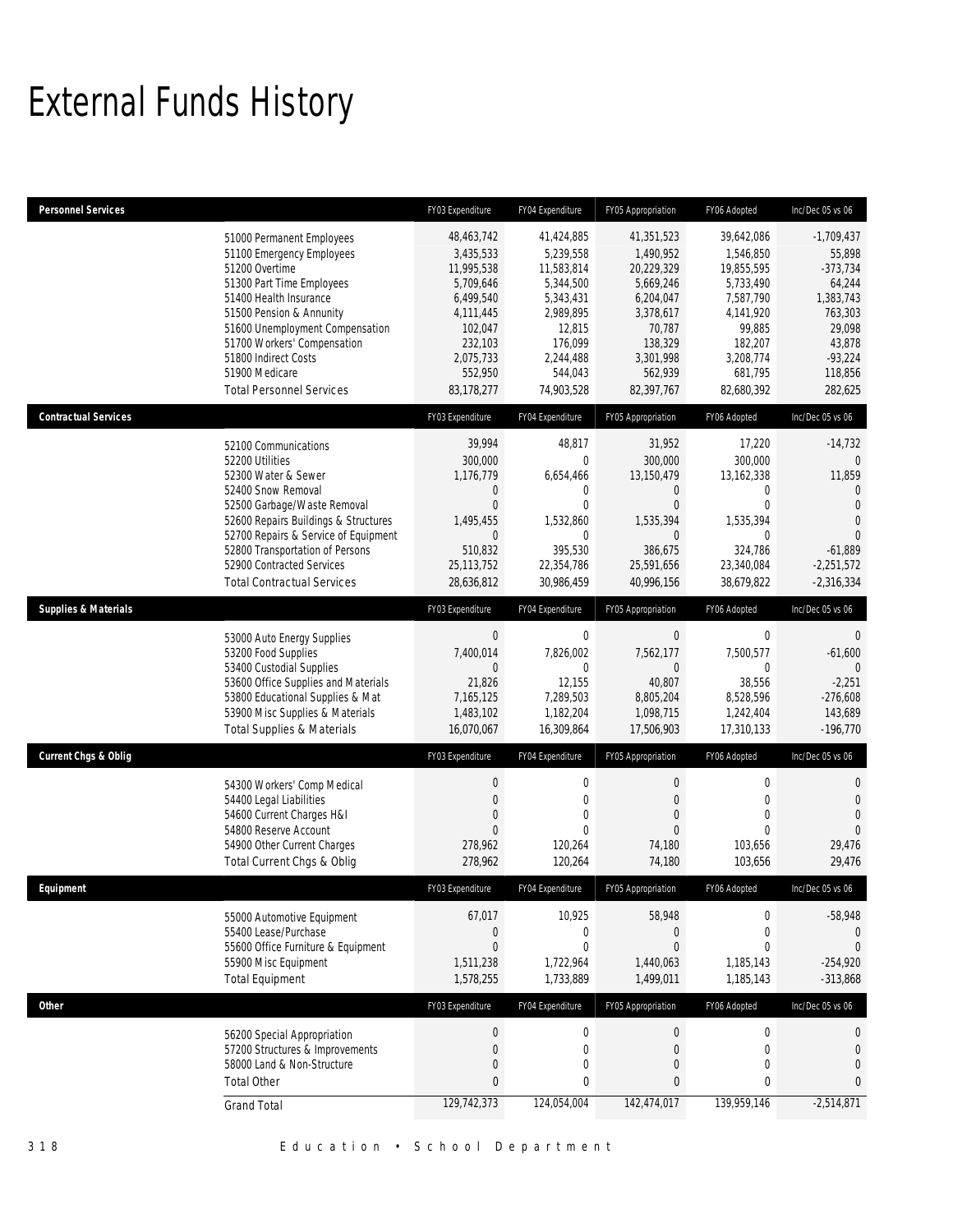# Program 1. General School Purposes

### *Thomas W. Payzant, Superintendent Organization: 101006*

### *Program Description*

BPS strives to promote ongoing improvement in teaching and learning at each and every Boston Public School and in each and every classroom within these schools.

### *Program Objectives*

- To improve student attendance.
- To decrease the student dropout rate %.
- To increase the percentage of students scoring at Levels 3 & 4 on the MCAS Mathematics Exam systemwide.
- To increase the percentage of students scoring at Levels 3 & 4 on the MCAS English Language Arts Exam systemwide.
- To improve student promotion % rates.
- To decrease the number of schools not making Adequate Yearly Progress (AYP).

| Program Outcomes |                                          | Actual '03 | Actual '04 | Projected '05 | PLOS '06         |
|------------------|------------------------------------------|------------|------------|---------------|------------------|
|                  | Daily student attendance % - Systemwide  | 91%        | 92%        | 92%           | <b>TBR</b>       |
|                  | Daily student attendance % - Elementary  | 95%        | 95%        | 95%           | <b>TBR</b>       |
|                  | Daily student attendance % - Middle      | 92%        | 92%        | 93%           | <b>TBR</b>       |
|                  | Daily student attendance % - High School | 87%        | 87%        | 88%           | <b>TBR</b>       |
|                  | Annual dropout rate % - Middle School    | 1.2%       | 1.5%       | TBR           | TBR              |
|                  | Annual dropout rate % - High School      | 8.0%       | 8.4%       | <b>TBR</b>    | <b>TBR</b>       |
|                  | MCAS Math - % at Level 1 Grade 4         | 38%        | 30%        | <b>TBR</b>    | <b>TBR</b>       |
|                  | MCAS Math - % at Level 2 Grade 4         | 46%        | 48%        | TBR           | <b>TBR</b>       |
|                  | MCAS Math - % at Level 3 Grade 4         | 12%        | 16%        | TBR           | <b>TBR</b>       |
|                  | MCAS Math - % at Level 4 Grade 4         | 4%         | 6%         | TBR           | TBR              |
|                  | MCAS Math - % at Level 1 Grade 8         | 54%        | 47%        | TBR           | <b>TBR</b>       |
|                  | MCAS Math - % at Level 2 Grade 8         | 25%        | 29%        | <b>TBR</b>    | <b>TBR</b>       |
|                  | MCAS Math - % at Level 3 Grade 8         | 16%        | 17%        | TBR           | <b>TBR</b>       |
|                  | MCAS Math - % at Level 4 Grade 8         | 5%         | 7%         | TBR           | <b>TBR</b>       |
|                  | MCAS Math - % at Level 1 Grade 10        | 36%        | 26%        | <b>TBR</b>    | <b>TBR</b>       |
|                  | MCAS Math - % at Level 2 Grade 10        | 27%        | 31%        | TBR           | <b>TBR</b>       |
|                  | MCAS Math - % at Level 3 Grade 10        | 17%        | 21%        | TBR           | <b>TBR</b>       |
|                  | MCAS Math - % at Level 4 Grade 10        | 20%        | 22%        | TBR           | <b>TBR</b>       |
|                  | MCAS English - % at Level 1 Grade 4      | 28%        | 23%        | TBR           | <b>TBR</b>       |
|                  | MCAS English - % at Level 2 Grade 4      | 45%        | 46%        | TBR           | TBR              |
|                  | MCAS English - % at Level 3 Grade 4      | 24%        | 26%        | TBR           | <b>TBR</b>       |
|                  | MCAS English - % at Level 4 Grade 4      | 3%         | 4%         | TBR           | <b>TBR</b>       |
|                  | MCAS English - % at Level 1 Grade 8      | 18%        | 15%        | TBR           | <b>TBR</b>       |
|                  | MCAS English - % at Level 2 Grade 8      | 42%        | 37%        | TBR           | <b>TBR</b>       |
|                  | MCAS English - % at Level 3 Grade 8      | 39%        | 45%        | <b>TBR</b>    | TBR <sup>®</sup> |
|                  | MCAS English - % at Level 4 Grade 8      | 3%         | 3%         | <b>TBR</b>    | <b>TBR</b>       |
|                  | MCAS English - % at Level 1 Grade 10     | 30%        | 23%        | TBR           | <b>TBR</b>       |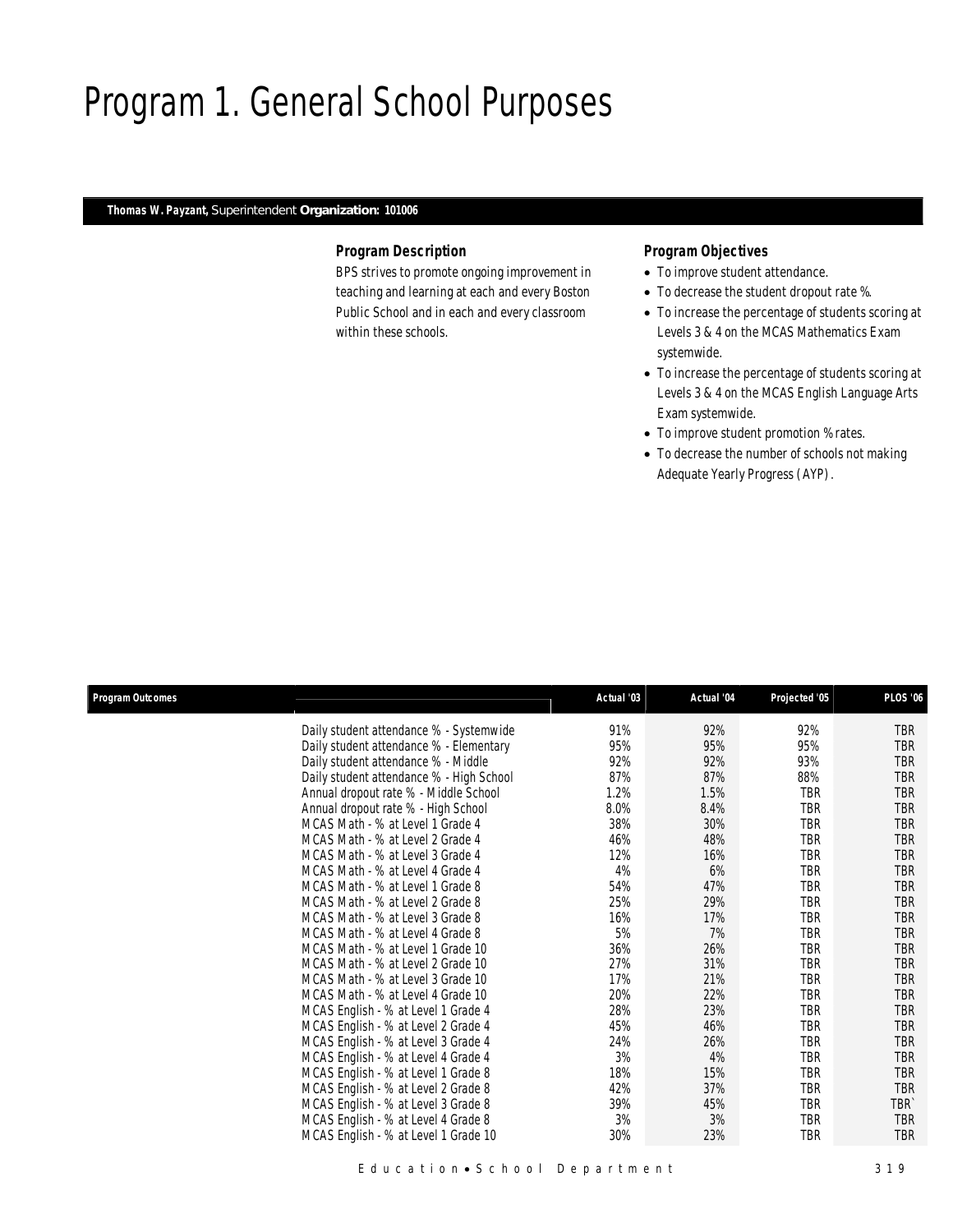| MCAS English - % at Level 2 Grade 10                                               | 34%        | 37%            | TBR        | TBR        |
|------------------------------------------------------------------------------------|------------|----------------|------------|------------|
| MCAS English - % at Level 3 Grade 10                                               | 27%        | 30%            | <b>TBR</b> | <b>TBR</b> |
| MCAS English - % at Level 4 Grade 10                                               | 9%         | 10%            | <b>TBR</b> | <b>TBR</b> |
| Promotion % rates - Systemwide                                                     | 82%        | 81%            | <b>TBR</b> | <b>TBR</b> |
| Promotion % rates - Elementary                                                     | 90%        | 90%            | <b>TBR</b> | <b>TBR</b> |
| Promotion % rates - Middle                                                         | 78%        | 74%            | <b>TBR</b> | <b>TBR</b> |
| Promotion % rates - High                                                           | 71%        | 75%            | <b>TBR</b> | <b>TBR</b> |
| Number of Schools Making AYP in both ELA &<br>Math (Mid-Cycle III) system-wide     | 21         | 55             | <b>TBR</b> | <b>TBR</b> |
| Number of Elementary Schools Making AYP in<br>both ELA & Math (Mid-Cycle III)      | 15         | 39             | <b>TBR</b> | <b>TBR</b> |
| Number of Middle Schools Making AYP in both<br>ELA & Math (Mid-Cycle III)          | 1          | 1              | <b>TBR</b> | <b>TBR</b> |
| Number of High Schools Making AYP in both ELA<br>& Math (Mid-Cycle III)            | 5          | 15             | TBR        | <b>TBR</b> |
| Number of Schools Making AYP in ELA only<br>(Mid-Cycle III) system-wide            | 14         | 14             | <b>TBR</b> | <b>TBR</b> |
| Number of Elementary & K-8 Schools Making<br>AYP in ELA only (Mid-Cycle III)       | 12         | $\theta$       | <b>TBR</b> | <b>TBR</b> |
| Number of Middle Schools Making AYP in ELA<br>only (Mid-Cycle III)                 | 1          | $\overline{4}$ | <b>TBR</b> | <b>TBR</b> |
| Number of High Schools Making AYP in ELA only<br>(Mid-Cycle III)                   | 1          | $\mathfrak{Z}$ | <b>TBR</b> | <b>TBR</b> |
| Number of Schools Making AYP in Math only<br>(Mid-Cycle III) system-wide           | 12         | 21             | <b>TBR</b> | <b>TBR</b> |
| Number of Elementary & K-8 Schools Making<br>AYP in Math only (Mid-Cycle III)      | 10         | 20             | <b>TBR</b> | <b>TBR</b> |
| Number of Middle Schools Making AYP in Math<br>only (Mid-Cycle III)                | 0          | $\theta$       | <b>TBR</b> | <b>TBR</b> |
| Number of High Schools Making AYP in Math<br>only (Mid-Cycle III)                  | 2          | 1              | <b>TBR</b> | <b>TBR</b> |
| Number of Schools Not Making AYP in both ELA<br>& Math (Mid-Cycle III) system-wide | 66         | 38             | <b>TBR</b> | <b>TBR</b> |
| Number of Elementary Schools Not Making AYP<br>in both ELA & Math (Mid-Cycle III)  | 40         | 17             | <b>TBR</b> | <b>TBR</b> |
| Number of Middle Schools Not Making AYP in<br>both ELA & Math (Mid-Cycle III)      | 15         | 14             | <b>TBR</b> | <b>TBR</b> |
| Number of High Schools Not Making AYP in both<br>ELA & Math (Mid-Cycle III)        | 11         | 7              | <b>TBR</b> | <b>TBR</b> |
|                                                                                    |            |                |            |            |
| elected Service Indicators                                                         | Actual '03 | Actual 'M      | Annron '05 | Rudaet '06 |

| <b>Selected Service Indicators</b> |                                            | Actual '03                 | Actual '04                 | Approp '05                 | <b>Budget</b> '06          |
|------------------------------------|--------------------------------------------|----------------------------|----------------------------|----------------------------|----------------------------|
|                                    | <b>Personnel Services</b><br>Non Personnel | 516.776.071<br>133.824.476 | 520.677.632<br>135,861,179 | 534.025.424<br>146.181.201 | 562.132.481<br>150,280,740 |
|                                    | Total                                      | 650.600.546                | 656,538,811                | 680,206.625                | 712.413.221                |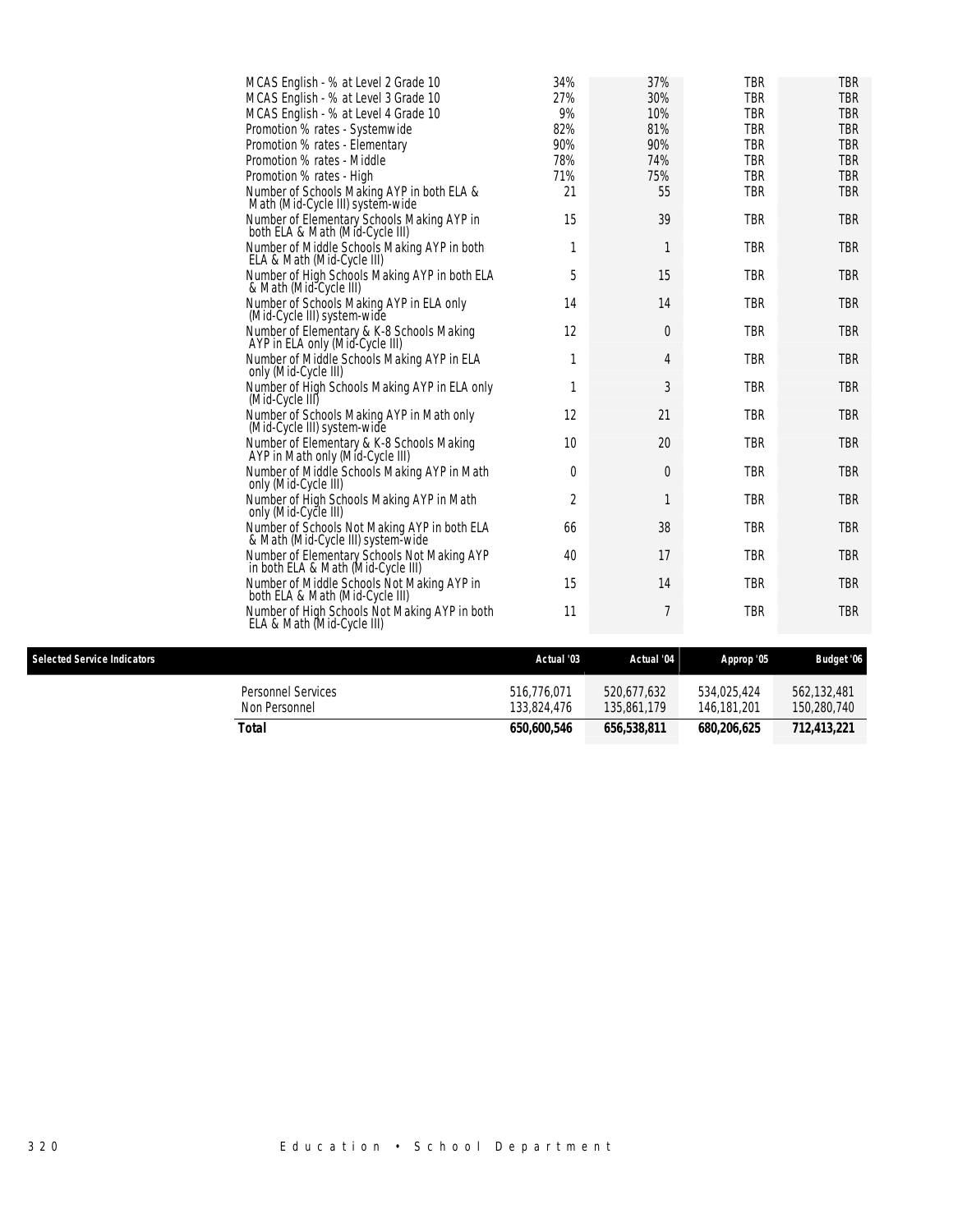# External Funds Projects

*Formula Grants* 

#### *Project Mission*

Formula grants are funds received through federal or state programs that provide assistance for educational services for low income, minority, and special needs students. Levels of funding are established through a predetermined formula that considers the amount of legislative appropriation and the number of students eligible for the program. Federal formula grants include the Title I, Title II, and SPED grants. MCAS support/Academic support is a state formula grant.

*Competitive Grants* 

#### *Project Mission*

Competitive grants are funds received through open competition with other school districts and non-profit organizations. The grant providers establish the levels of funding. The use of these funds is determined through local planning, which typically aims to advance local priorities while meeting the funding requirements. Competitive grants include the Gear Up grant, NSF Urban Systemic, and Comprehensive School Reform Demonstration.

*Reimbursements* 

#### *Project Mission*

Reimbursement funds are resources received by the local school districts as compensation for costs incurred by certain programs. Reimbursement programs include the Department of Agriculture's School Lunch Program and Summer Food Program.

*Revolving Funds and Other Grants* 

#### *Project Mission*

Additional resources are received through Revolving Funds and Other Grants. These include funds raised through the Boston Education Development Foundation, and the Homeless Student Initiative.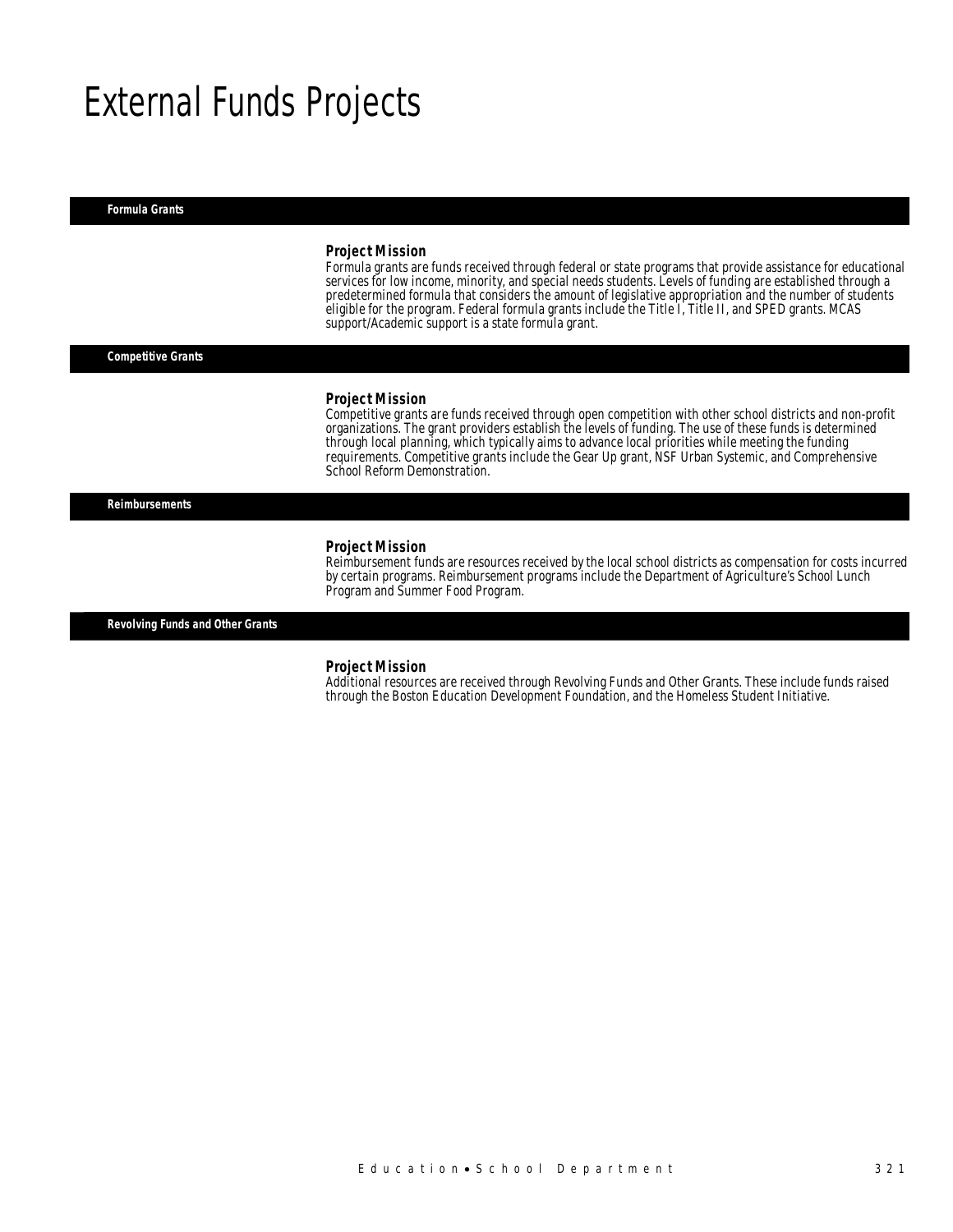# School Department Capital Budget

### *Overview*

The City's public schools serve to educate and prepare Boston's youth, families and communities for the challenges of today and the future. Schools are increasingly taking on new roles and responsibilities and working collaboratively with partners in the community to provide quality educational opportunities. Fiscal Year 2006 capital investment supports a number of new and ongoing initiatives to ensure that a continuum of learning opportunities is available to the families who live in Boston.

### *FY06 Major Initiatives*

- The Burke High School renovation and addition design will continue. The project includes a new gymnasium, cafeteria, and a combined school and branch library.
- The Holland School exterior repair project is complete. Phase II interior renovations will begin including painting, ceiling replacement, electrical and lighting improvements, fire alarm upgrade, interior partitions, access improvements, and repairs to the pool.
- Extensive masonry repairs has begun at the Dearborn Middle School while a comprehensive phased interior building renovation including the gym, cafeteria and library is planned.
- The five-year plan also includes the Quincy Upper Pilot School. Program development to design and renovate the former Boston High School (Lincoln) building and Church Street building will begin.
- Life safety projects include continuation of fire alarm replacement at the Blackstone, Tynan, Hennigan and Mattahunt schools and fire escape repairs at 20 schools.
- Masonry and roof projects will continue at the Alighieri, Beethoven, Higginson, King, Lewis, Madison Park, Marshall, McKay, McKinley, Mission Hill and Winthrop schools.

| Capital Budget Expenditures |                  | Total Actual '03 | Total Actual '04 |            | Estimated '05 Total Projected '06 |
|-----------------------------|------------------|------------------|------------------|------------|-----------------------------------|
|                             | Total Department | 71.211.805       | 48.104.659       | 29,357,400 | 33.981.965                        |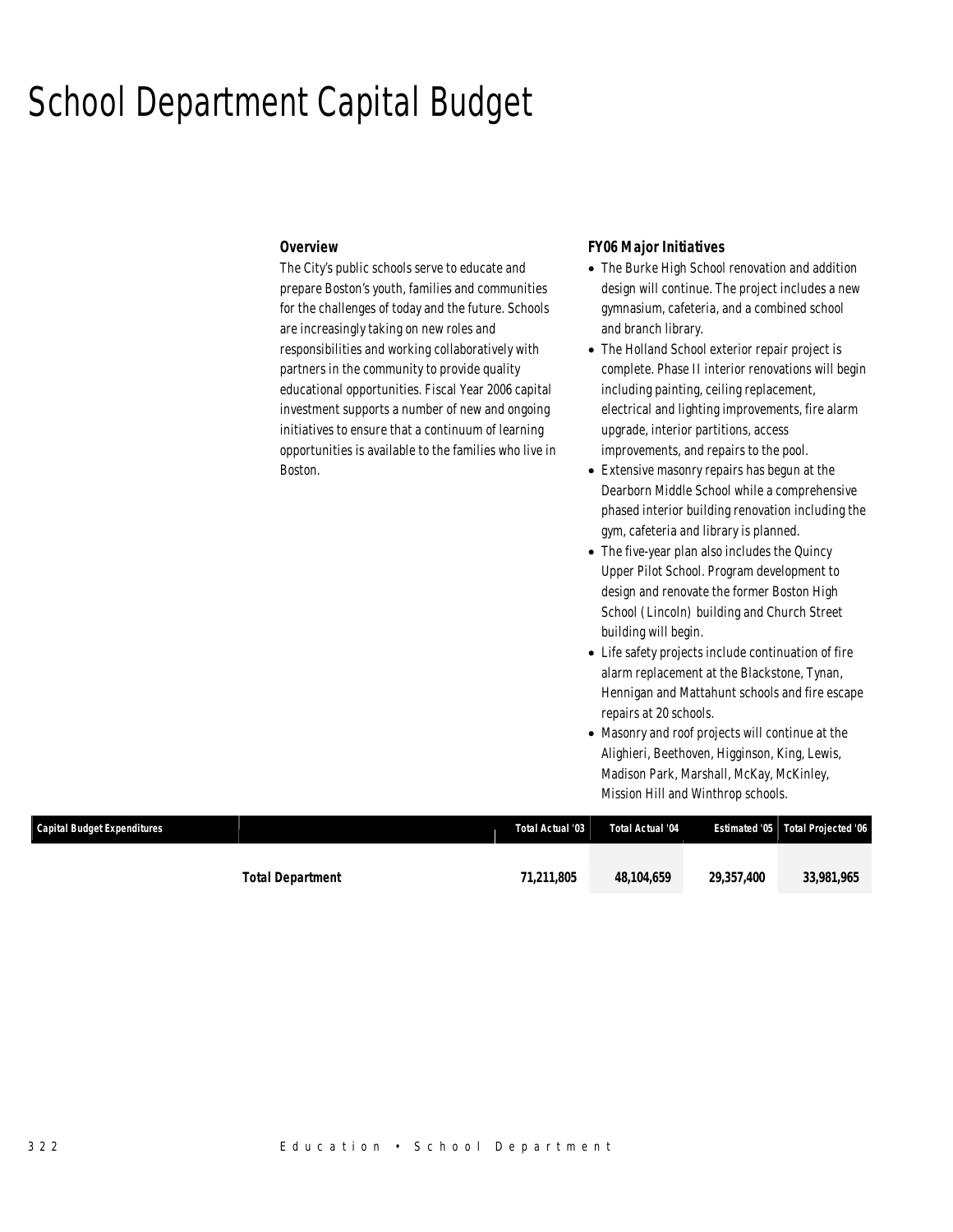### *ACCESS IMPROVEMENTS AT VARIOUS SCHOOLS II*

*Project Mission* 

Provide access for persons with disabilities at various schools based on facility assessment survey. *Managing Department,* Construction Management *Status,* To Be Scheduled *Location,* Citywide

| <b>Authorizations</b>                    |           |                |                  |             |           |
|------------------------------------------|-----------|----------------|------------------|-------------|-----------|
|                                          |           |                |                  | Non Capital |           |
| Source                                   | Existing  | <b>FY06</b>    | Future           | Fund        | Total     |
| City Capital                             | 2,000,000 | $\overline{0}$ | 2,000,000        | 0           | 4,000,000 |
| Grants/Other                             |           |                |                  |             | 0         |
| Total                                    | 2,000,000 | 0              | 2,000,000        | 0           | 4,000,000 |
| <b>Expenditures (Actual and Planned)</b> |           |                |                  |             |           |
|                                          | Thru      |                |                  |             |           |
| Source                                   | 6/30/04   | <b>FY05</b>    | FY <sub>06</sub> | FY07-10     | Total     |
| City Capital                             | 0         | 0              | $\overline{0}$   | 4.000.000   | 4,000,000 |
| Grants/Other                             | 0         | 0              | 0                |             | 0         |
| Total                                    | 0         | 0              | 0                | 4.000.000   | 4.000.000 |
|                                          |           |                |                  |             |           |

### *BALDWIN SCHOOL BOILER*

 *Project Mission* Replace the boiler. *Managing Department,* School Department *Status,* In Construction *Location,* Allston/Brighton

| <b>Authorizations</b>                    |          |                  |          |             |         |
|------------------------------------------|----------|------------------|----------|-------------|---------|
|                                          |          |                  |          | Non Capital |         |
| Source                                   | Existing | FY <sub>06</sub> | Future   | Fund        | Total   |
| City Capital                             | 330,000  |                  |          | 0           | 330,000 |
| Grants/Other                             |          |                  |          |             |         |
| Total                                    | 330,000  | 0                | $\theta$ | 0           | 330,000 |
| <b>Expenditures (Actual and Planned)</b> |          |                  |          |             |         |
|                                          | Thru     |                  |          |             |         |

| Total        |         | 160,000 | 79.000 | 80,000  | 330,000 |
|--------------|---------|---------|--------|---------|---------|
| Grants/Other |         |         |        |         |         |
| City Capital |         | 160,000 | 79.000 | 80,000  | 330,000 |
| Source       | 6/30/04 | FY05    | FY06   | FY07-10 | Total   |
|              | l hru   |         |        |         |         |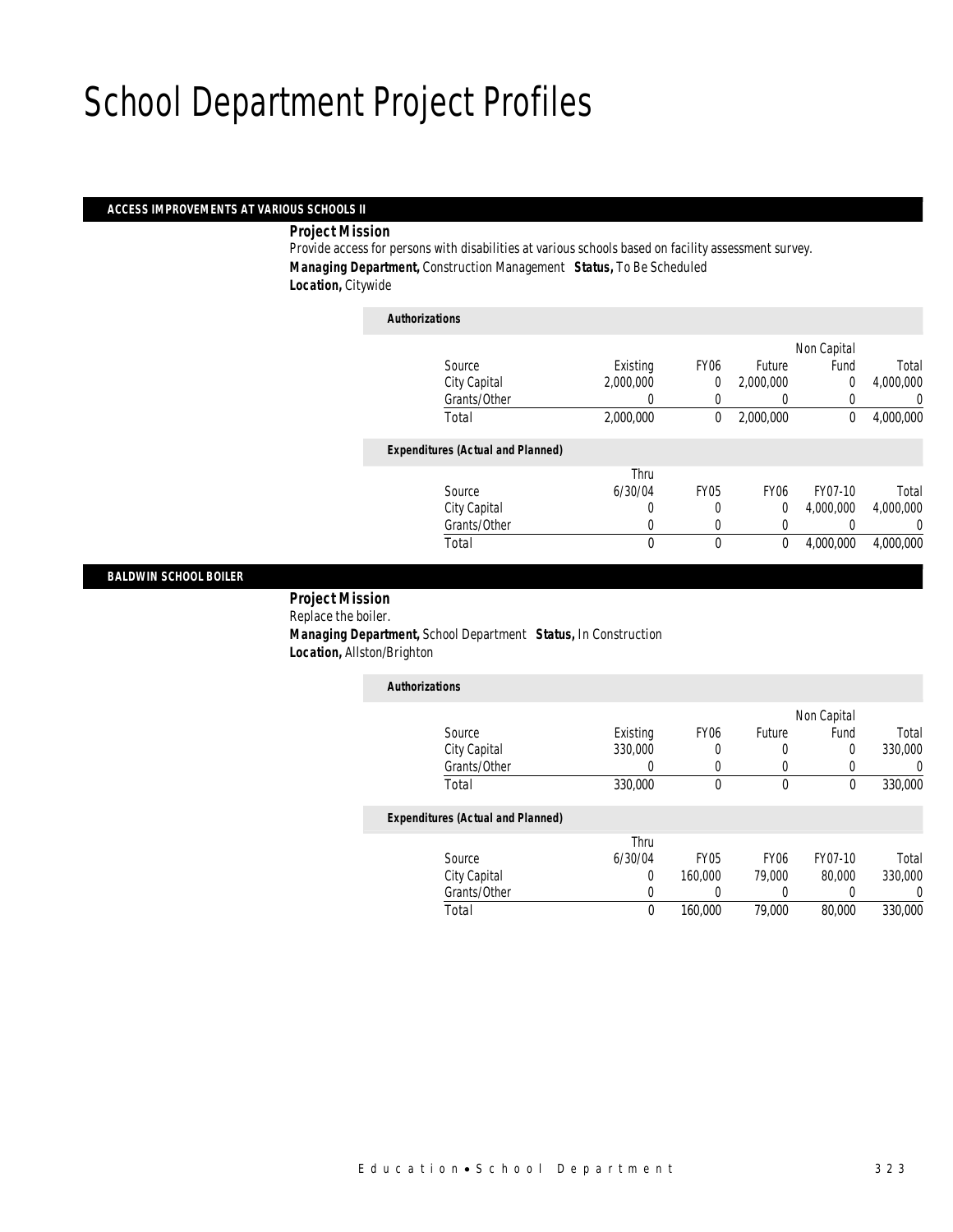### *BALDWIN SCHOOL ELEVATOR*

### *Project Mission*

Install new elevator for improved building access.

*Managing Department,* Construction Management *Status,* To Be Scheduled

*Location,* Allston/Brighton

| <b>Authorizations</b>                    |          |                  |                  |             |         |
|------------------------------------------|----------|------------------|------------------|-------------|---------|
|                                          |          |                  |                  | Non Capital |         |
| Source                                   | Existing | FY <sub>06</sub> | Future           | Fund        | Total   |
| City Capital                             | 400,000  | 0                | 0                | 0           | 400,000 |
| Grants/Other                             | 0        | $\left($         | 0                | 0           | 0       |
| Total                                    | 400,000  | 0                | 0                | 0           | 400,000 |
| <b>Expenditures (Actual and Planned)</b> |          |                  |                  |             |         |
|                                          | Thru     |                  |                  |             |         |
| Source                                   | 6/30/04  | <b>FY05</b>      | FY <sub>06</sub> | FY07-10     | Total   |
| City Capital                             | 0        | 0                | 20,000           | 380,000     | 400,000 |
| Grants/Other                             | 0        | 0                | 0                | 0           | 0       |
| Total                                    | 0        | 0                | 20,000           | 380,000     | 400,000 |

### *BATES SCHOOL*

## *Project Mission*

Replace the roof. *Managing Department,* School Department *Status,* To Be Scheduled *Location,* Roslindale

| <b>Authorizations</b> |          |                  |        |             |         |
|-----------------------|----------|------------------|--------|-------------|---------|
|                       |          |                  |        | Non Capital |         |
| Source                | Existing | FY <sub>06</sub> | Future | Fund        | Total   |
| City Capital          |          | 150,750          | 0      | O           | 150,750 |
| Grants/Other          |          |                  |        |             |         |
| Total                 |          | 150,750          | 0      | U           | 150,750 |

|              | Thru    |      |      |         |         |
|--------------|---------|------|------|---------|---------|
| Source       | 6/30/04 | FY05 | FY06 | FY07-10 | Total   |
| City Capital |         |      |      | 150.750 | 150,750 |
| Grants/Other |         |      |      |         |         |
| 「otal        |         |      |      | 150.750 | 150,750 |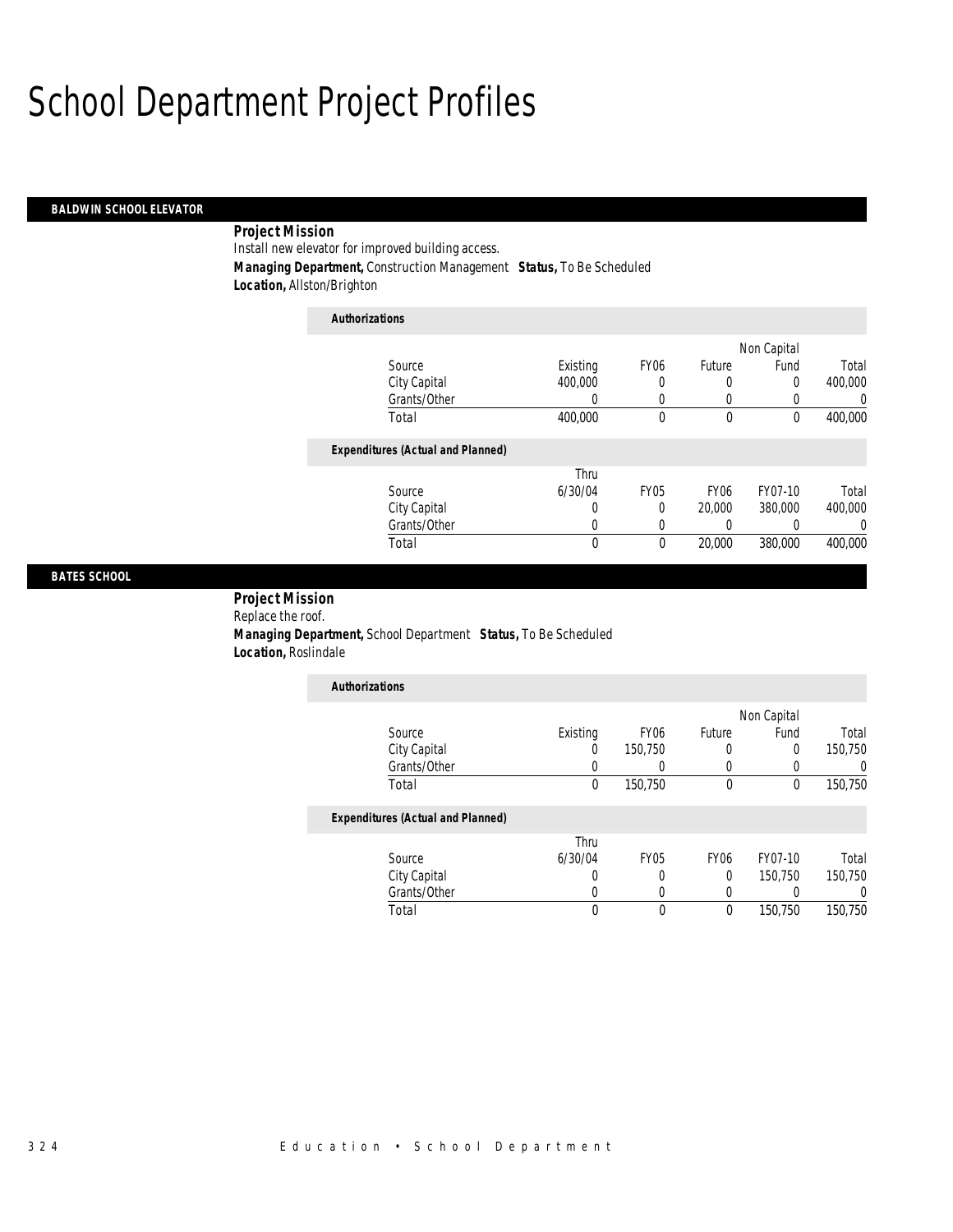### *BEETHOVEN SCHOOL*

 *Project Mission* Replace the roof.

*Managing Department,* School Department *Status,* To Be Scheduled

*Location,* West Roxbury

| <b>Authorizations</b>                    |              |             |                  |             |         |
|------------------------------------------|--------------|-------------|------------------|-------------|---------|
|                                          |              |             |                  | Non Capital |         |
| Source                                   | Existing     | <b>FY06</b> | Future           | Fund        | Total   |
| City Capital                             | 0            | 334,600     | 0                | 0           | 334,600 |
| Grants/Other                             | 0            |             | 0                |             | 0       |
| Total                                    | 0            | 334,600     | $\mathbf 0$      | $\mathbf 0$ | 334,600 |
| <b>Expenditures (Actual and Planned)</b> |              |             |                  |             |         |
|                                          | Thru         |             |                  |             |         |
| Source                                   | 6/30/04      | <b>FY05</b> | FY <sub>06</sub> | FY07-10     | Total   |
| City Capital                             | 0            | $\Omega$    | 280,000          | 54.600      | 334,600 |
| Grants/Other                             | 0            |             |                  |             | 0       |
| Total                                    | $\mathbf{0}$ | $\theta$    | 280,000          | 54,600      | 334,600 |
|                                          |              |             |                  |             |         |

### *BOSTON LATIN SCHOOL*

### *Project Mission*

Repoint exterior masonry at various locations. Replace selected limestone lintels. *Managing Department,* Construction Management *Status,* To Be Scheduled *Location,* Fenway/Kenmore

| <b>Authorizations</b>                    |          |                  |        |             |         |
|------------------------------------------|----------|------------------|--------|-------------|---------|
|                                          |          |                  |        | Non Capital |         |
| Source                                   | Existing | FY <sub>06</sub> | Future | Fund        | Total   |
| City Capital                             | 0        | 394,000          | O      |             | 394,000 |
| Grants/Other                             |          |                  |        |             |         |
| Total                                    | 0        | 394,000          | 0      |             | 394,000 |
| <b>Expenditures (Actual and Planned)</b> |          |                  |        |             |         |

|              | Thru    |      |        |         |         |
|--------------|---------|------|--------|---------|---------|
| Source       | 6/30/04 | FY05 | FY06   | FY07-10 | Total   |
| City Capital |         |      | 50,000 | 344.000 | 394,000 |
| Grants/Other |         |      |        |         |         |
| Total        |         |      | 50,000 | 344,000 | 394,000 |
|              |         |      |        |         |         |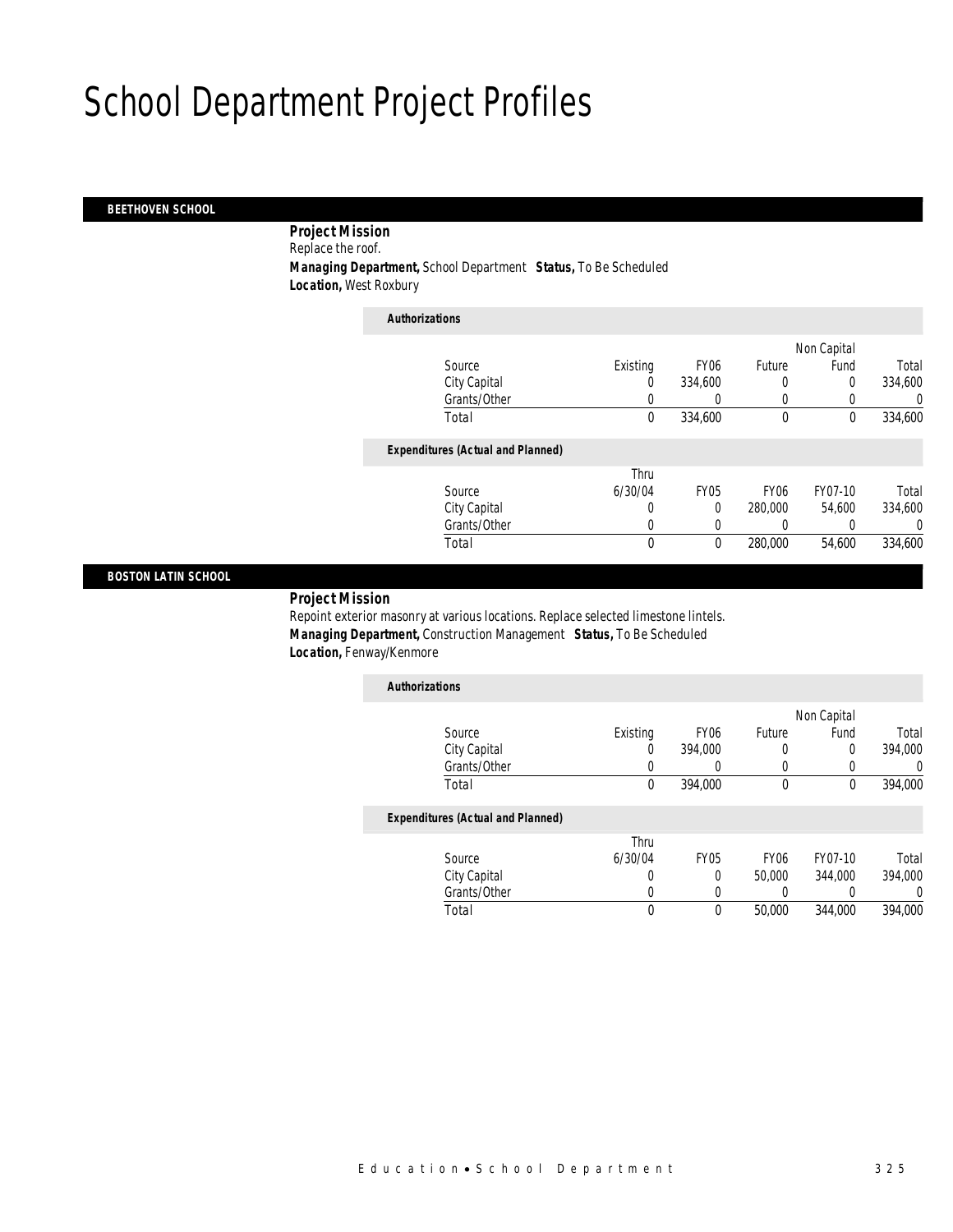#### *BRIGHTON HIGH SCHOOL MASONRY*

 *Project Mission* Repair masonry at front stairs. *Managing Department,* School Department *Status,* In Construction *Location,* Allston/Brighton

| <b>Authorizations</b>                    |          |                  |                  |             |          |
|------------------------------------------|----------|------------------|------------------|-------------|----------|
|                                          |          |                  |                  | Non Capital |          |
| Source                                   | Existing | FY <sub>06</sub> | Future           | Fund        | Total    |
| City Capital                             | 550,000  | 0                | 0                | 0           | 550,000  |
| Grants/Other                             | 0        | 0                | $\left($         |             | $\Omega$ |
| Total                                    | 550,000  | 0                | $\mathbf 0$      | $\theta$    | 550,000  |
| <b>Expenditures (Actual and Planned)</b> |          |                  |                  |             |          |
|                                          | Thru     |                  |                  |             |          |
| Source                                   | 6/30/04  | FY <sub>05</sub> | FY <sub>06</sub> | FY07-10     | Total    |
| City Capital                             | 0        | 0                | 365,000          | 185,000     | 550,000  |
| Grants/Other                             | 0        | 0                | 0                |             | $\Omega$ |
| Total                                    | 0        | $\theta$         | 365,000          | 185,000     | 550,000  |

### *BURKE HIGH SCHOOL*

*Project Mission* 

Design and construct an addition that will include a new full service neighborhood branch library and gym. The existing school building will be renovated to include a new cafeteria and general building improvements. *Managing Department,* Construction Management *Status,* In Design *Location,* Roxbury

| <b>Authorizations</b>                    |            |                  |                  |             |                  |
|------------------------------------------|------------|------------------|------------------|-------------|------------------|
|                                          |            |                  |                  | Non Capital |                  |
| Source                                   | Existing   | FY <sub>06</sub> | Future           | Fund        | Total            |
| City Capital                             | 39.750.000 | 0                | 0                | 0           | 39,750,000       |
| Grants/Other                             | 0          | $\Omega$         |                  |             | 0                |
| Total                                    | 39,750,000 | $\theta$         | $\theta$         | 0           | 39,750,000       |
| <b>Expenditures (Actual and Planned)</b> |            |                  |                  |             |                  |
|                                          | Thru       |                  |                  |             |                  |
| Source                                   | 6/30/04    | FY <sub>05</sub> | FY <sub>06</sub> | FY07-10     | Total            |
| City Capital                             | 811,763    | 600,000          | 1,900,000        | 36,438,237  | 39.750.000       |
| Grants/Other                             |            |                  |                  |             | $\left( \right)$ |
| Total                                    | 811.763    | 600,000          | 1,900,000        | 36,438,237  | 39.750.000       |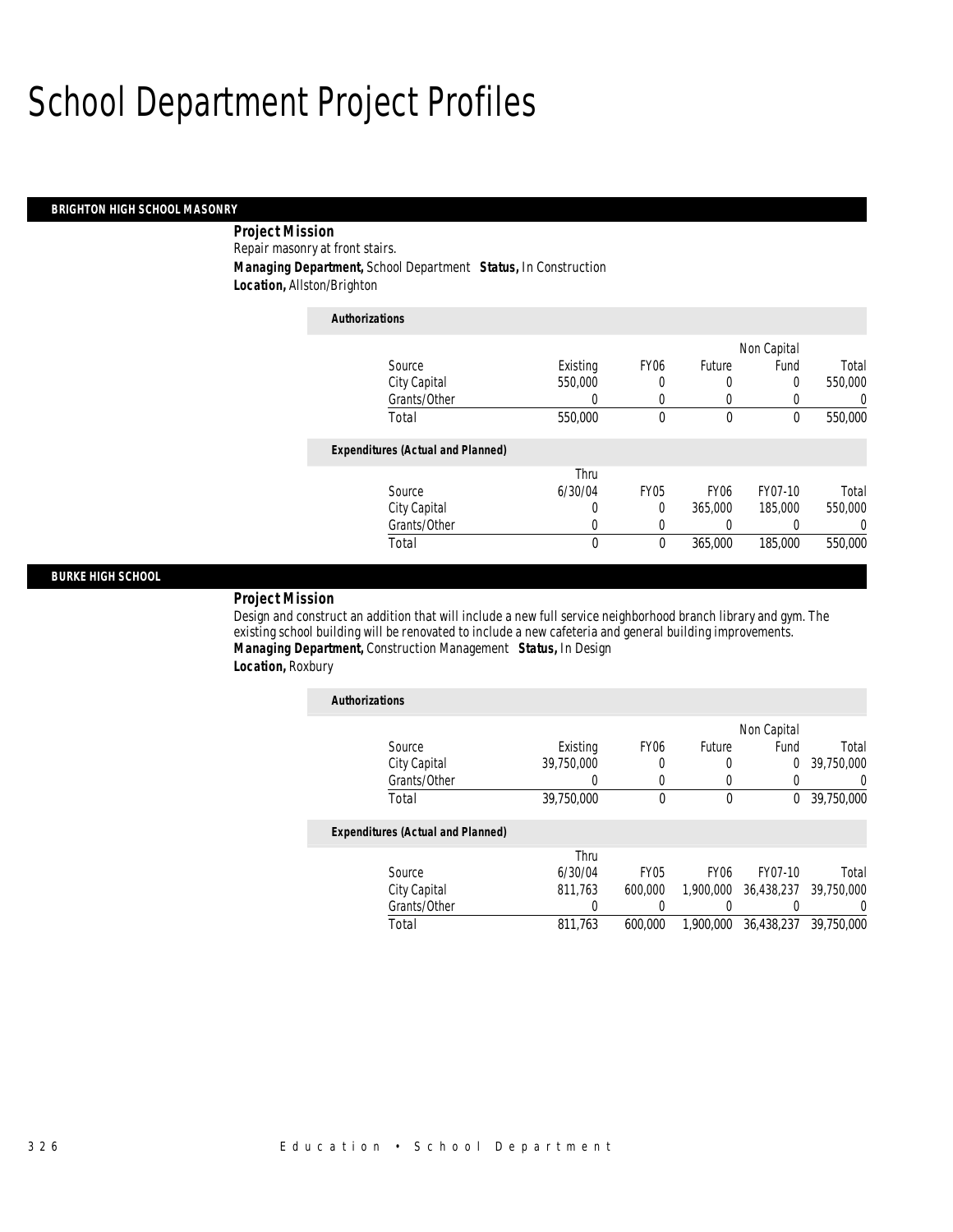### *CHANNING SCHOOL YARD*

 *Project Mission* Improve existing school yard. *Managing Department,* Construction Management *Status,* In Construction *Location,* Hyde Park

| <b>Authorizations</b>                    |              |             |                  |             |         |
|------------------------------------------|--------------|-------------|------------------|-------------|---------|
|                                          |              |             |                  | Non Capital |         |
| Source                                   | Existing     | <b>FY06</b> | Future           | Fund        | Total   |
| City Capital                             | 91,305       | 0           | 0                | 0           | 91,305  |
| Grants/Other                             | 120,000      | 0           | 0                | $\Omega$    | 120,000 |
| Total                                    | 211,305      | 0           | $\mathbf 0$      | $\mathbf 0$ | 211,305 |
| <b>Expenditures (Actual and Planned)</b> |              |             |                  |             |         |
|                                          | Thru         |             |                  |             |         |
| Source                                   | 6/30/04      | <b>FY05</b> | FY <sub>06</sub> | FY07-10     | Total   |
| City Capital                             | $\Omega$     | 0           | 91,305           | $\Omega$    | 91,305  |
| Grants/Other                             | 0            | $\Omega$    | 120,000          | $\Omega$    | 120,000 |
| Total                                    | $\mathbf{0}$ | 0           | 211,305          | 0           | 211,305 |
|                                          |              |             |                  |             |         |

### *CHARLESTOWN HIGH SCHOOL*

 *Project Mission* Accreditation related repairs. *Managing Department,* School Department *Status,* In Construction *Location,* Charlestown

| <b>Authorizations</b>                    |                  |                  |        |             |         |
|------------------------------------------|------------------|------------------|--------|-------------|---------|
|                                          |                  |                  |        | Non Capital |         |
| Source                                   | Existing         | FY <sub>06</sub> | Future | Fund        | Total   |
| City Capital                             | $\left( \right)$ | 635,000          | 0      | 0           | 635,000 |
| Grants/Other                             |                  |                  |        |             | 0       |
| Total                                    | 0                | 635,000          | 0      | 0           | 635,000 |
| <b>Expenditures (Actual and Planned)</b> |                  |                  |        |             |         |
|                                          | Thru             |                  |        |             |         |

| Source       | 6/30/04 | FY05 | FY06    | FY07-10 | Total   |
|--------------|---------|------|---------|---------|---------|
| City Capital |         |      | 635,000 |         | 635,000 |
| Grants/Other |         |      |         |         |         |
| Total        |         |      | 635,000 |         | 635,000 |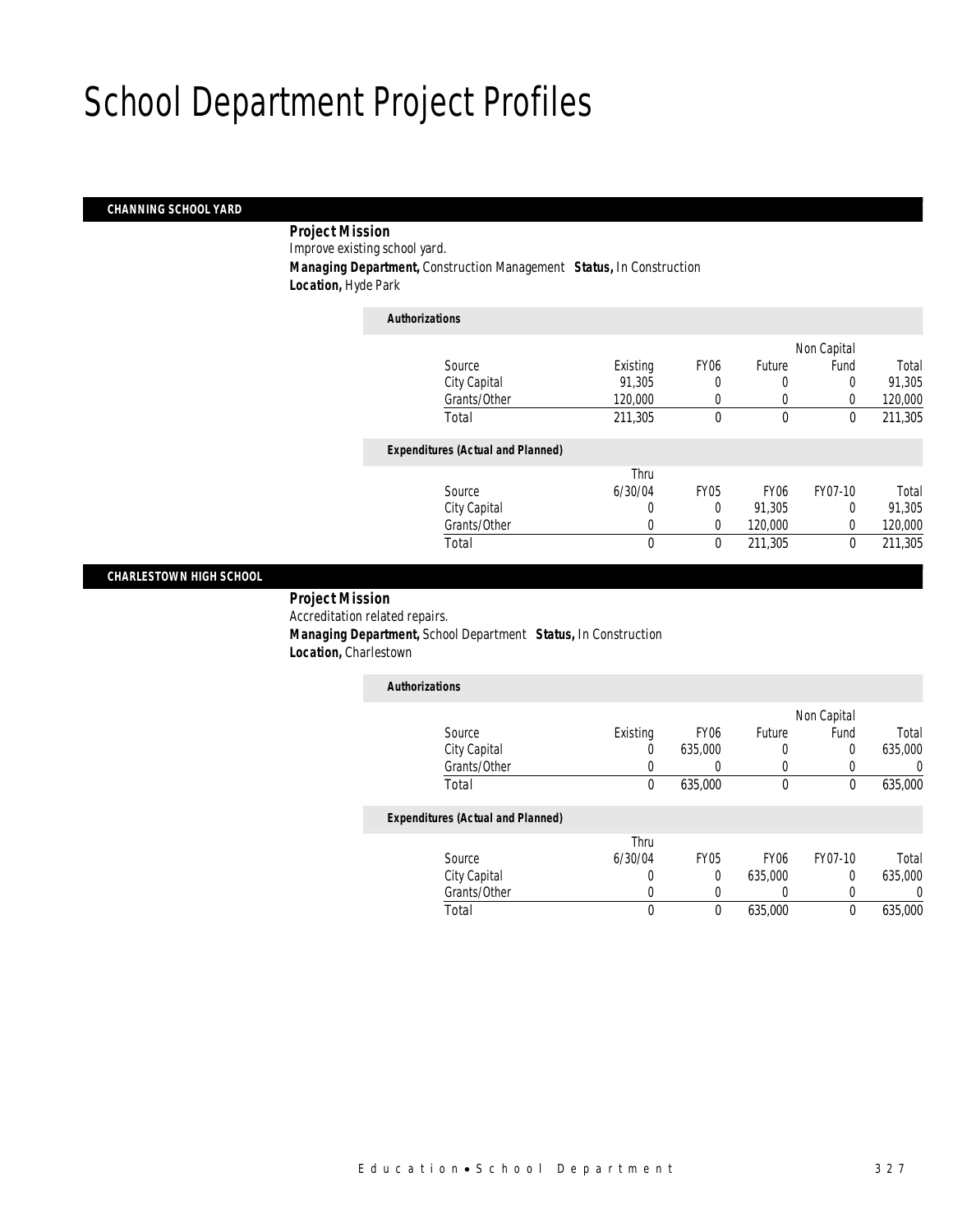#### *CHARLESTOWN HIGH SCHOOL PHASE II*

### *Project Mission*

Replace windows, exterior doors and repair masonry. *Managing Department,* Construction Management *Status,* To Be Scheduled *Location,* Charlestown

| <b>Authorizations</b>                    |           |                  |                  |             |           |
|------------------------------------------|-----------|------------------|------------------|-------------|-----------|
|                                          |           |                  |                  | Non Capital |           |
| Source                                   | Existing  | FY <sub>06</sub> | Future           | Fund        | Total     |
| City Capital                             | 3.001.299 | $\theta$         | 1.427.300        | 0           | 4.428.599 |
| Grants/Other                             | 0         |                  | $\left( \right)$ |             | 0         |
| Total                                    | 3,001,299 | 0                | 1,427,300        | 0           | 4,428,599 |
| <b>Expenditures (Actual and Planned)</b> |           |                  |                  |             |           |
|                                          | Thru      |                  |                  |             |           |
| Source                                   | 6/30/04   | <b>FY05</b>      | FY <sub>06</sub> | FY07-10     | Total     |
| City Capital                             | 0         | 0                | 50,000           | 4.378.599   | 4.428.599 |
| Grants/Other                             | 0         | 0                | 0                |             | 0         |
| Total                                    | 0         | 0                | 50,000           | 4.378.599   | 4,428,599 |

### *CHARLESTOWN HIGH SCHOOL REMEDIATION*

*Project Mission* 

Remove an underground oil tank and remediate site as needed. *Managing Department,* School Department *Status,* Complete *Location,* Charlestown

| <b>Authorizations</b>                    |          |                  |                  |             |         |
|------------------------------------------|----------|------------------|------------------|-------------|---------|
|                                          |          |                  |                  | Non Capital |         |
| Source                                   | Existing | FY <sub>06</sub> | Future           | Fund        | Total   |
| City Capital                             | 130,000  | 0                | 0                | 0           | 130,000 |
| Grants/Other                             |          | 0                | 0                |             |         |
| Total                                    | 130,000  | 0                | 0                | 0           | 130,000 |
| <b>Expenditures (Actual and Planned)</b> |          |                  |                  |             |         |
|                                          | Thru     |                  |                  |             |         |
| Source                                   | 6/30/04  | FY05             | FY <sub>06</sub> | FY07-10     | Total   |
| City Capital                             | 28,000   | 60,000           | 25,000           | 17,000      | 130,000 |

Grants/Other 0 0 0 0 0 0

Total 28,000 60,000 25,000 17,000 130,000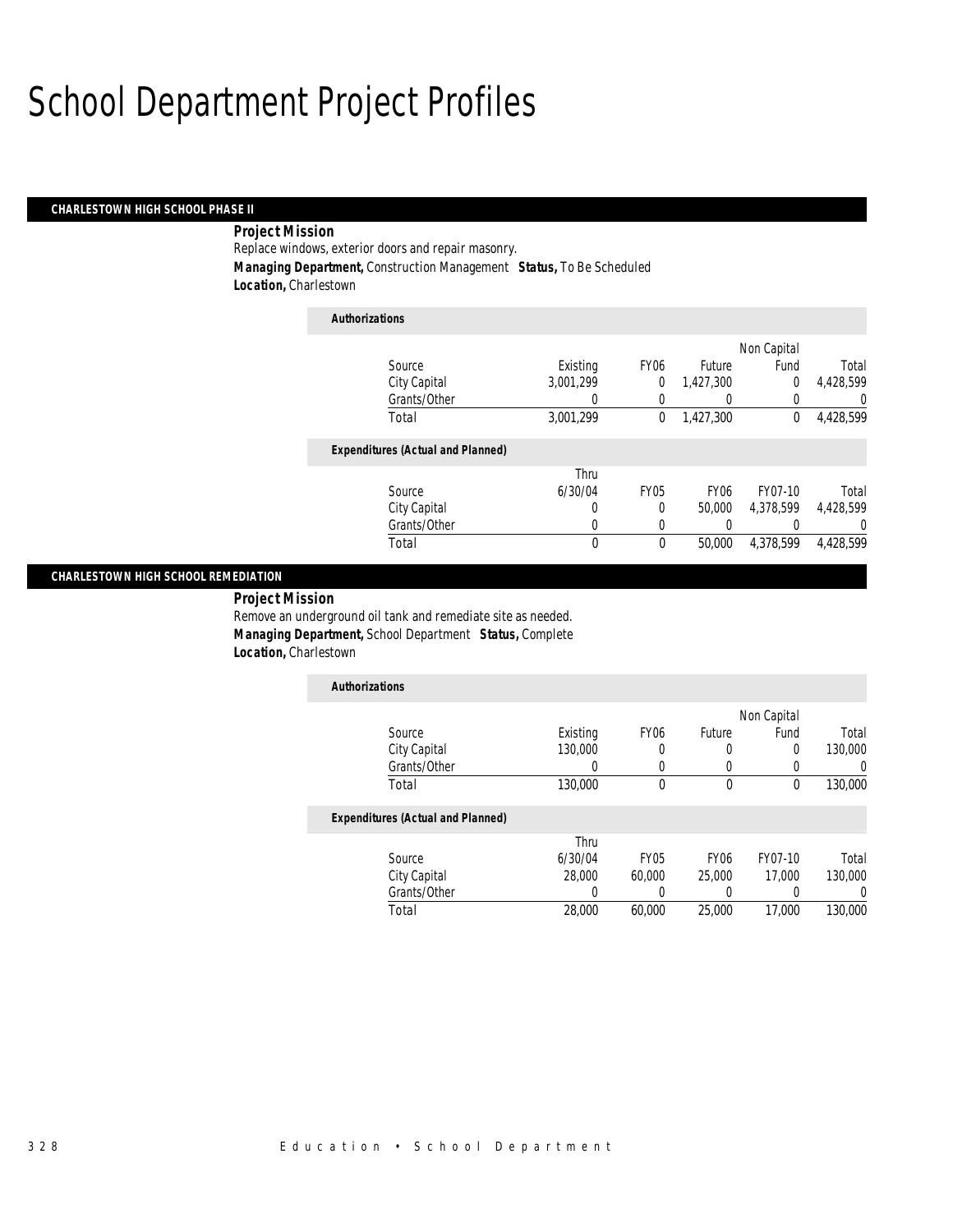### *CHARLESTOWN HIGH VENTILATION IMPROVEMENTS*

*Project Mission* 

Replace air handling unit at Charleston High School Athletic Building. *Managing Department,* School Department *Status,* On Hold *Location,* Various neighborhoods

*Authorizations*

|                                          |          |             |                  | Non Capital |         |
|------------------------------------------|----------|-------------|------------------|-------------|---------|
| Source                                   | Existing | <b>FY06</b> | Future           | Fund        | Total   |
| City Capital                             | 250,000  | 0           | 0                | 0           | 250,000 |
| Grants/Other                             |          |             | 0                |             | 0       |
| Total                                    | 250,000  | 0           | $\mathbf 0$      | $\mathbf 0$ | 250,000 |
| <b>Expenditures (Actual and Planned)</b> |          |             |                  |             |         |
|                                          | Thru     |             |                  |             |         |
| Source                                   | 6/30/04  | <b>FY05</b> | FY <sub>06</sub> | FY07-10     | Total   |
| City Capital                             | 0        | 0           | $\Omega$         | 250,000     | 250,000 |
| Grants/Other                             | 0        |             | 0                |             | 0       |
| Total                                    | 0        | 250,000     | $\theta$         | 250,000     | 250,000 |
|                                          |          |             |                  |             |         |

### *CLEVELAND SCHOOL HVAC*

### *Project Mission*

Replacement of rooftop HVAC system on annex building. Replace fire alarm system, ducts and ceiling tiles. *Managing Department,* School Department *Status,* In Construction *Location,* Dorchester

| <b>Authorizations</b>                    |           |                  |        |             |           |
|------------------------------------------|-----------|------------------|--------|-------------|-----------|
|                                          |           |                  |        | Non Capital |           |
| Source                                   | Existing  | FY <sub>06</sub> | Future | Fund        | Total     |
| City Capital                             | 4,708,283 |                  |        |             | 4,708,283 |
| Grants/Other                             |           |                  |        |             |           |
| Total                                    | 4,708,283 |                  |        |             | 4,708,283 |
| <b>Expenditures (Actual and Planned)</b> |           |                  |        |             |           |

|              | Thru    |             |                  |         |           |
|--------------|---------|-------------|------------------|---------|-----------|
| Source       | 6/30/04 | <b>FY05</b> | FY <sub>06</sub> | FY07-10 | Total     |
| City Capital | 200,000 | 3.975.000   | 500,000          | 33.283  | 4,708,283 |
| Grants/Other |         |             |                  |         |           |
| Total        | 200,000 | 3,975,000   | 500,000          | 33,283  | 4,708,283 |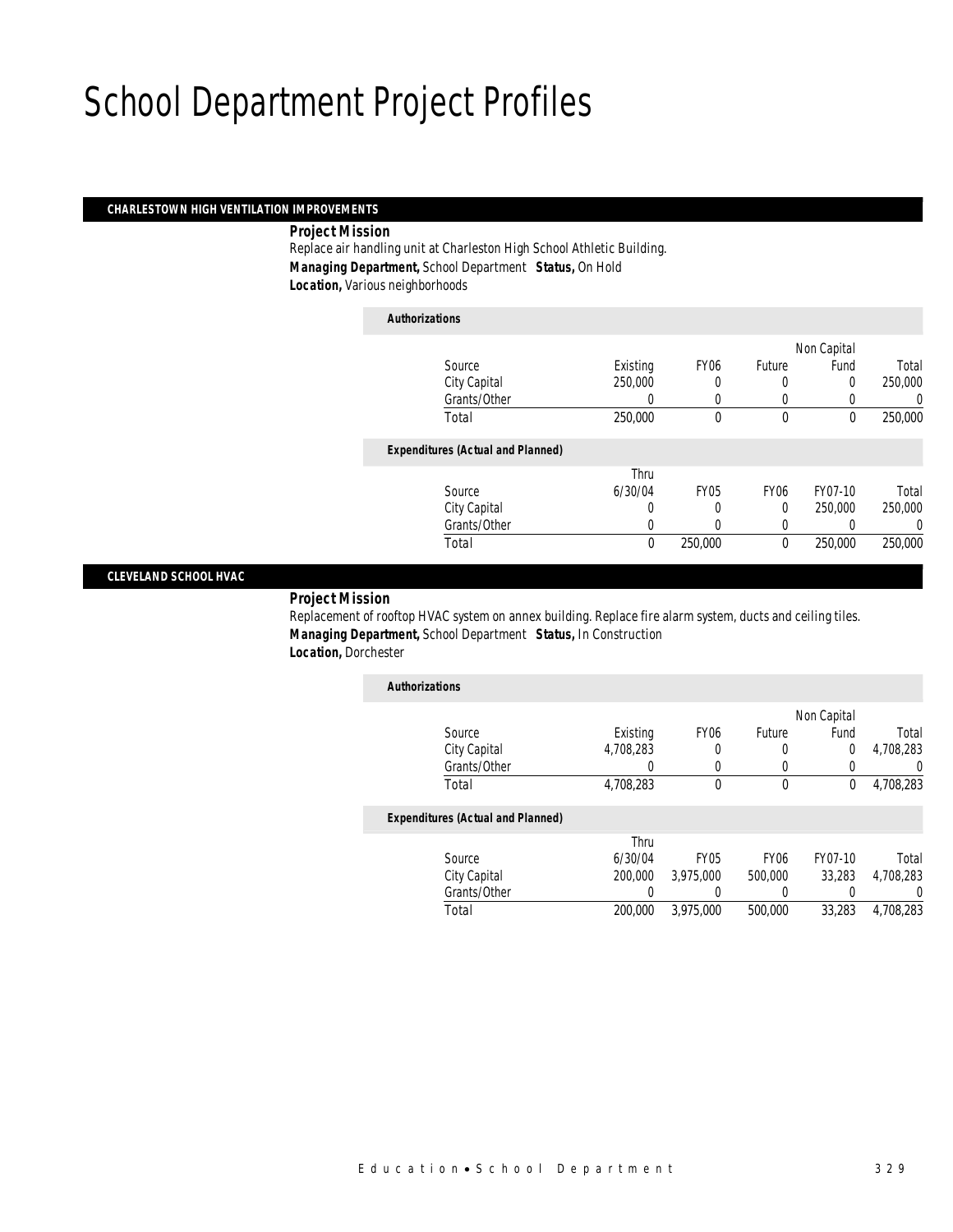### *COMPUTER REPLACEMENT*

### *Project Mission*

Purchase and install new desktop computers and related equipment. *Managing Department,* School Department *Status,* Ongoing Program *Location,* Various neighborhoods

*Authorizations*

| <b>Authorizations</b>                    |          |                  |             |             |                |
|------------------------------------------|----------|------------------|-------------|-------------|----------------|
|                                          |          |                  |             | Non Capital |                |
| Source                                   | Existing | FY <sub>06</sub> | Future      | Fund        | Total          |
| City Capital                             | 0        | 500,000          | $\Omega$    | 0           | 500,000        |
| Grants/Other                             |          | U                | 0           |             | $\overline{0}$ |
| Total                                    | 0        | 500,000          | $\theta$    | $\theta$    | 500,000        |
| <b>Expenditures (Actual and Planned)</b> |          |                  |             |             |                |
|                                          | Thru     |                  |             |             |                |
| Source                                   | 6/30/04  | <b>FY05</b>      | <b>FY06</b> | FY07-10     | Total          |
| City Capital                             | 0        | 0                | 500,000     | 0           | 500,000        |
| Grants/Other                             | 0        | 0                |             |             | $\Omega$       |
| Total                                    | 0        | $\theta$         | 500,000     | $\theta$    | 500,000        |

### *CONDON SCHOOL*

 *Project Mission* Replace windows.

 *Managing Department,* Construction Management *Status,* In Design *Location,* South Boston

| <b>Authorizations</b> |          |                  |           |             |           |
|-----------------------|----------|------------------|-----------|-------------|-----------|
|                       |          |                  |           | Non Capital |           |
| Source                | Existing | FY <sub>06</sub> | Future    | Fund        | Total     |
| City Capital          | 500,000  |                  | 4,431,000 |             | 4,931,000 |
| Grants/Other          |          |                  |           |             |           |
| Total                 | 500,000  |                  | 4,431,000 |             | 4,931,000 |

|              | Thru    |             |                  |           |           |
|--------------|---------|-------------|------------------|-----------|-----------|
| Source       | 6/30/04 | <b>FY05</b> | FY <sub>06</sub> | FY07-10   | Total     |
| City Capital |         | 50,000      | 50,000           | 4.831.000 | 4,931,000 |
| Grants/Other |         |             |                  |           |           |
| Total        |         | 50,000      | 50,000           | 4.831.000 | 4.931.000 |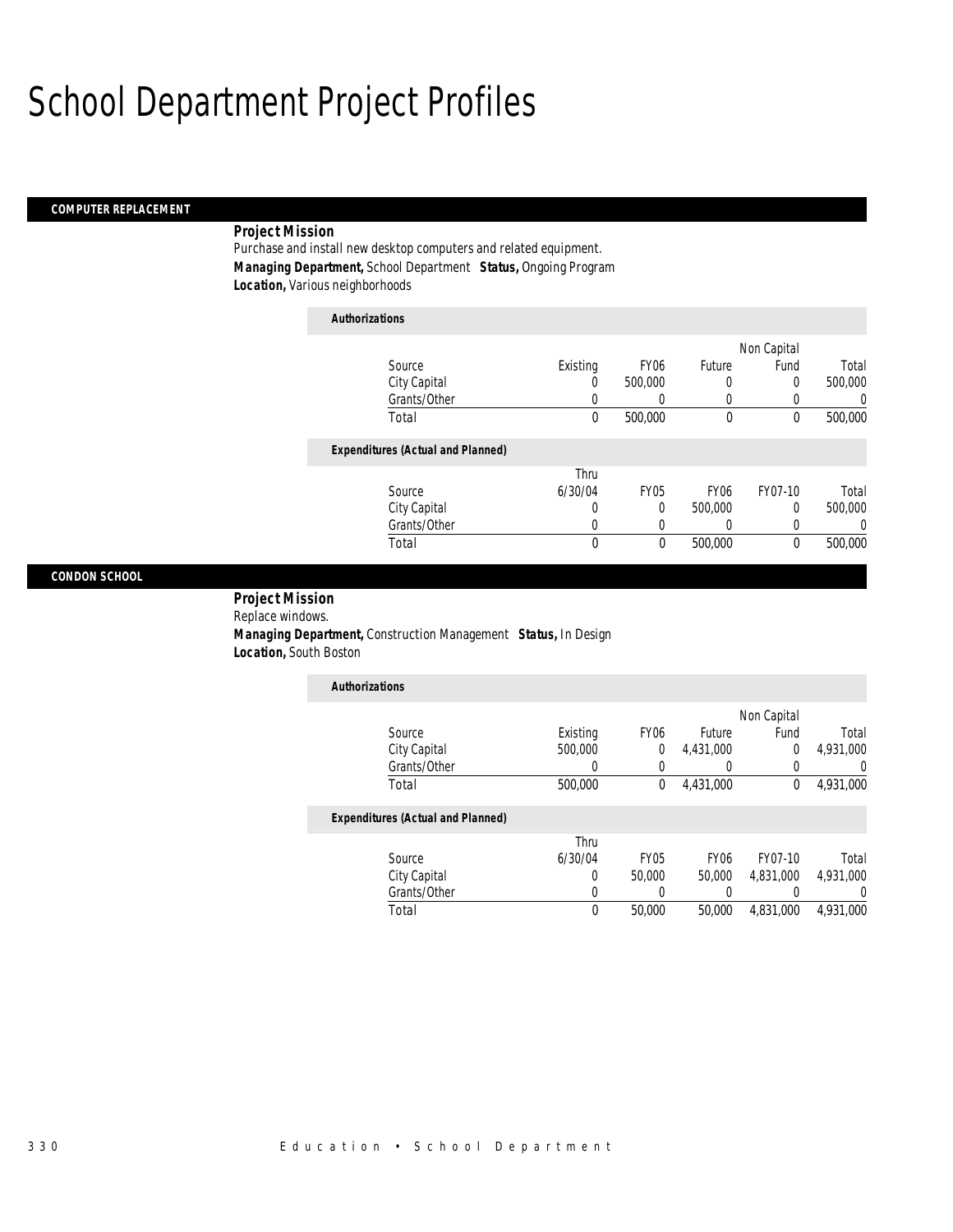### *CRITICAL FACILITY REPAIRS*

### *Project Mission*

A critical repair fund to be used for emergency repairs to school facilities including fire alarms, roofs, windows, masonry, electrical, and HVAC systems.

*Managing Department,* School Department *Status,* Ongoing Program Locatio

| <b>ən</b> , Citywide |  |
|----------------------|--|
|                      |  |

*Authorizations*

| AUUIVIILAUVIIS                           |           |             |             |             |           |
|------------------------------------------|-----------|-------------|-------------|-------------|-----------|
|                                          |           |             |             | Non Capital |           |
| Source                                   | Existing  | <b>FY06</b> | Future      | Fund        | Total     |
| City Capital                             | 2,617,208 | 0           | 0           | 0           | 2,617,208 |
| Grants/Other                             |           | 0           | 0           |             | 0         |
| Total                                    | 2,617,208 | 0           | $\mathbf 0$ | $\theta$    | 2,617,208 |
| <b>Expenditures (Actual and Planned)</b> |           |             |             |             |           |
|                                          | Thru      |             |             |             |           |
| Source                                   | 6/30/04   | <b>FY05</b> | <b>FY06</b> | FY07-10     | Total     |
| City Capital                             | 0         | 500,000     | 500,000     | 1,617,208   | 2,617,208 |
| Grants/Other                             | 0         |             |             |             | 0         |
| Total                                    | $\theta$  | 500,000     | 500,000     | 1,617,208   | 2,617,208 |
|                                          |           |             |             |             |           |

### *DEARBORN SCHOOL MASONRY*

 *Project Mission* Comprehensive masonry repairs. *Managing Department,* School Department *Status,* In Construction *Location,* Roxbury

| <b>Authorizations</b>                    |          |                  |                  |             |           |
|------------------------------------------|----------|------------------|------------------|-------------|-----------|
|                                          |          |                  |                  | Non Capital |           |
| Source                                   | Existing | FY <sub>06</sub> | Future           | Fund        | Total     |
| City Capital                             | 0        | 2,645,000        | 0                | 0           | 2,645,000 |
| Grants/Other                             | 0        |                  | 0                |             | 0         |
| Total                                    | 0        | 2,645,000        | $\theta$         | 0           | 2,645,000 |
| <b>Expenditures (Actual and Planned)</b> |          |                  |                  |             |           |
|                                          | Thru     |                  |                  |             |           |
| Source                                   | 6/30/04  | <b>FY05</b>      | FY <sub>06</sub> | FY07-10     | Total     |
| City Capital                             | 0        | 0                | 2.200.000        | 445,000     | 2.645.000 |
| Grants/Other                             | 0        | 0                | 0                |             | 0         |
| Total                                    | 0        | 0                | 2,200,000        | 445,000     | 2,645,000 |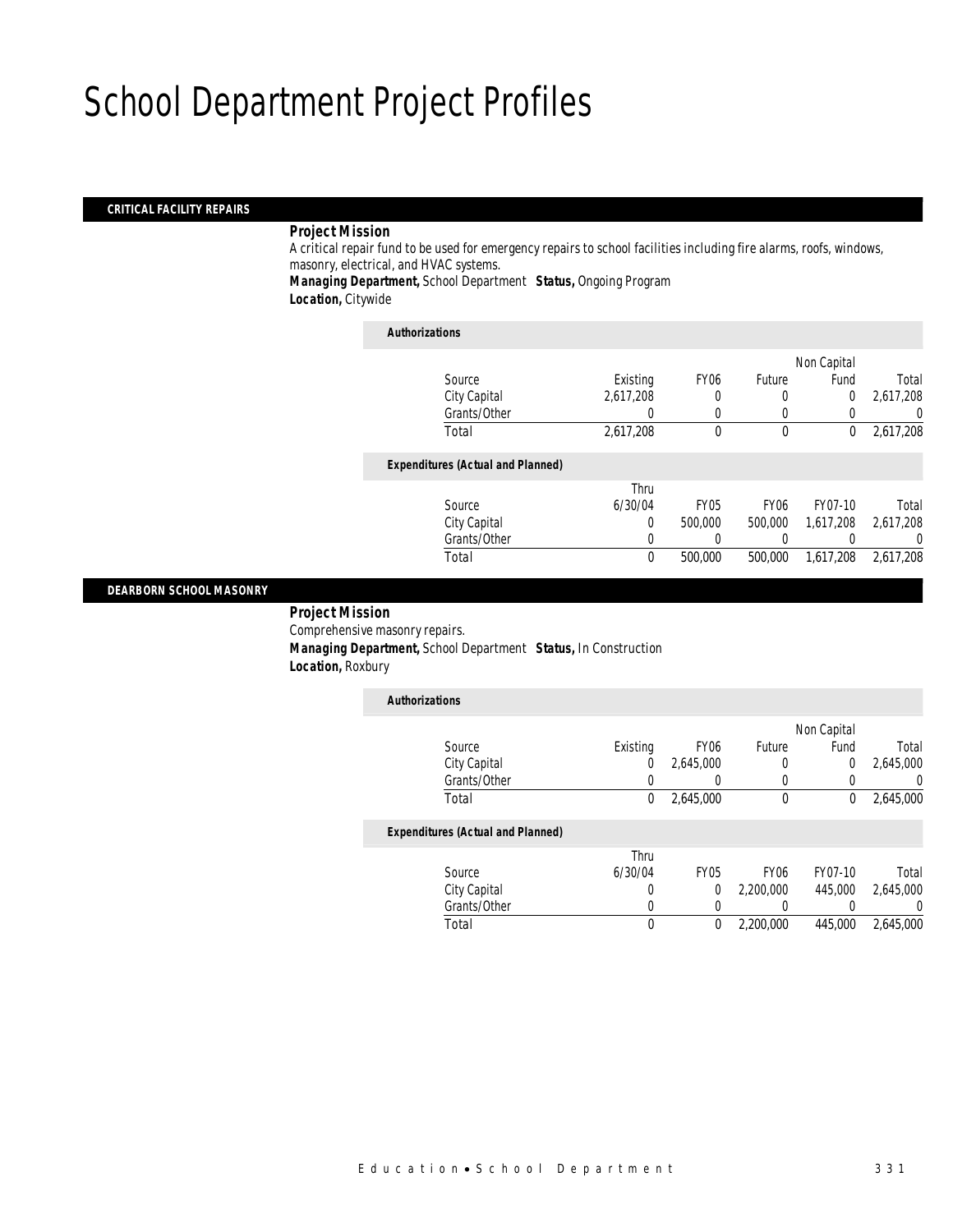#### *DEARBORN SCHOOL PHASE II*

### *Project Mission*

A comprehensive phased building renovation including plaster, painting, interior repairs, plumbing, sprinklers, HV controls, electrical, fire escape and lighting. Renovate gym, cafeteria and library. *Managing Department,* Construction Management *Status,* To Be Scheduled *Location,* Roxbury

| <b>Authorizations</b>                    |          |                  |             |             |                |
|------------------------------------------|----------|------------------|-------------|-------------|----------------|
|                                          |          |                  |             | Non Capital |                |
| Source                                   | Existing | FY <sub>06</sub> | Future      | Fund        | Total          |
| City Capital                             | U        | 0                | 18,700,000  | 0           | 18,700,000     |
| Grants/Other                             | O        | 0                |             |             | $\overline{0}$ |
| Total                                    | 0        | 0                | 18,700,000  | $\Omega$    | 18,700,000     |
| <b>Expenditures (Actual and Planned)</b> |          |                  |             |             |                |
|                                          | Thru     |                  |             |             |                |
| Source                                   | 6/30/04  | <b>FY05</b>      | <b>FY06</b> | FY07-10     | Total          |
| City Capital                             | 0        | 0                | $\theta$    | 18,700,000  | 18,700,000     |
| Grants/Other                             | 0        | 0                |             |             | $\Omega$       |
| Total                                    | 0        | 0                | 0           | 18,700,000  | 18,700,000     |

### *EDISON SCHOOL*

### *Project Mission*

Modernize plumbing system. *Managing Department,* School Department *Status,* In Construction *Location,* Allston/Brighton

| <b>Authorizations</b>                    |          |                  |                  |             |           |
|------------------------------------------|----------|------------------|------------------|-------------|-----------|
|                                          |          |                  |                  | Non Capital |           |
| Source                                   | Existing | FY <sub>06</sub> | Future           | Fund        | Total     |
| City Capital                             | 530,000  | $\Omega$         | 510,000          | 0           | 1,040,000 |
| Grants/Other                             |          | 0                | 0                | 0           |           |
| Total                                    | 530,000  | $\theta$         | 510,000          | 0           | 1,040,000 |
| <b>Expenditures (Actual and Planned)</b> |          |                  |                  |             |           |
|                                          | Thru     |                  |                  |             |           |
| Source                                   | 6/30/04  | FY <sub>05</sub> | FY <sub>06</sub> | FY07-10     | Total     |
| City Capital                             | $\Omega$ | 450,000          | 0                | 590,000     | 1.040.000 |
| Grants/Other                             |          | 0                | 0                |             |           |
| Total                                    | $\theta$ | 450,000          | 0                | 590,000     | 1.040.000 |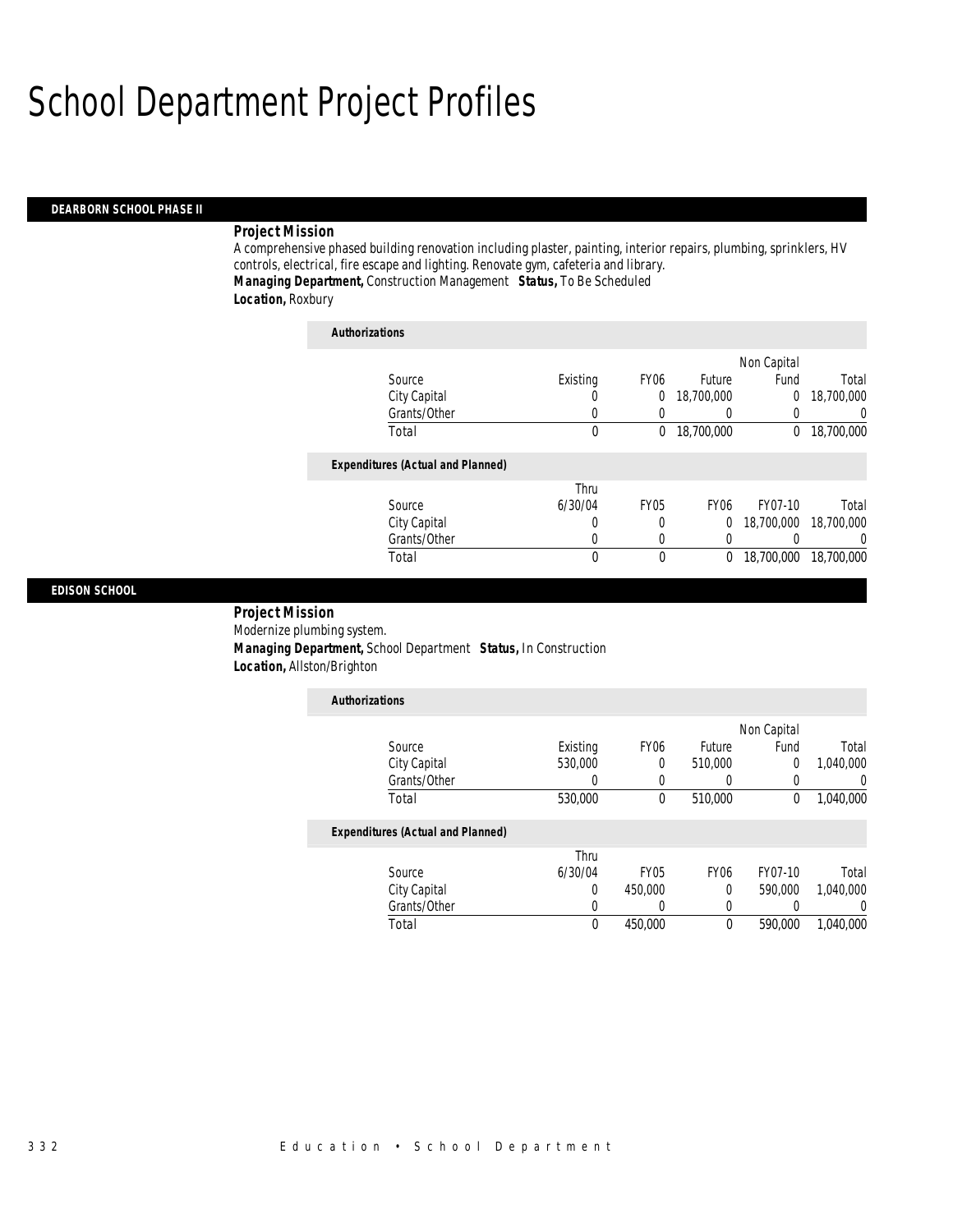### *EXTERIOR DOOR REPLACEMENT AT VARIOUS SCHOOLS*

*Project Mission* 

Replace exterior doors at Madison Park, Latin Academy, Lewis, Agassiz, Higginson, Ohrenberger, Edwards, Ellis, English, Cleveland and Murphy schools.

*Managing Department,* School Department *Status,* To Be Scheduled

*Location,* Various neighborhoods

#### *Authorizations*

|                                          |          |                  |                  | Non Capital |           |
|------------------------------------------|----------|------------------|------------------|-------------|-----------|
| Source                                   | Existing | FY <sub>06</sub> | Future           | Fund        | Total     |
| City Capital                             | 300,000  | 600,000          | 495,000          | $\Omega$    | 1,395,000 |
| Grants/Other                             |          |                  |                  |             | 0         |
| Total                                    | 300,000  | 600,000          | 495,000          | 0           | 1,395,000 |
|                                          |          |                  |                  |             |           |
| <b>Expenditures (Actual and Planned)</b> |          |                  |                  |             |           |
|                                          | Thru     |                  |                  |             |           |
| Source                                   | 6/30/04  | <b>FY05</b>      | FY <sub>06</sub> | FY07-10     | Total     |
| City Capital                             | 0        | $\Omega$         | 425,000          | 970.000     | 1,395,000 |
| Grants/Other                             | 0        |                  | 0                |             | 0         |
| Total                                    | $\theta$ | $\theta$         | 425,000          | 970.000     | 1,395,000 |
|                                          |          |                  |                  |             |           |

### *EXTERIOR RENOVATION AT 4 SCHOOLS*

### *Project Mission*

Various site improvements including paving and masonry work at the Edison, Mather, Conley and Taylor schools. *Managing Department,* School Department *Status,* To Be Scheduled *Location,* Various neighborhoods

| <b>Authorizations</b>                    |          |             |                  |             |         |
|------------------------------------------|----------|-------------|------------------|-------------|---------|
|                                          |          |             |                  | Non Capital |         |
| Source                                   | Existing | <b>FY06</b> | Future           | Fund        | Total   |
| City Capital                             | 0        | 0           | 419,000          | 0           | 419,000 |
| Grants/Other                             | 0        | 0           | 0                |             | 0       |
| Total                                    | 0        | 0           | 419,000          | $\mathbf 0$ | 419,000 |
| <b>Expenditures (Actual and Planned)</b> |          |             |                  |             |         |
|                                          | Thru     |             |                  |             |         |
| Source                                   | 6/30/04  | <b>FY05</b> | FY <sub>06</sub> | FY07-10     | Total   |
| City Capital                             | 0        | 0           | 0                | 419,000     | 419,000 |
| Grants/Other                             | 0        | 0           | 0                |             | 0       |
| Total                                    | 0        | 0           | $\mathbf 0$      | 419,000     | 419,000 |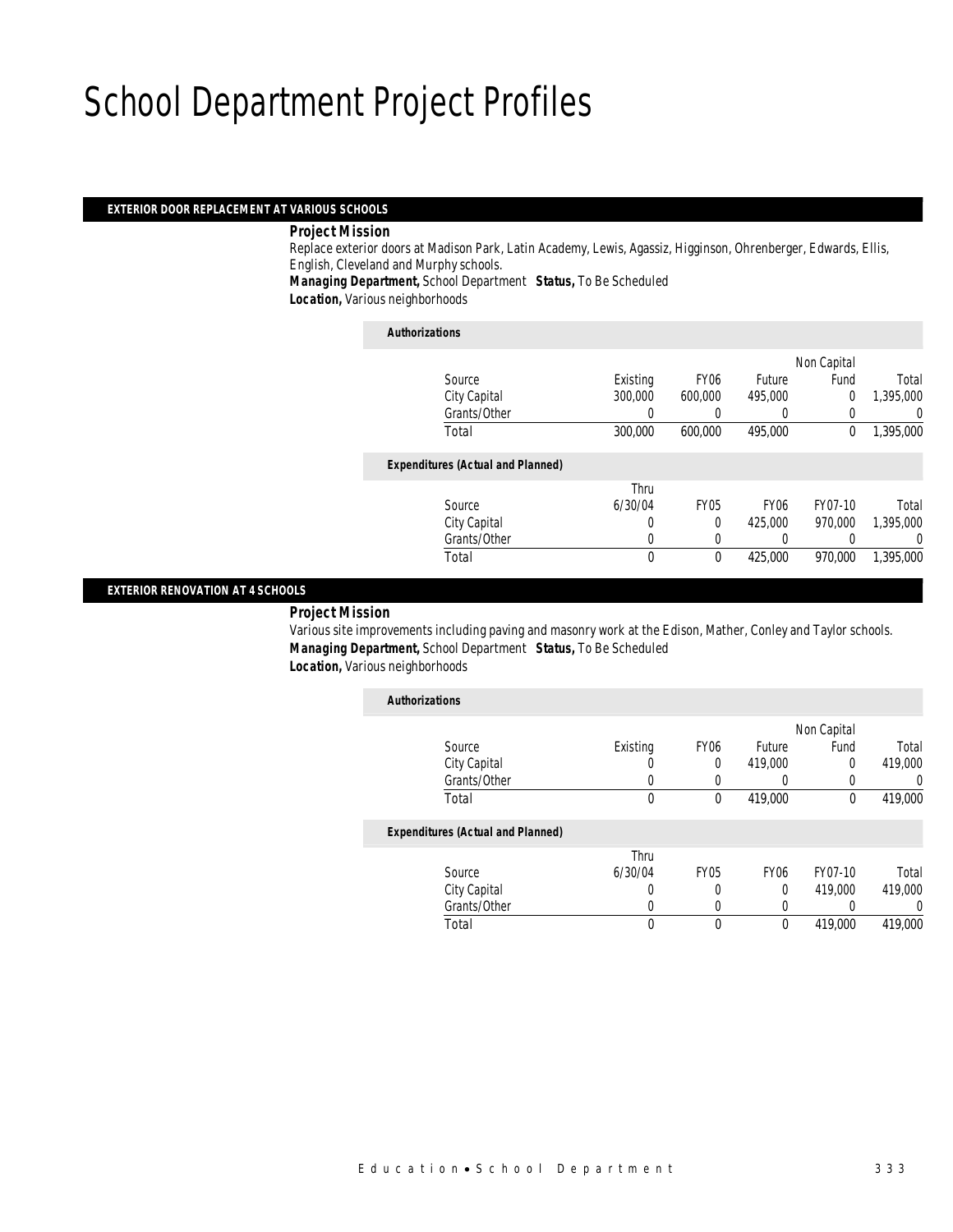#### *FIFIELD SCHOOL ROOF AND MASONRY*

### *Project Mission*

Repoint masonry and replace roof. Waterproof, repair plaster and paint exterior. *Managing Department,* School Department *Status,* In Construction *Location,* Dorchester

| <b>Authorizations</b>                    |          |             |             |             |          |
|------------------------------------------|----------|-------------|-------------|-------------|----------|
|                                          |          |             |             | Non Capital |          |
| Source                                   | Existing | <b>FY06</b> | Future      | Fund        | Total    |
| City Capital                             | 365,000  | 0           | 0           | 0           | 365,000  |
| Grants/Other                             | 0        |             | 0           |             | 0        |
| Total                                    | 365,000  | 0           | 0           | 0           | 365,000  |
| <b>Expenditures (Actual and Planned)</b> |          |             |             |             |          |
|                                          | Thru     |             |             |             |          |
| Source                                   | 6/30/04  | <b>FY05</b> | <b>FY06</b> | FY07-10     | Total    |
| City Capital                             | 0        | 365,000     | 0           | $\theta$    | 365,000  |
| Grants/Other                             | 0        | 0           | 0           |             | $\Omega$ |
| Total                                    | 0        | 365,000     | 0           | 0           | 365,000  |

### *FIRE ALARM REPLACEMENT AT VARIOUS SCHOOLS I*

### *Project Mission*

Upgrade fire alarms and emergency lights at: Agassiz, Haley, Harvard-Kent, Jackson-Mann, Lee, Lewenberg, Madison Park buildings 1,3,5 & 6, Murphy, Quincy, and Trotter.

*Managing Department,* Construction Management *Status,* Ongoing Program *Location,* Various neighborhoods

| <b>Authorizations</b>                    |           |                  |                  |             |                  |
|------------------------------------------|-----------|------------------|------------------|-------------|------------------|
|                                          |           |                  |                  | Non Capital |                  |
| Source                                   | Existing  | FY <sub>06</sub> | Future           | Fund        | Total            |
| City Capital                             | 2.115.000 | 2.000.000        | 12,500,000       | 0           | 16,615,000       |
| Grants/Other                             |           |                  | 0                | 0           | 0                |
| Total                                    | 2.115.000 | 2,000,000        | 12,500,000       | 0           | 16,615,000       |
| <b>Expenditures (Actual and Planned)</b> |           |                  |                  |             |                  |
|                                          | Thru      |                  |                  |             |                  |
| Source                                   | 6/30/04   | FY <sub>05</sub> | FY <sub>06</sub> | FY07-10     | Total            |
| City Capital                             | 0         | 500,000          | 2,000,000        | 14,115,000  | 16.615.000       |
| Grants/Other                             | $\Omega$  |                  |                  |             | $\left( \right)$ |
| Total                                    | 0         | 500,000          | 2.000.000        | 14,115,000  | 16.615.000       |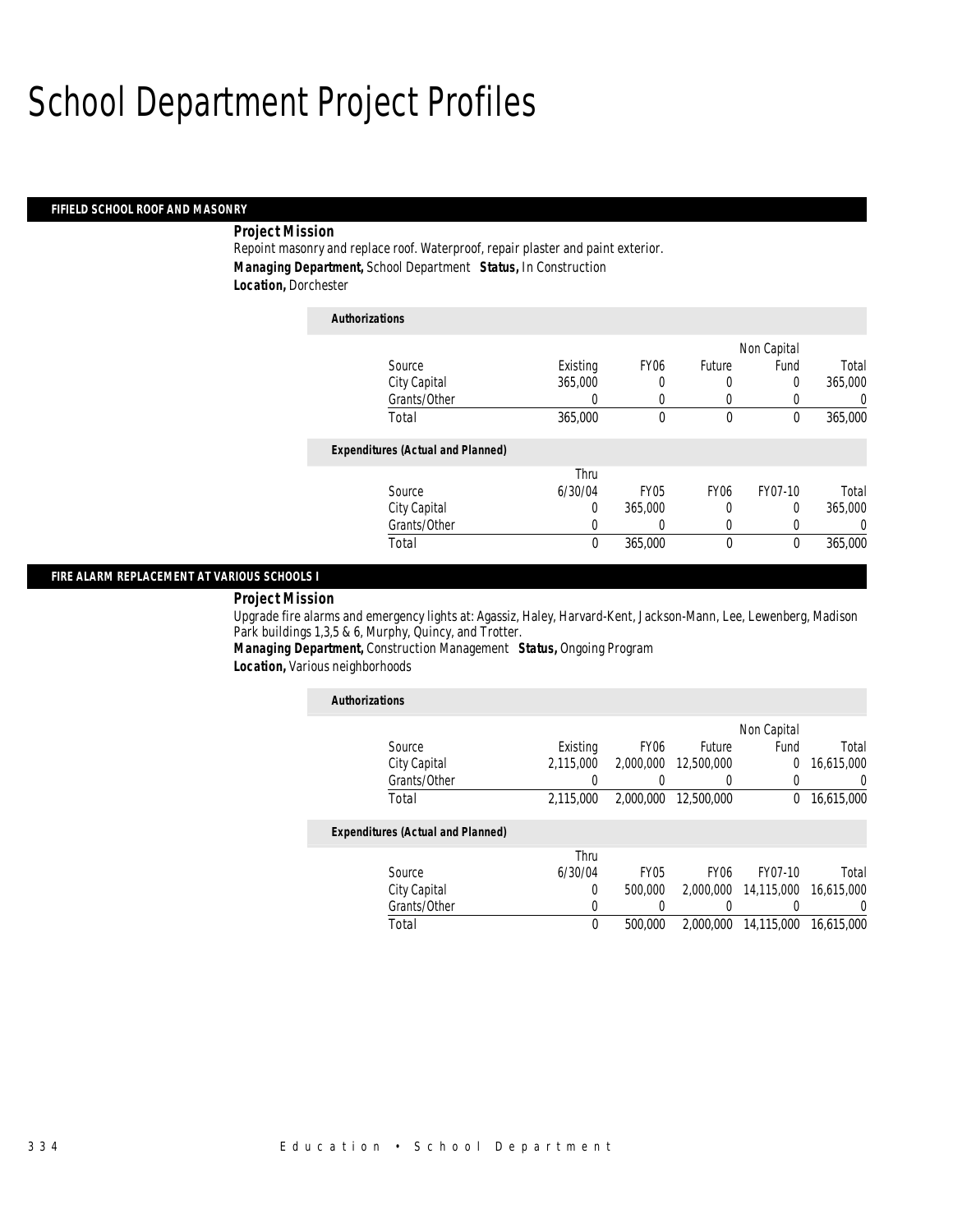#### *FIRE ALARM REPLACEMENT AT VARIOUS SCHOOLS II*

### *Project Mission*

Upgrade fire alarms, emergency lights, PA system and system clocks at: Condon and Tynan, South Boston; Hennigan, Jamaica Plain; Mattahunt, Mattapan; Blackstone, South End; Ohrenberger, West Roxbury; and Charlestown High School and Athletic Building.

*Managing Department,* Construction Management *Status,* Ongoing Program *Location,* Various neighborhoods

| <b>Authorizations</b>                    |           |                  |             |             |            |
|------------------------------------------|-----------|------------------|-------------|-------------|------------|
|                                          |           |                  |             | Non Capital |            |
| Source                                   | Existing  | FY <sub>06</sub> | Future      | Fund        | Total      |
| City Capital                             | 7.329.200 | 0                | 5.042.500   | 0           | 12.371.700 |
| Grants/Other                             |           | 0                | 0           |             | U          |
| Total                                    | 7,329,200 | 0                | 5.042.500   | $\Omega$    | 12,371,700 |
| <b>Expenditures (Actual and Planned)</b> |           |                  |             |             |            |
|                                          | Thru      |                  |             |             |            |
| Source                                   | 6/30/04   | <b>FY05</b>      | <b>FY06</b> | FY07-10     | Total      |
| City Capital                             | 280.616   | 2.200.000        | 1.000.000   | 8.891.084   | 12.371.700 |
| Grants/Other                             | 0         | 0                | 0           |             | $\left($   |
| Total                                    | 280.616   | 2,200,000        | 1,000,000   | 8.891.084   | 12,371,700 |

### *FIRE ESCAPES AT 20 SCHOOLS*

*Project Mission* 

Refurbish exterior fire escapes at various schools.

 *Managing Department,* Construction Management *Status,* In Construction *Location,* Various neighborhoods

| <b>Authorizations</b>                    |          |                  |             |             |           |
|------------------------------------------|----------|------------------|-------------|-------------|-----------|
|                                          |          |                  |             | Non Capital |           |
| Source                                   | Existing | FY <sub>06</sub> | Future      | Fund        | Total     |
| City Capital                             | 800,000  | 478,000          | 0           | 0           | 1,278,000 |
| Grants/Other                             | 0        | 0                | 0           | 0           | 0         |
| Total                                    | 800,000  | 478,000          | $\theta$    | 0           | 1,278,000 |
| <b>Expenditures (Actual and Planned)</b> |          |                  |             |             |           |
|                                          | Thru     |                  |             |             |           |
| Source                                   | 6/30/04  | <b>FY05</b>      | <b>FY06</b> | FY07-10     | Total     |
| City Capital                             | 0        | 200,000          | 900,000     | 178,000     | 1.278.000 |
| Grants/Other                             | 0        |                  | 0           |             | 0         |
| Total                                    | 0        | 200,000          | 900,000     | 178,000     | 1.278.000 |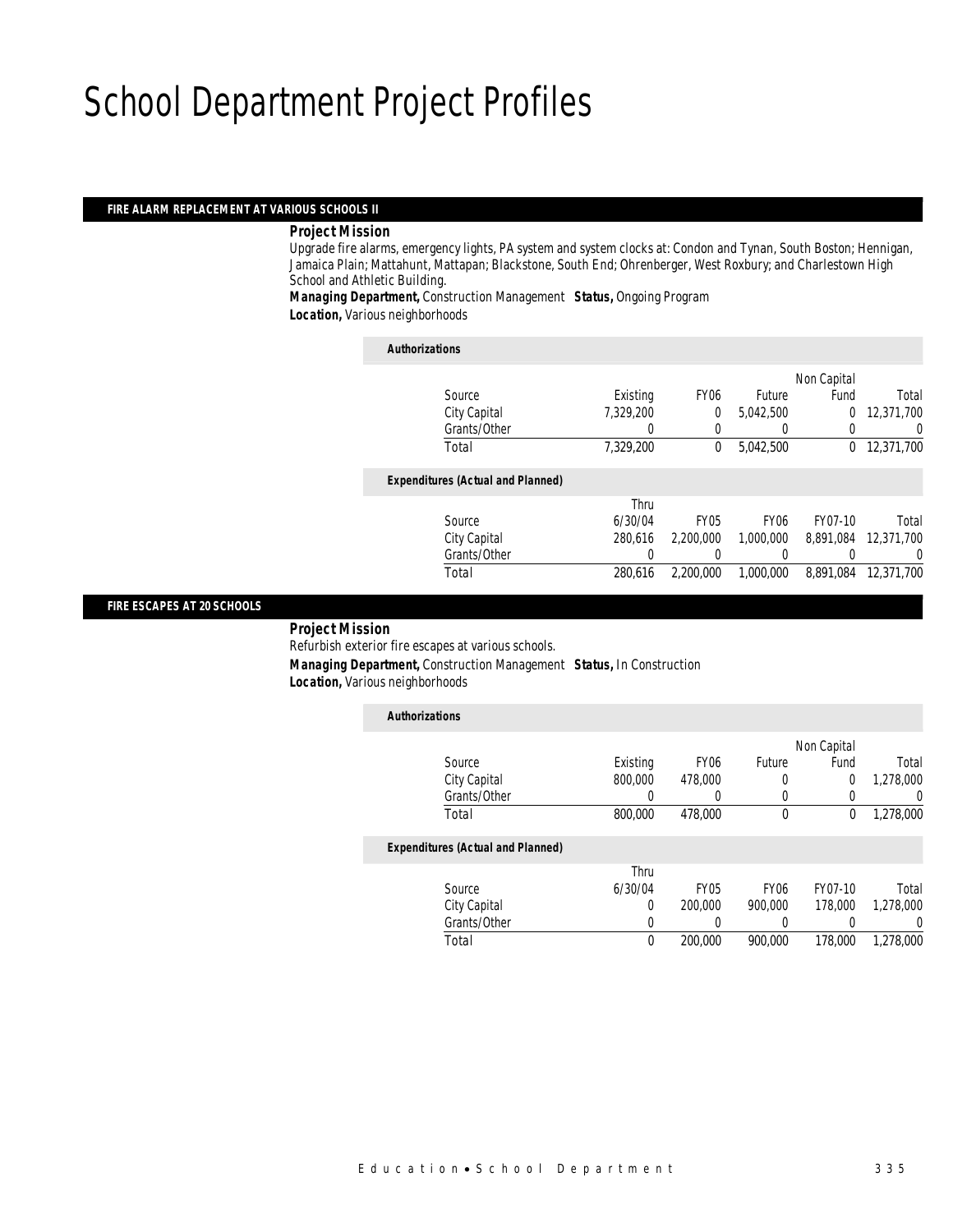### *GARFIELD SCHOOL*

### *Project Mission*

Modernize electrical system and lighting.

*Managing Department,* Construction Management *Status,* To Be Scheduled

*Location,* Allston/Brighton

| <b>Authorizations</b>                    |          |                  |                  |             |         |
|------------------------------------------|----------|------------------|------------------|-------------|---------|
|                                          |          |                  |                  | Non Capital |         |
| Source                                   | Existing | <b>FY06</b>      | Future           | Fund        | Total   |
| City Capital                             | 87,800   | 0                | 778,000          | $\theta$    | 865,800 |
| Grants/Other                             | 0        | $\Omega$         | 0                | 0           | 0       |
| Total                                    | 87,800   | 0                | 778,000          | $\theta$    | 865,800 |
| <b>Expenditures (Actual and Planned)</b> |          |                  |                  |             |         |
|                                          | Thru     |                  |                  |             |         |
| Source                                   | 6/30/04  | FY <sub>05</sub> | FY <sub>06</sub> | FY07-10     | Total   |
| City Capital                             | 0        | 40,000           | 0                | 825,800     | 865,800 |
| Grants/Other                             | 0        | 0                | 0                |             | 0       |
| Total                                    | 0        | 40,000           | $\theta$         | 825,800     | 865,800 |

### *GUILD SCHOOL YARD*

 *Project Mission* Improve existing school yard. *Managing Department,* Construction Management *Status,* In Construction *Location,* East Boston

| <b>Authorizations</b> |          |                  |        |             |         |
|-----------------------|----------|------------------|--------|-------------|---------|
|                       |          |                  |        | Non Capital |         |
| Source                | Existing | FY <sub>06</sub> | Future | Fund        | Total   |
| City Capital          | 129,000  | 0                |        |             | 129,000 |
| Grants/Other          | 135,000  |                  |        |             | 135,000 |
| Total                 | 264,000  |                  |        |             | 264,000 |

|              | Thru    |             |                  |         |         |
|--------------|---------|-------------|------------------|---------|---------|
| Source       | 6/30/04 | <b>FY05</b> | FY <sub>06</sub> | FY07-10 | Total   |
| City Capital |         |             | 129,000          |         | 129,000 |
| Grants/Other |         |             | 135.000          |         | 135,000 |
| Total        |         |             | 264,000          |         | 264,000 |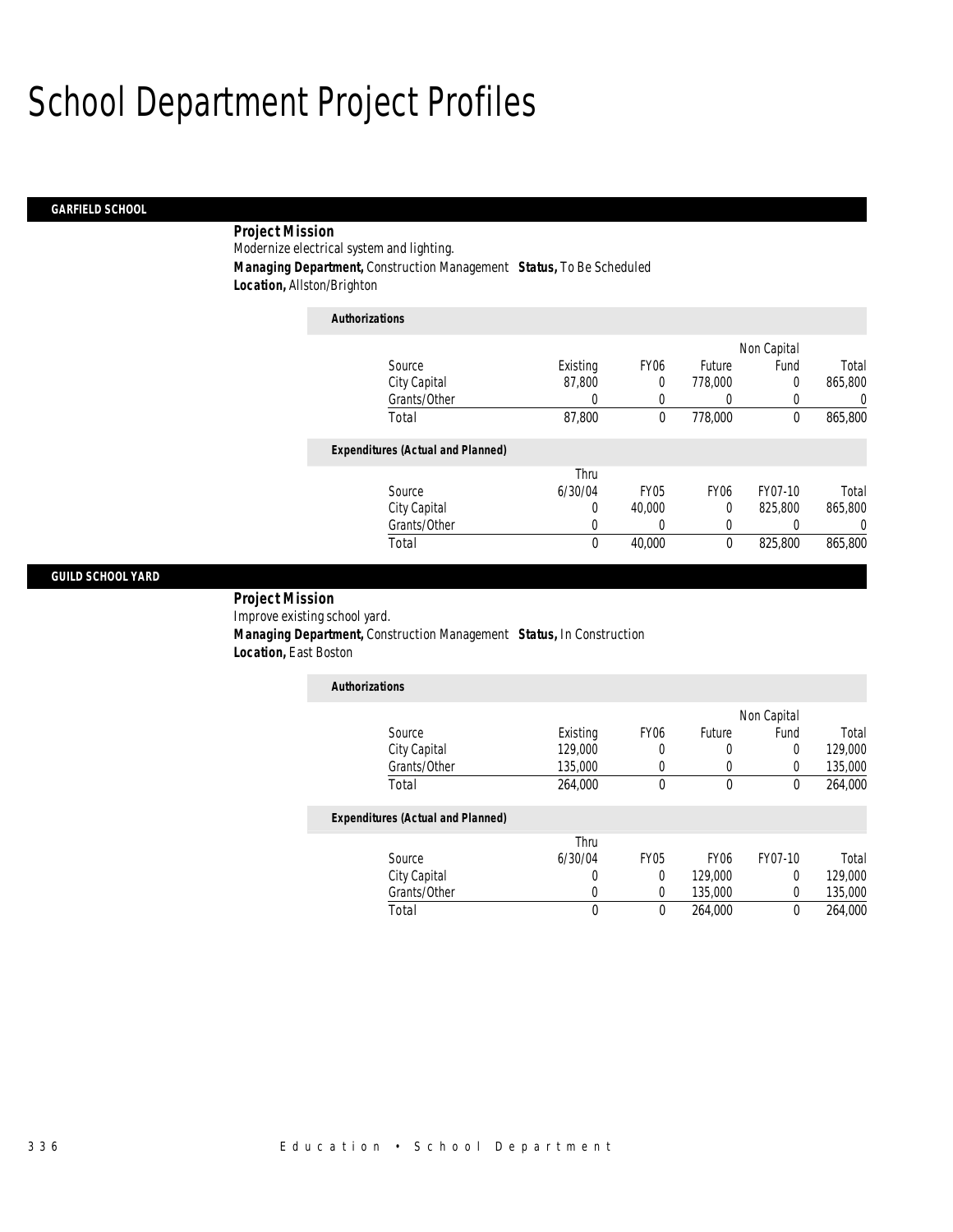### *GYM FLOOR REPLACEMENT AT TAFT SCHOOL*

 *Project Mission* Replace the gym floor. *Managing Department,* School Department *Status,* To Be Scheduled *Location,* Allston/Brighton

| <b>Authorizations</b>                    |                  |                  |             |             |                  |
|------------------------------------------|------------------|------------------|-------------|-------------|------------------|
|                                          |                  |                  |             | Non Capital |                  |
| Source                                   | Existing         | FY <sub>06</sub> | Future      | Fund        | Total            |
| City Capital                             | 120,000          | 0                | 0           | 0           | 120,000          |
| Grants/Other                             | $\left( \right)$ | 0                | 0           | 0           | $\left( \right)$ |
| Total                                    | 120,000          | 0                | $\theta$    | 0           | 120,000          |
| <b>Expenditures (Actual and Planned)</b> |                  |                  |             |             |                  |
|                                          | Thru             |                  |             |             |                  |
| Source                                   | 6/30/04          | FY <sub>05</sub> | <b>FY06</b> | FY07-10     | Total            |
| City Capital                             | 0                | 0                | $\Omega$    | 120,000     | 120,000          |
| Grants/Other                             | $\left( \right)$ | 0                | 0           | 0           | 0                |
| Total                                    | $\Omega$         | $\mathbf 0$      | $\theta$    | 120,000     | 120,000          |

### *HAMILTON SCHOOL*

 *Project Mission* Update electrical system. *Managing Department,* Construction Management *Status,* To Be Scheduled *Location,* Allston/Brighton

| <b>Authorizations</b>                    |          |                  |                  |             |         |
|------------------------------------------|----------|------------------|------------------|-------------|---------|
|                                          |          |                  |                  | Non Capital |         |
| Source                                   | Existing | FY <sub>06</sub> | Future           | Fund        | Total   |
| City Capital                             | 895,000  | 0                | 0                | 0           | 895,000 |
| Grants/Other                             |          | $\left($         | 0                | 0           |         |
| Total                                    | 895,000  | 0                | 0                | 0           | 895,000 |
| <b>Expenditures (Actual and Planned)</b> |          |                  |                  |             |         |
|                                          | Thru     |                  |                  |             |         |
| Source                                   | 6/30/04  | <b>FY05</b>      | FY <sub>06</sub> | FY07-10     | Total   |
| City Capital                             |          | 0                | $\theta$         | 895,000     | 895,000 |
| Grants/Other                             |          | 0                | 0                |             |         |
| Total                                    |          | 0                | 0                | 895,000     | 895,000 |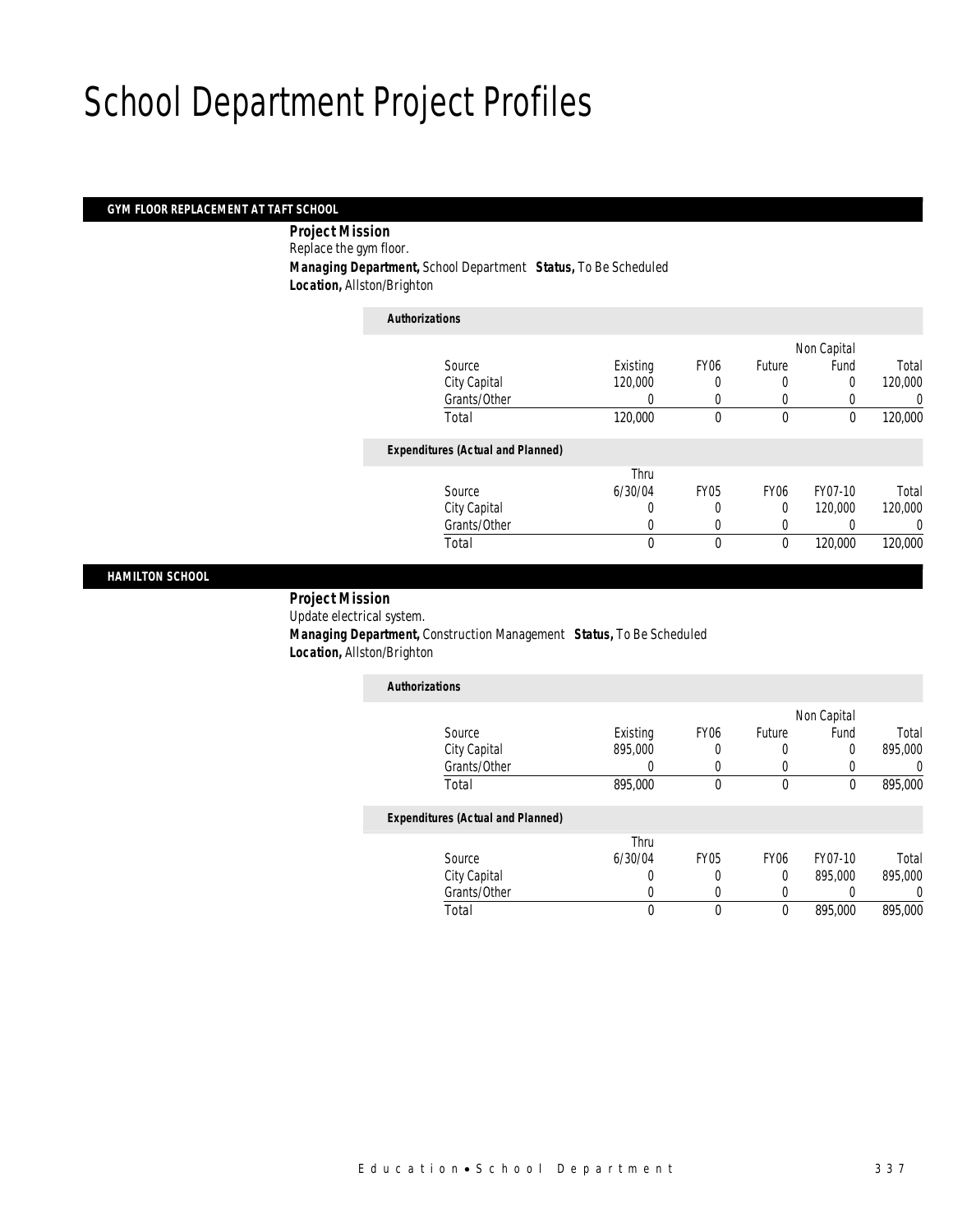### *HEMENWAY SCHOOL*

### *Project Mission*

Renovate facility to reopen as a school building. *Managing Department,* Construction Management *Status,* To Be Scheduled *Location,* Hyde Park

| <b>Authorizations</b>                    |          |                  |             |             |           |
|------------------------------------------|----------|------------------|-------------|-------------|-----------|
|                                          |          |                  |             | Non Capital |           |
| Source                                   | Existing | FY <sub>06</sub> | Future      | Fund        | Total     |
| City Capital                             | 0        | 800,000          | 6,000,000   | 0           | 6,800,000 |
| Grants/Other                             | 0        | 0                | 0           | 0           | 0         |
| Total                                    | 0        | 800,000          | 6,000,000   | 0           | 6,800,000 |
| <b>Expenditures (Actual and Planned)</b> |          |                  |             |             |           |
|                                          | Thru     |                  |             |             |           |
| Source                                   | 6/30/04  | <b>FY05</b>      | <b>FY06</b> | FY07-10     | Total     |
| City Capital                             | 0        | 0                | 0           | 6,800,000   | 6,800,000 |
| Grants/Other                             | 0        | 0                | 0           | 0           | $\left($  |
| Total                                    | 0        | 0                | 0           | 6,800,000   | 6,800,000 |

### *HOLLAND SCHOOL EXTERIOR PHASE I*

### *Project Mission*

Replace exterior building walls, windows, roof, HVAC system, fencing and paving. Increase building security system. *Managing Department,* Construction Management *Status,* Complete *Location,* Dorchester

| <b>Authorizations</b> |           |                  |        |             |           |
|-----------------------|-----------|------------------|--------|-------------|-----------|
|                       |           |                  |        | Non Capital |           |
| Source                | Existing  | FY <sub>06</sub> | Future | Fund        | Total     |
| City Capital          | 8,941,000 |                  |        |             | 8,941,000 |
| Grants/Other          |           |                  |        |             |           |
| Total                 | 8,941,000 |                  |        |             | 8,941,000 |

|              | Thru    |             |                  |         |           |
|--------------|---------|-------------|------------------|---------|-----------|
| Source       | 6/30/04 | <b>FY05</b> | FY <sub>06</sub> | FY07-10 | Total     |
| City Capital | 288.070 | 6.652.408   | 2.000.522        |         | 8.941.000 |
| Grants/Other |         |             |                  |         |           |
| Total        | 288.070 | 6.652.408   | 2.000.522        |         | 8,941,000 |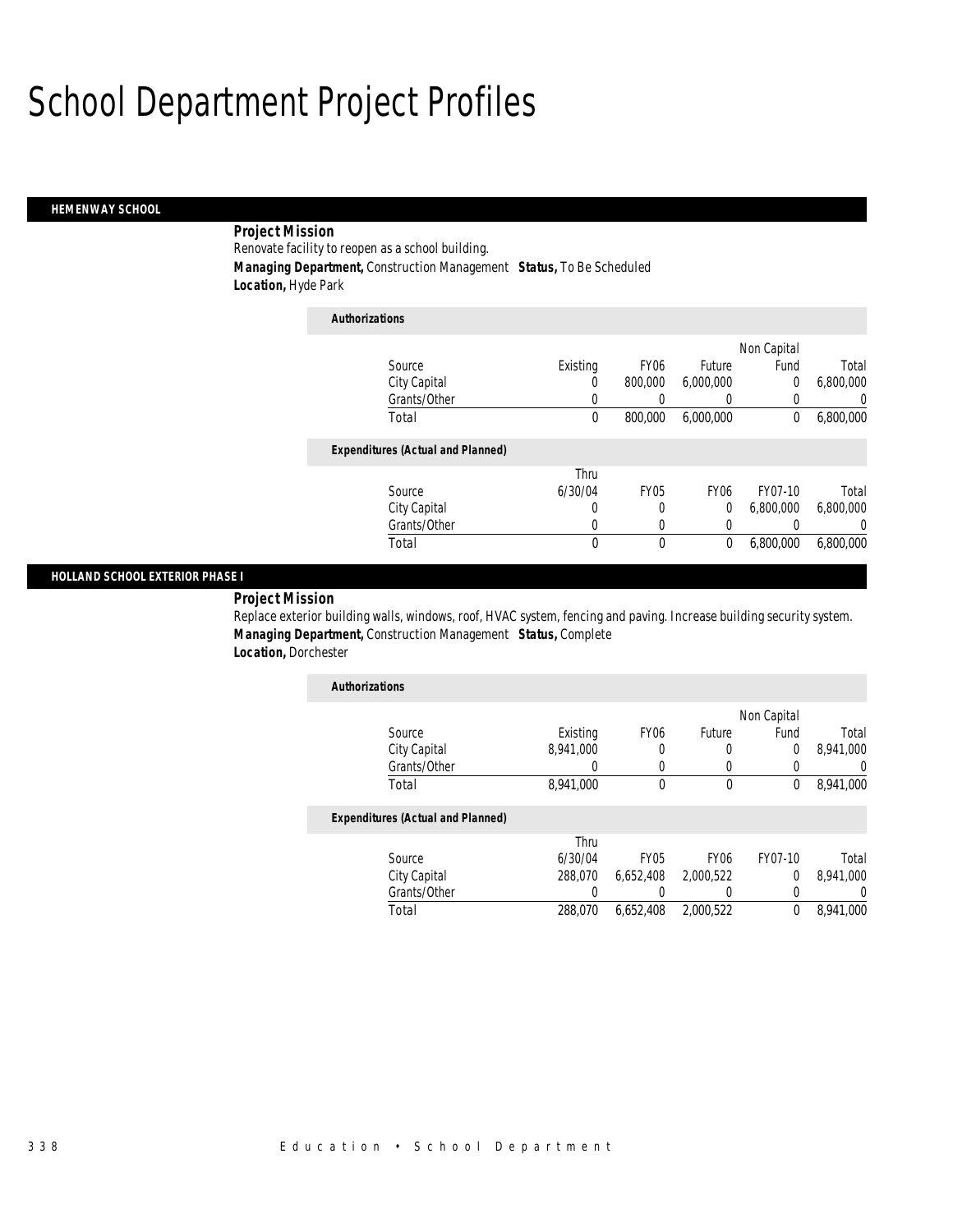### *HOLLAND SCHOOL INTERIOR PHASE II*

### *Project Mission*

Upgrade fire alarm system, replace ceilings, painting, lighting and electrical improvements, access improvements, and pool area work.

*Managing Department,* Construction Management *Status,* In Construction *Location,* Dorchester

| <b>Authorizations</b>                    |          |                  |                  |             |            |
|------------------------------------------|----------|------------------|------------------|-------------|------------|
|                                          |          |                  |                  | Non Capital |            |
| Source                                   | Existing | FY <sub>06</sub> | Future           | Fund        | Total      |
| City Capital                             | 901.000  | 11,000,000       | 0                | 0           | 11,901,000 |
| Grants/Other                             |          | 0                | $\theta$         | 0           | U          |
| Total                                    | 901.000  | 11,000,000       | 0                | 0           | 11,901,000 |
| <b>Expenditures (Actual and Planned)</b> |          |                  |                  |             |            |
|                                          | Thru     |                  |                  |             |            |
| Source                                   | 6/30/04  | <b>FY05</b>      | FY <sub>06</sub> | FY07-10     | Total      |
| City Capital                             | 0        | 325,000          | 7.550.000        | 4,026,000   | 11,901,000 |
| Grants/Other                             | 0        | 0                | 0                | 0           | U          |
| Total                                    | 0        | 325,000          | 7.550.000        | 4.026.000   | 11,901,000 |
|                                          |          |                  |                  |             |            |

### *HURLEY SCHOOL*

 *Project Mission* Modernize lighting system. *Managing Department,* Construction Management *Status,* To Be Scheduled *Location,* South End

| <b>Authorizations</b>                    |          |             |                  |             |         |
|------------------------------------------|----------|-------------|------------------|-------------|---------|
|                                          |          |             |                  | Non Capital |         |
| Source                                   | Existing | <b>FY06</b> | Future           | Fund        | Total   |
| City Capital                             | 468,400  | 0           | 0                |             | 468,400 |
| Grants/Other                             | 0        | 0           | 0                |             | 0       |
| Total                                    | 468,400  | 0           | $\mathbf 0$      | $\theta$    | 468,400 |
| <b>Expenditures (Actual and Planned)</b> |          |             |                  |             |         |
|                                          | Thru     |             |                  |             |         |
| Source                                   | 6/30/04  | <b>FY05</b> | FY <sub>06</sub> | FY07-10     | Total   |
| City Capital                             | 0        | 0           | $\Omega$         | 468.400     | 468,400 |
| Grants/Other                             | 0        |             |                  |             | 0       |
| Total                                    | 0        | 0           | $\mathbf 0$      | 468,400     | 468,400 |
|                                          |          |             |                  |             |         |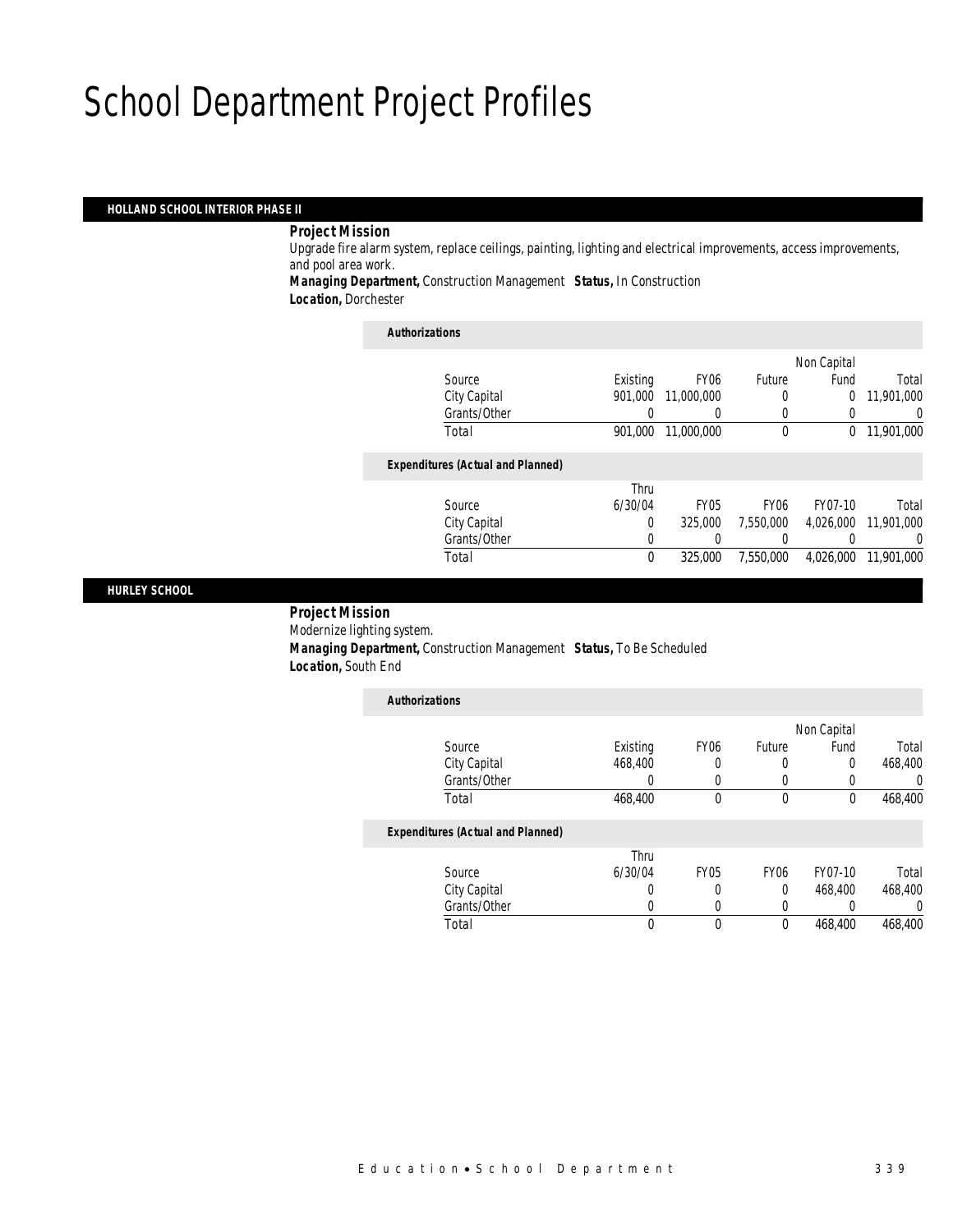### *INTERIOR DOOR REPLACEMENT AT 3 SCHOOLS*

### *Project Mission*

Replace smoke doors at the Condon, South Boston; classroom doors at the Marshall, Dorchester; and stairwell doors at the Blackstone, South End.

*Managing Department,* School Department *Status,* In Construction

*Location,* Various neighborhoods

| <b>Authorizations</b>                    |          |                  |                  |             |                  |
|------------------------------------------|----------|------------------|------------------|-------------|------------------|
|                                          |          |                  |                  | Non Capital |                  |
| Source                                   | Existing | FY <sub>06</sub> | Future           | Fund        | Total            |
| City Capital                             | 450,000  | 630,000          | 0                | 0           | 1.080.000        |
| Grants/Other                             |          | 0                | 0                | 0           | $\left( \right)$ |
| Total                                    | 450,000  | 630,000          | $\mathbf 0$      | 0           | 1,080,000        |
| <b>Expenditures (Actual and Planned)</b> |          |                  |                  |             |                  |
|                                          | Thru     |                  |                  |             |                  |
| Source                                   | 6/30/04  | FY <sub>05</sub> | FY <sub>06</sub> | FY07-10     | Total            |
| City Capital                             | $\Omega$ | 425,000          | 575,000          | 80,000      | 1.080.000        |
| Grants/Other                             | 0        | $\left($         | $\theta$         | 0           |                  |
| Total                                    | 0        | 425,000          | 575,000          | 80,000      | 1,080,000        |

### *JACKSON MANN SCHOOL WATERPROOFING*

 *Project Mission* Waterproof and caulk existing facility. *Managing Department,* School Department *Status,* To Be Scheduled *Location,* Allston/Brighton

| <b>Authorizations</b>                    |          |              |             |             |         |
|------------------------------------------|----------|--------------|-------------|-------------|---------|
|                                          |          |              |             | Non Capital |         |
| Source                                   | Existing | <b>FY06</b>  | Future      | Fund        | Total   |
| City Capital                             | 330,000  | 0            | 0           | 0           | 330,000 |
| Grants/Other                             |          | 0            | 0           | 0           |         |
| Total                                    | 330,000  | $\mathbf{0}$ | $\mathbf 0$ | 0           | 330,000 |
| <b>Expenditures (Actual and Planned)</b> |          |              |             |             |         |
|                                          | Thru     |              |             |             |         |
| Source                                   | 6/30/04  | <b>FY05</b>  | <b>FY06</b> | FY07-10     | Total   |
| City Capital                             |          | 0            | 0           | 330,000     | 330,000 |
| Grants/Other                             |          | 0            | 0           |             |         |
| Total                                    | 0        | 0            | 0           | 330,000     | 330,000 |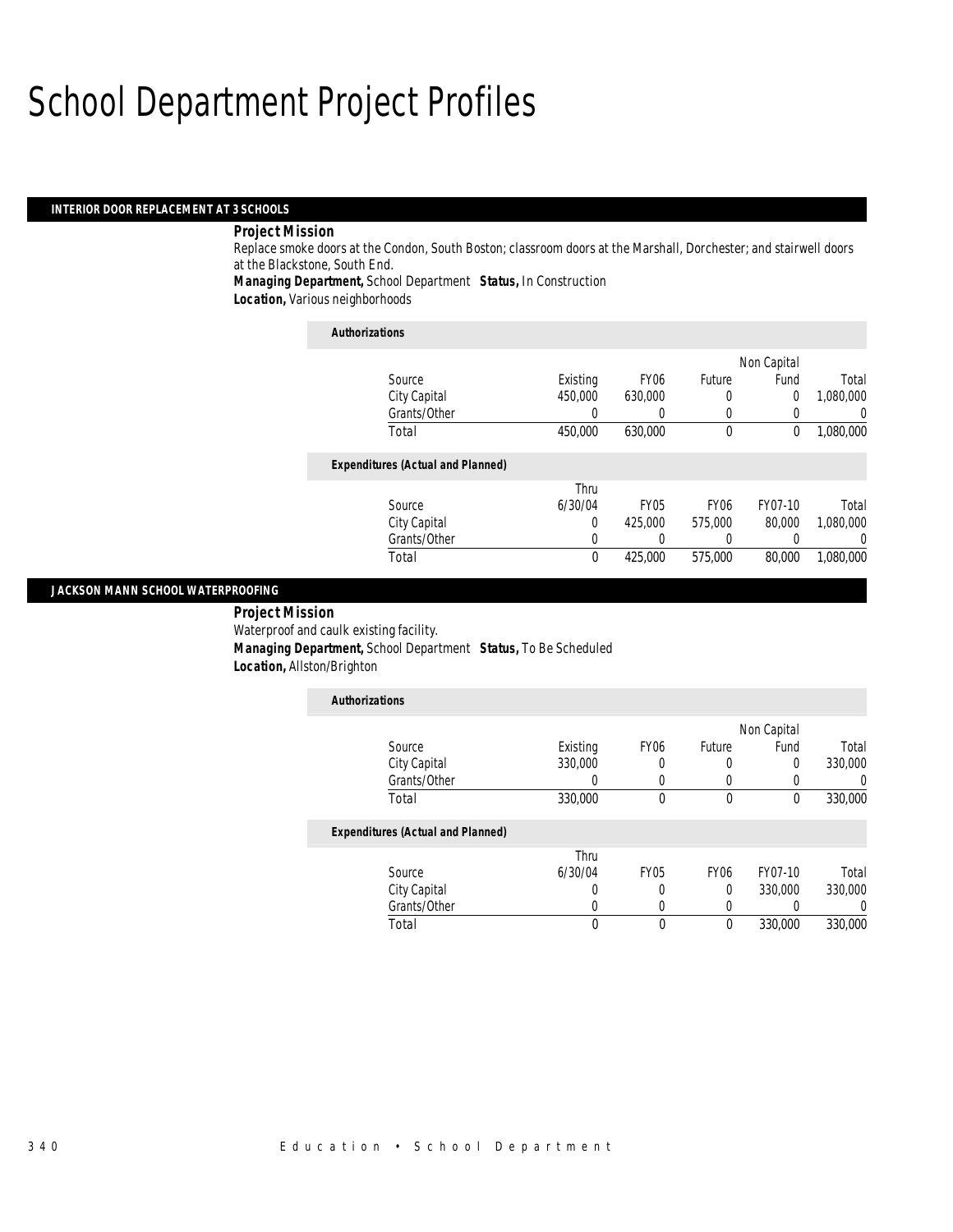### *KILMER SCHOOL*

 *Project Mission* Repoint masonry.

*Managing Department,* School Department *Status,* To Be Scheduled

*Location,* West Roxbury

| <b>Authorizations</b>                    |             |             |                  |             |         |
|------------------------------------------|-------------|-------------|------------------|-------------|---------|
|                                          |             |             |                  | Non Capital |         |
| Source                                   | Existing    | <b>FY06</b> | Future           | Fund        | Total   |
| City Capital                             | 0           | 375,350     | 0                | 0           | 375,350 |
| Grants/Other                             | 0           |             | 0                |             | 0       |
| Total                                    | $\mathbf 0$ | 375,350     | $\mathbf 0$      | 0           | 375,350 |
| <b>Expenditures (Actual and Planned)</b> |             |             |                  |             |         |
|                                          | Thru        |             |                  |             |         |
| Source                                   | 6/30/04     | <b>FY05</b> | FY <sub>06</sub> | FY07-10     | Total   |
| City Capital                             | 0           | 0           | 0                | 375,350     | 375,350 |
| Grants/Other                             | 0           |             | 0                |             | 0       |
| Total                                    | 0           | 0           | $\mathbf 0$      | 375,350     | 375,350 |

### *LEE SCHOOL WINDOWS*

*Project Mission* 

Replace exterior doors. Repair or replace lintels and repoint masonry around windows. *Managing Department,* Construction Management *Status,* To Be Scheduled *Location,* Dorchester

| <b>Authorizations</b>                    |           |                  |             |             |           |
|------------------------------------------|-----------|------------------|-------------|-------------|-----------|
|                                          |           |                  |             | Non Capital |           |
| Source                                   | Existing  | FY <sub>06</sub> | Future      | Fund        | Total     |
| City Capital                             | 1.438.000 | 1,260,000        | 0           | 0           | 2,698,000 |
| Grants/Other                             |           |                  | 0           | 0           |           |
| Total                                    | 1,438,000 | 1,260,000        | 0           | 0           | 2,698,000 |
| <b>Expenditures (Actual and Planned)</b> |           |                  |             |             |           |
|                                          | Thru      |                  |             |             |           |
| Source                                   | 6/30/04   | FY <sub>05</sub> | <b>FY06</b> | FY07-10     | Total     |
| City Capital                             | 144.133   | 7,510            | 0           | 2,546,357   | 2,698,000 |
| Grants/Other                             |           |                  | 0           |             |           |
| Total                                    | 144,133   | 7.510            | 0           | 2.546.357   | 2.698.000 |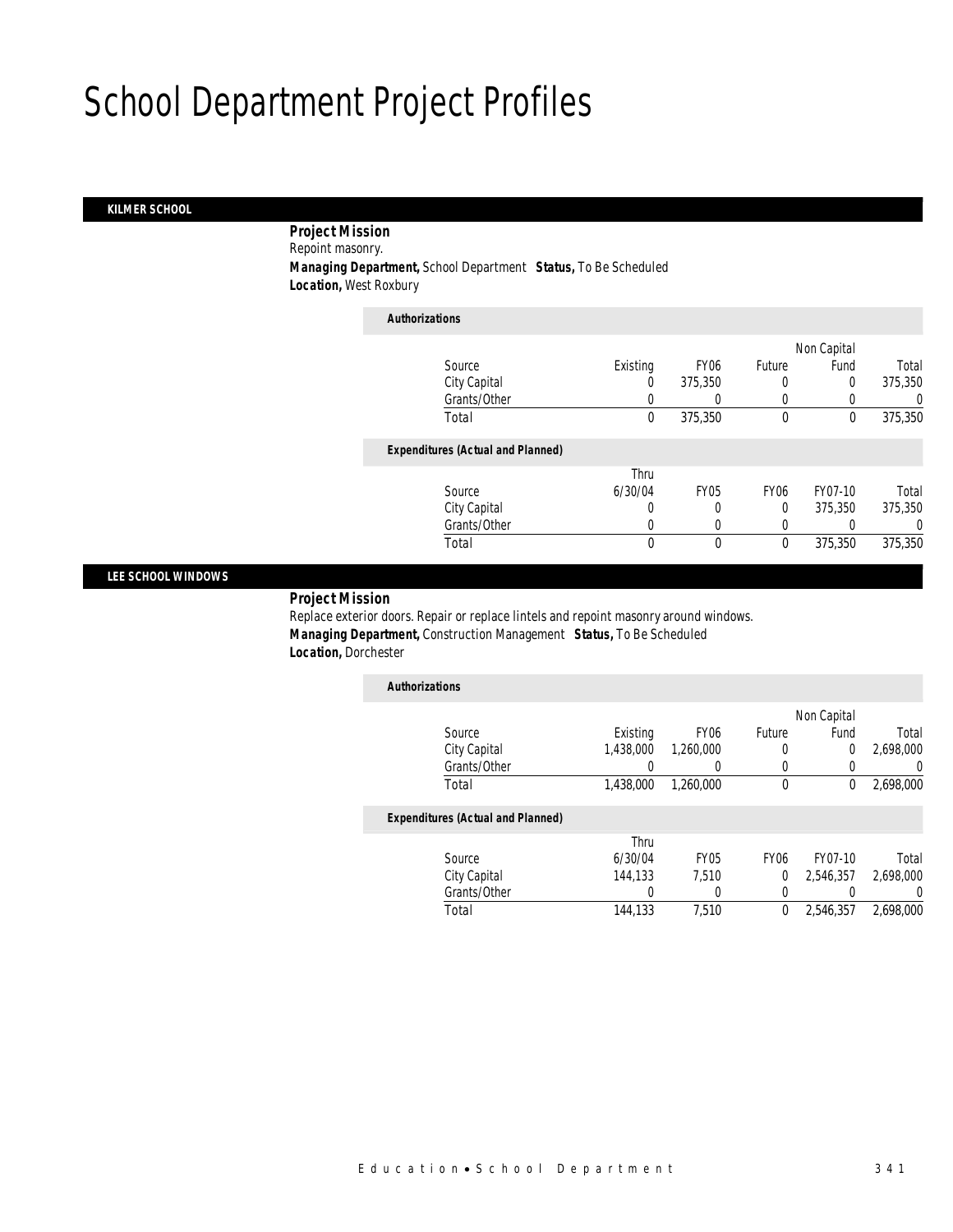I

### *LEWENBERG SCHOOL MASONRY*

 *Project Mission* Repoint exterior masonry. *Managing Department,* School Department *Status,* Complete *Location,* Mattapan

| <b>Authorizations</b>                    |                  |                  |                  |             |          |
|------------------------------------------|------------------|------------------|------------------|-------------|----------|
|                                          |                  |                  |                  | Non Capital |          |
| Source                                   | Existing         | FY <sub>06</sub> | Future           | Fund        | Total    |
| City Capital                             | 390,000          | 0                | 0                | 0           | 390,000  |
| Grants/Other                             | $\left( \right)$ | $\left($         | O                |             | 0        |
| Total                                    | 390,000          | $\theta$         | $\theta$         | $\theta$    | 390,000  |
| <b>Expenditures (Actual and Planned)</b> |                  |                  |                  |             |          |
|                                          | Thru             |                  |                  |             |          |
| Source                                   | 6/30/04          | <b>FY05</b>      | FY <sub>06</sub> | FY07-10     | Total    |
| City Capital                             | 0                | 353,000          | 0                | 37.000      | 390,000  |
| Grants/Other                             | 0                | 0                | 0                |             | $\Omega$ |
| Total                                    | 0                | 353,000          | $\theta$         | 37,000      | 390,000  |

### *LEWIS SCHOOL ROOF*

 *Project Mission* Replace roof. *Managing Department,* School Department *Status,* In Construction *Location,* Roxbury

| <b>Authorizations</b>                    |          |                  |        |             |         |
|------------------------------------------|----------|------------------|--------|-------------|---------|
|                                          |          |                  |        | Non Capital |         |
| Source                                   | Existing | FY <sub>06</sub> | Future | Fund        | Total   |
| City Capital                             | 458,000  | 0                | 0      | 0           | 458,000 |
| Grants/Other                             |          |                  | 0      |             |         |
| Total                                    | 458,000  | 0                | 0      | 0           | 458,000 |
| <b>Expenditures (Actual and Planned)</b> |          |                  |        |             |         |
|                                          | Thru     |                  |        |             |         |

| Total        |         |      | 458,000          |         | 458,000 |
|--------------|---------|------|------------------|---------|---------|
| Grants/Other |         |      |                  |         |         |
| City Capital |         |      | 458,000          |         | 458,000 |
| Source       | 6/30/04 | FY05 | FY <sub>06</sub> | FY07-10 | Total   |
|              | Thru    |      |                  |         |         |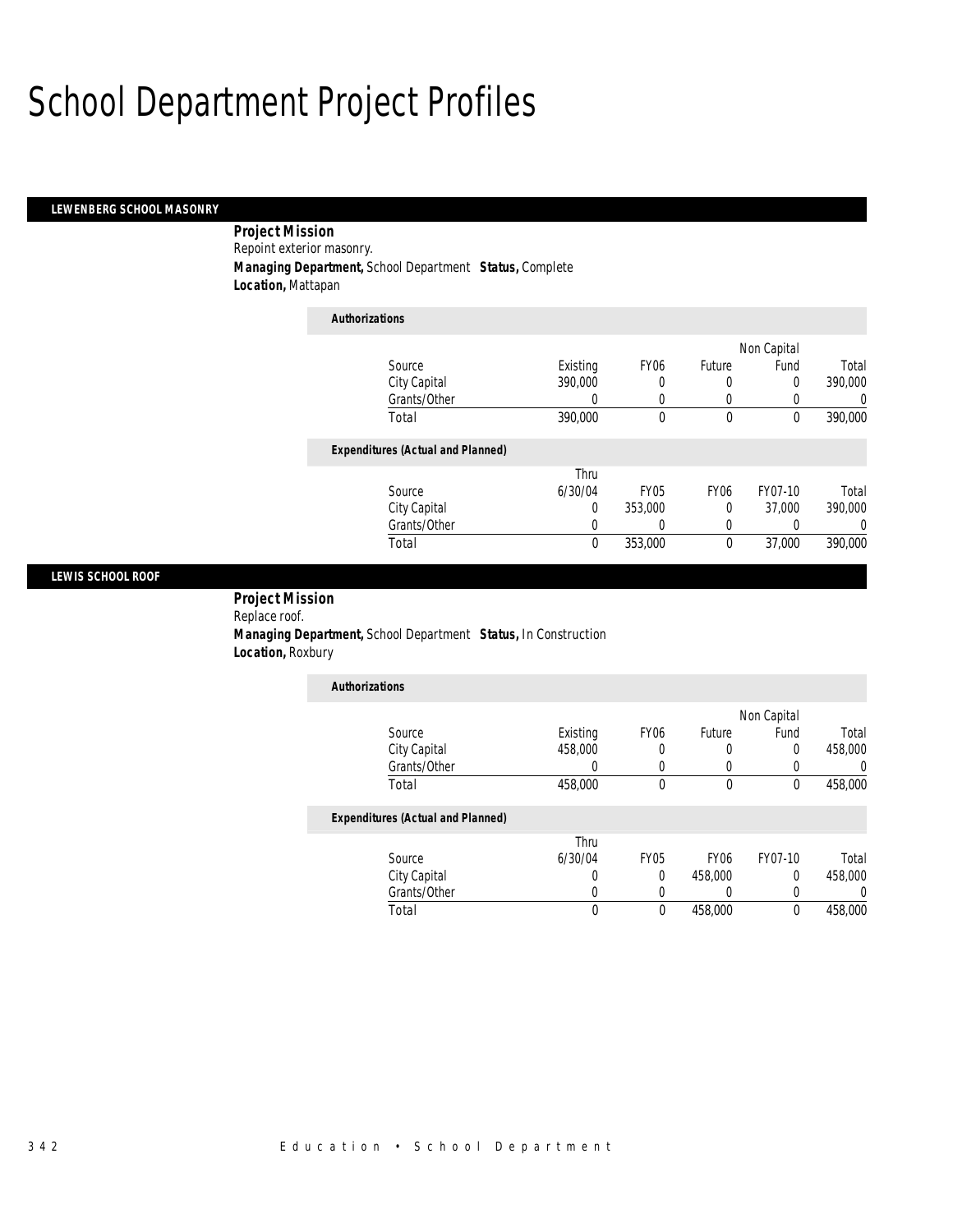### *LIFE SAFETY AT TWO SCHOOLS*

### *Project Mission*

Life safety improvements including fire escape repairs, egress improvements and sprinklers where necessary at the Winthrop School and the Fuller School.

*Managing Department,* Construction Management *Status,* To Be Scheduled *Location,* Various neighborhoods

#### *Authorizations*

|                                          |          |                  |             | Non Capital |           |
|------------------------------------------|----------|------------------|-------------|-------------|-----------|
| Source                                   | Existing | FY <sub>06</sub> | Future      | Fund        | Total     |
| City Capital                             | 0        | 2,400,000        | 0           | 0           | 2,400,000 |
| Grants/Other                             |          |                  | 0           |             | 0         |
| Total                                    | 0        | 2,400,000        | $\mathbf 0$ | 0           | 2,400,000 |
| <b>Expenditures (Actual and Planned)</b> |          |                  |             |             |           |
|                                          | Thru     |                  |             |             |           |
| Source                                   | 6/30/04  | <b>FY05</b>      | <b>FY06</b> | FY07-10     | Total     |
| City Capital                             | 0        | 0                | 150,000     | 2,250,000   | 2,400,000 |
| Grants/Other                             | 0        |                  |             |             | 0         |
| Total                                    | 0        | 0                | 150,000     | 2,250,000   | 2,400,000 |
|                                          |          |                  |             |             |           |

### *MADISON PARK / O'BRYANT PAVERS PHASE II*

 *Project Mission* Structural concrete repairs and waterproof the plaza walkway. *Managing Department,* Construction Management *Status,* In Design *Location,* Roxbury

| <b>Authorizations</b>                    |           |                  |                  |             |           |
|------------------------------------------|-----------|------------------|------------------|-------------|-----------|
|                                          |           |                  |                  | Non Capital |           |
| Source                                   | Existing  | <b>FY06</b>      | Future           | Fund        | Total     |
| City Capital                             | 3.339.000 | 0                | 0                | $\theta$    | 3.339.000 |
| Grants/Other                             | 0         | 0                | 0                | 0           | 0         |
| Total                                    | 3,339,000 | 0                | 0                | 0           | 3,339,000 |
| <b>Expenditures (Actual and Planned)</b> |           |                  |                  |             |           |
|                                          | Thru      |                  |                  |             |           |
| Source                                   | 6/30/04   | FY <sub>05</sub> | FY <sub>06</sub> | FY07-10     | Total     |
| City Capital                             | 188,982   | 300,000          | 1.922.138        | 927.880     | 3.339.000 |
| Grants/Other                             | 0         |                  | 0                |             | 0         |
| Total                                    | 188,982   | 300,000          | 1.922.138        | 927,880     | 3.339.000 |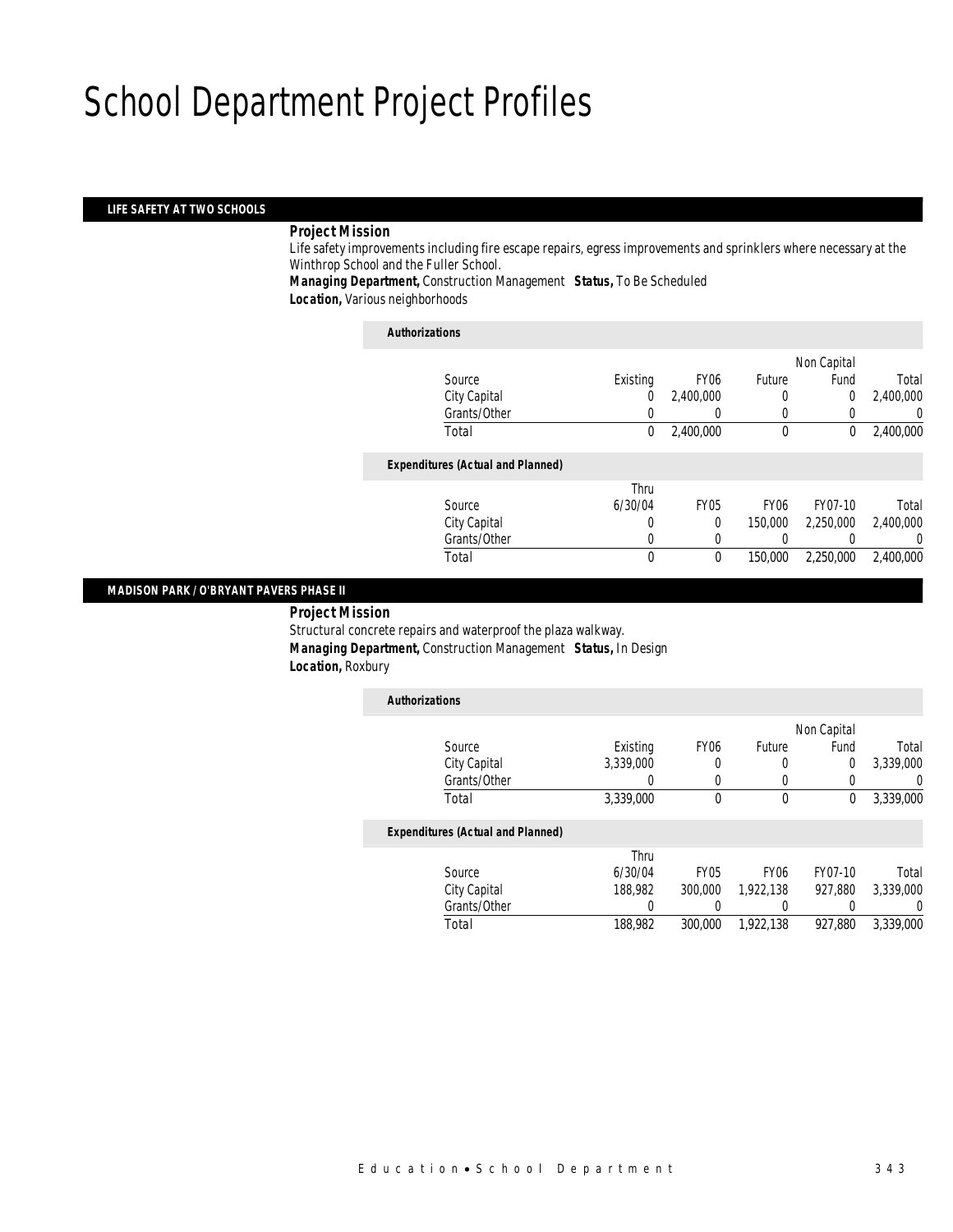### *MADISON PARK / O'BRYANT PAVERS PHASE III*

### *Project Mission*

Perform structural concrete repairs and waterproofing in additional areas. *Managing Department,* Construction Management *Status,* In Construction *Location,* Roxbury

| <b>Authorizations</b>                    |          |                  |                  |             |                |
|------------------------------------------|----------|------------------|------------------|-------------|----------------|
|                                          |          |                  |                  | Non Capital |                |
| Source                                   | Existing | FY <sub>06</sub> | Future           | Fund        | Total          |
| City Capital                             | 0        | 0                | 2,830,000        | 0           | 2,830,000      |
| Grants/Other                             | 0        | 0                | 0                | 0           | 0              |
| Total                                    | 0        | 0                | 2,830,000        | 0           | 2,830,000      |
| <b>Expenditures (Actual and Planned)</b> |          |                  |                  |             |                |
|                                          | Thru     |                  |                  |             |                |
| Source                                   | 6/30/04  | <b>FY05</b>      | FY <sub>06</sub> | FY07-10     | Total          |
| City Capital                             | 0        | 0                | 0                | 2,830,000   | 2,830,000      |
| Grants/Other                             | 0        | 0                | 0                |             | $\overline{0}$ |
| Total                                    | 0        | 0                | 0                | 2,830,000   | 2,830,000      |

### *MASONRY REPAIRS AT VARIOUS SCHOOLS*

### *Project Mission*

Exterior masonry restoration at Alighieri, Baldwin, M.Curley, Emerson, Hale, Hamilton, Higginson, King, Murphy, Wilson, and Winthrop Schools.

*Managing Department,* School Department *Status,* Ongoing Program

*Location,* Various neighborhoods

| <b>Authorizations</b>                    |           |                  |                  |             |                |
|------------------------------------------|-----------|------------------|------------------|-------------|----------------|
|                                          |           |                  |                  | Non Capital |                |
| Source                                   | Existing  | FY <sub>06</sub> | Future           | Fund        | Total          |
| City Capital                             | 5.347.235 | 0                | 3,716,000        | $\Omega$    | 9,063,235      |
| Grants/Other                             |           | $\left($         |                  |             | $\overline{0}$ |
| Total                                    | 5,347,235 | $\theta$         | 3,716,000        | $\theta$    | 9,063,235      |
| <b>Expenditures (Actual and Planned)</b> |           |                  |                  |             |                |
|                                          | Thru      |                  |                  |             |                |
| Source                                   | 6/30/04   | <b>FY05</b>      | FY <sub>06</sub> | FY07-10     | Total          |
| City Capital                             | 0         | $\Omega$         | 1.865.000        | 7.198.235   | 9.063.235      |
| Grants/Other                             | 0         | $\left($         |                  |             | $\Omega$       |
| Total                                    | 0         | $\theta$         | 1.865.000        | 7.198.235   | 9.063.235      |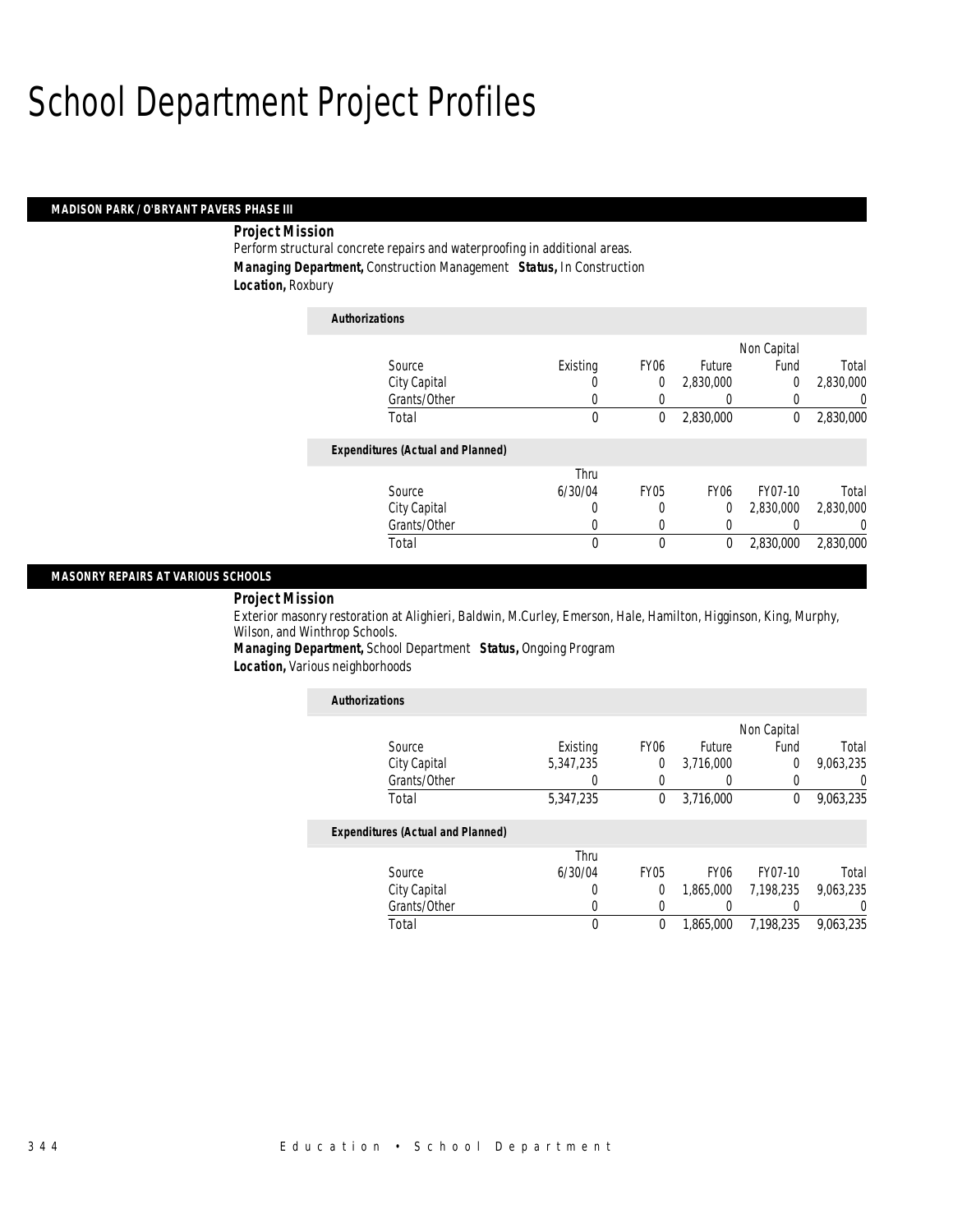### *MATTAHUNT SCHOOL*

 *Project Mission* Replace boiler. *Managing Department,* School Department *Status,* To Be Scheduled *Location,* Mattapan

| <b>Authorizations</b> |                                          |          |             |                  |             |         |
|-----------------------|------------------------------------------|----------|-------------|------------------|-------------|---------|
|                       |                                          |          |             |                  | Non Capital |         |
|                       | Source                                   | Existing | <b>FY06</b> | Future           | Fund        | Total   |
|                       | City Capital                             | 375,000  |             |                  | 0           | 375,000 |
|                       | Grants/Other                             |          |             |                  |             | 0       |
|                       | Total                                    | 375,000  | 0           | $\mathbf 0$      | 0           | 375,000 |
|                       | <b>Expenditures (Actual and Planned)</b> |          |             |                  |             |         |
|                       |                                          | Thru     |             |                  |             |         |
|                       | Source                                   | 6/30/04  | <b>FY05</b> | FY <sub>06</sub> | FY07-10     | Total   |
|                       | City Capital                             | 0        | 0           | $\Omega$         | 375,000     | 375,000 |
|                       | Grants/Other                             | 0        | 0           | 0                |             | 0       |
|                       | Total                                    | 0        | 0           | $\mathbf 0$      | 375,000     | 375,000 |

### *MCCORMACK SCHOOL WINDOWS*

*Project Mission* 

Replace windows. Repair or replace lintels and repoint masonry around windows. *Managing Department,* Construction Management *Status,* To Be Scheduled *Location,* Dorchester

| <b>Authorizations</b>                    |           |                  |             |             |           |
|------------------------------------------|-----------|------------------|-------------|-------------|-----------|
|                                          |           |                  |             | Non Capital |           |
| Source                                   | Existing  | FY <sub>06</sub> | Future      | Fund        | Total     |
| City Capital                             | 2.300.000 | 1,540,000        | 0           | 0           | 3,840,000 |
| Grants/Other                             |           |                  | 0           |             | U         |
| Total                                    | 2.300.000 | 1,540,000        | 0           | 0           | 3,840,000 |
| <b>Expenditures (Actual and Planned)</b> |           |                  |             |             |           |
|                                          | Thru      |                  |             |             |           |
| Source                                   | 6/30/04   | <b>FY05</b>      | <b>FY06</b> | FY07-10     | Total     |
| City Capital                             | 66.549    | 10.490           | $\Omega$    | 3,762,961   | 3,840,000 |
| Grants/Other                             | 0         |                  | 0           |             | 0         |
| Total                                    | 66.549    | 10.490           | 0           | 3,762,961   | 3.840.000 |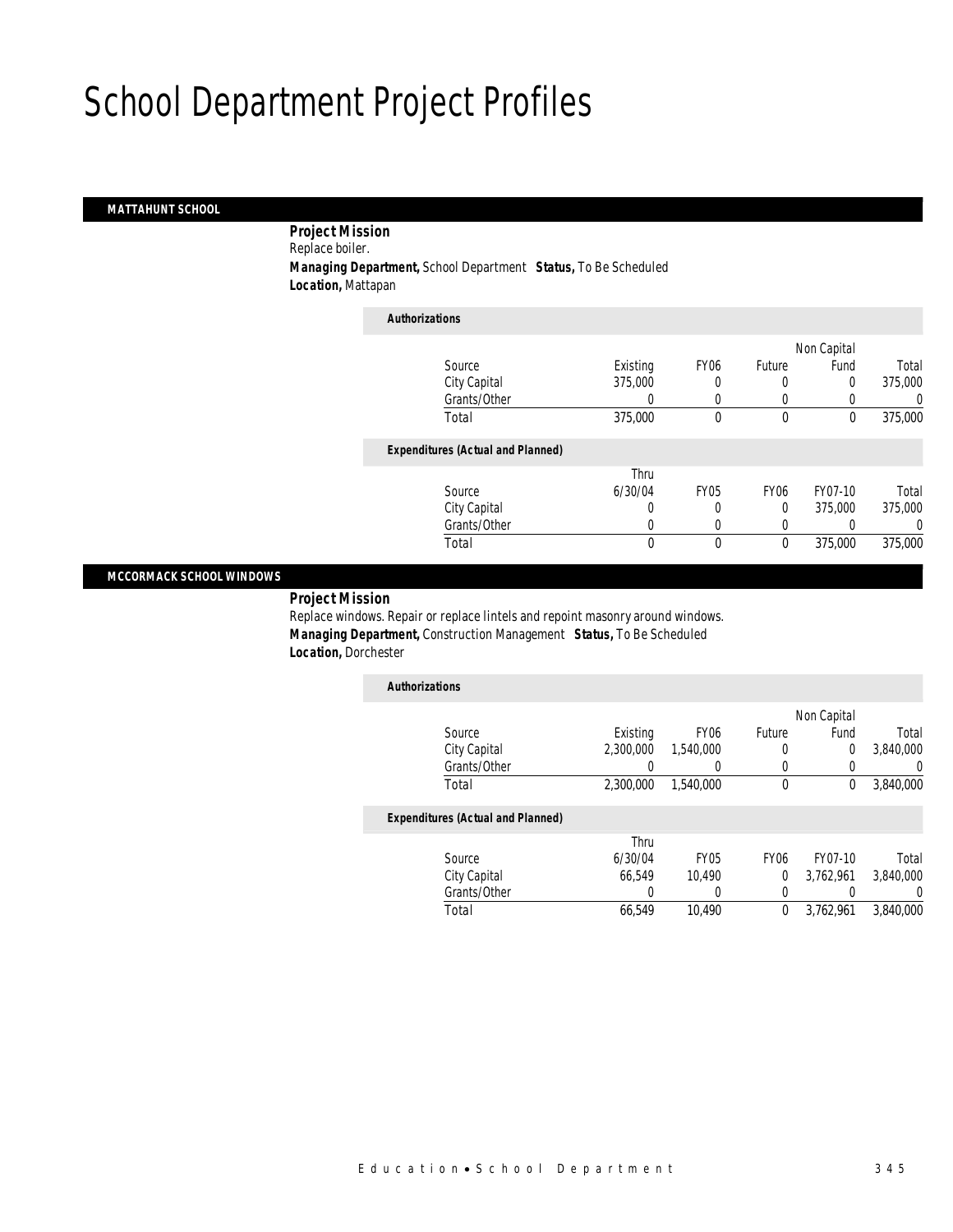### *MCKAY SCHOOL PHASE I*

### *Project Mission*

*Authorizations*

Repoint and waterproof exterior masonry. Improve building access for persons with disabilities. *Managing Department,* Construction Management *Status,* In Construction *Location,* East Boston

| Authorizations |                                          |           |                  |                  |             |           |
|----------------|------------------------------------------|-----------|------------------|------------------|-------------|-----------|
|                |                                          |           |                  |                  | Non Capital |           |
|                | Source                                   | Existing  | FY <sub>06</sub> | Future           | Fund        | Total     |
|                | City Capital                             | 1.945.000 | 0                | 0                | 0           | 1,945,000 |
|                | Grants/Other                             | 0         | 0                | 0                | 0           | $\left($  |
|                | Total                                    | 1,945,000 | 0                | 0                | 0           | 1,945,000 |
|                | <b>Expenditures (Actual and Planned)</b> |           |                  |                  |             |           |
|                |                                          | Thru      |                  |                  |             |           |
|                | Source                                   | 6/30/04   | <b>FY05</b>      | FY <sub>06</sub> | FY07-10     | Total     |
|                | City Capital                             | 135.419   | 24,000           | 1,200,000        | 585,581     | 1.945.000 |
|                | Grants/Other                             | 0         | 0                | 0                | 0           | 0         |
|                | Total                                    | 135,419   | 24,000           | 1.200.000        | 585,581     | 1.945.000 |

### *MCKAY SCHOOL PHASE II*

 *Project Mission* Replace windows.

 $\overline{\phantom{a}}$ 

 *Managing Department,* Construction Management *Status,* To Be Scheduled *Location,* East Boston

| <b>Authorizations</b> |          |                  |           |             |           |
|-----------------------|----------|------------------|-----------|-------------|-----------|
|                       |          |                  |           | Non Capital |           |
| Source                | Existing | FY <sub>06</sub> | Future    | Fund        | Total     |
| City Capital          |          |                  | 1.195.000 |             | 1,195,000 |
| Grants/Other          |          |                  |           |             |           |
| Total                 |          |                  | 1.195.000 |             | 1,195,000 |

|              | Thru    |      |      |           |           |
|--------------|---------|------|------|-----------|-----------|
| Source       | 6/30/04 | FY05 | FY06 | FY07-10   | Total     |
| City Capital |         |      |      | 1.195.000 | 1,195,000 |
| Grants/Other |         |      |      |           |           |
| Total        |         |      |      | 1.195.000 | 1.195.000 |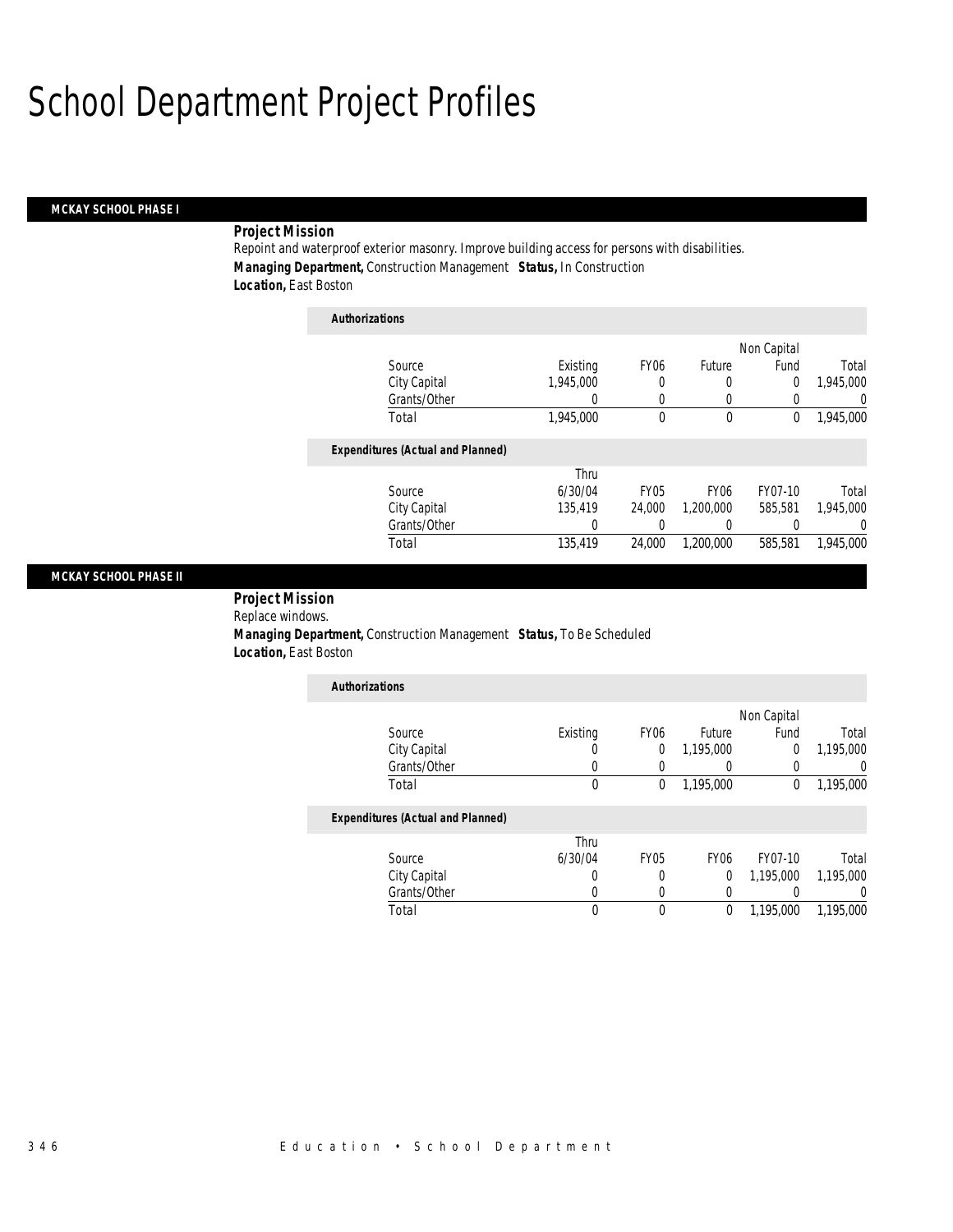### *MCKINLEY SCHOOL*

*Project Mission* 

Replace roof.

*Managing Department,* School Department *Status,* To Be Scheduled

*Location,* Fenway/Kenmore

| <b>Authorizations</b>                    |          |                  |                  |             |          |
|------------------------------------------|----------|------------------|------------------|-------------|----------|
|                                          |          |                  |                  | Non Capital |          |
| Source                                   | Existing | FY <sub>06</sub> | Future           | Fund        | Total    |
| City Capital                             | 0        | 657.250          | 0                | 0           | 657,250  |
| Grants/Other                             |          |                  | 0                | 0           | 0        |
| Total                                    | 0        | 657,250          | $\mathbf 0$      | 0           | 657,250  |
| <b>Expenditures (Actual and Planned)</b> |          |                  |                  |             |          |
|                                          | Thru     |                  |                  |             |          |
| Source                                   | 6/30/04  | <b>FY05</b>      | FY <sub>06</sub> | FY07-10     | Total    |
| City Capital                             | 0        | 0                | 550,000          | 107,250     | 657,250  |
| Grants/Other                             | 0        | 0                | 0                |             | $\Omega$ |
| Total                                    | 0        | 0                | 550,000          | 107,250     | 657,250  |

### *MCKINLEY SCHOOL AT ST. MARY STREET*

 *Project Mission* Replace windows, repoint masonry, and improve access. *Managing Department,* Construction Management *Status,* In Design *Location,* Fenway/Kenmore

| <b>Authorizations</b>                    |          |                  |        |             |         |
|------------------------------------------|----------|------------------|--------|-------------|---------|
|                                          |          |                  |        | Non Capital |         |
| Source                                   | Existing | FY <sub>06</sub> | Future | Fund        | Total   |
| City Capital                             |          | 894,000          | U      | 0           | 894,000 |
| Grants/Other                             |          |                  |        |             |         |
| Total                                    |          | 894,000          |        | 0           | 894.000 |
| <b>Expenditures (Actual and Planned)</b> |          |                  |        |             |         |

|              | Thru    |        |                  |         |         |
|--------------|---------|--------|------------------|---------|---------|
| Source       | 6/30/04 | FY05   | FY <sub>06</sub> | FY07-10 | Total   |
| City Capital |         | 50.000 | 300,000          | 544,000 | 894,000 |
| Grants/Other |         |        |                  |         |         |
| Total        |         | 50.000 | 300,000          | 544,000 | 894,000 |
|              |         |        |                  |         |         |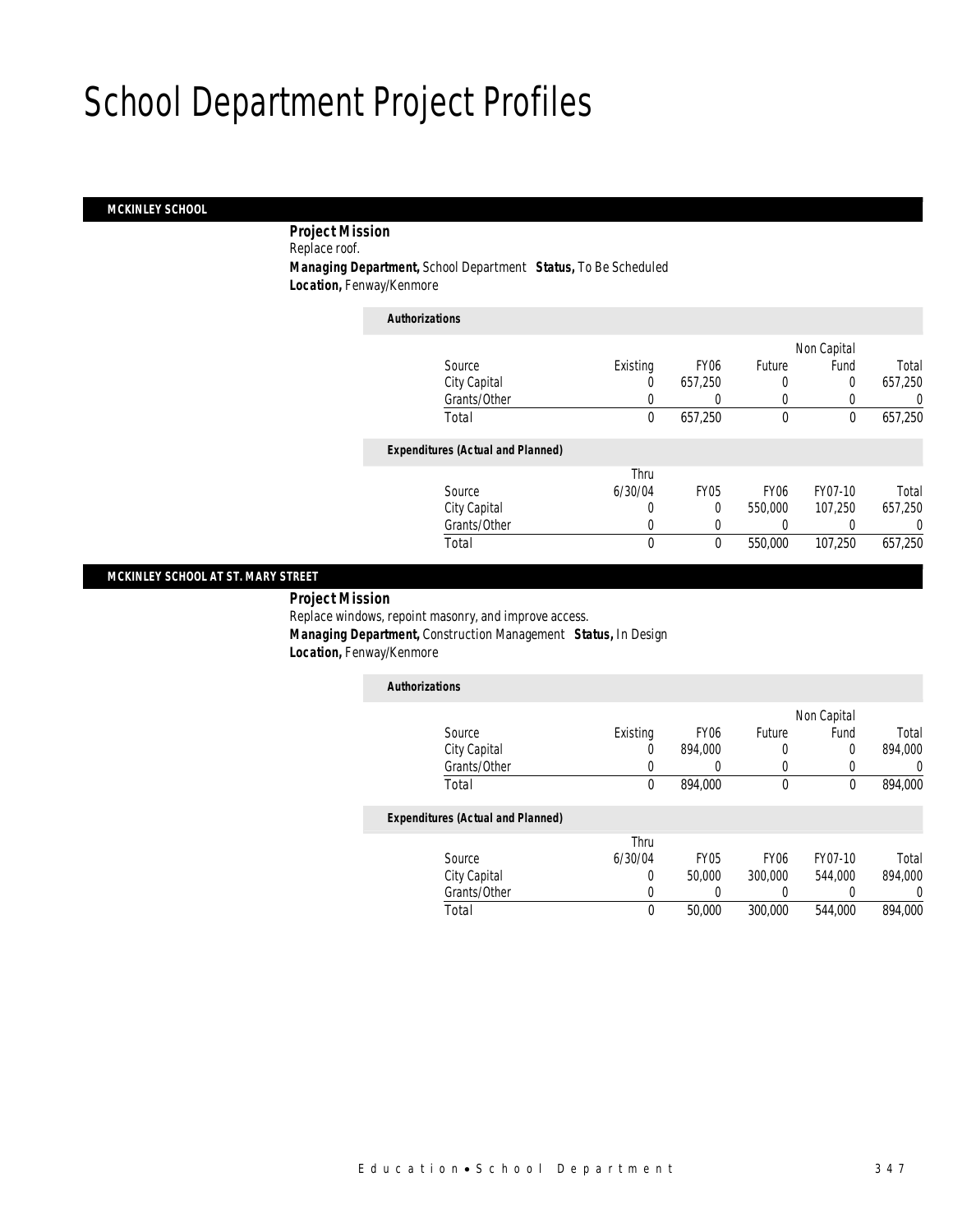### *MENDELL SCHOOL*

*Project Mission* 

Repair masonry.

*Managing Department,* School Department *Status,* In Construction

*Location,* Roxbury

| <b>Authorizations</b>                    |          |                  |                  |             |         |
|------------------------------------------|----------|------------------|------------------|-------------|---------|
|                                          |          |                  |                  | Non Capital |         |
| Source                                   | Existing | <b>FY06</b>      | Future           | Fund        | Total   |
| City Capital                             | 320,000  | $\left($         | 0                | 0           | 320,000 |
| Grants/Other                             | O        | 0                | 0                | 0           | 0       |
| Total                                    | 320,000  | $\theta$         | $\theta$         | $\Omega$    | 320,000 |
| <b>Expenditures (Actual and Planned)</b> |          |                  |                  |             |         |
|                                          | Thru     |                  |                  |             |         |
| Source                                   | 6/30/04  | FY <sub>05</sub> | FY <sub>06</sub> | FY07-10     | Total   |
| City Capital                             | 0        | 300,000          | $\theta$         | 20,000      | 320,000 |
| Grants/Other                             | 0        |                  | 0                |             | 0       |
| Total                                    | $\theta$ | 300,000          | $\theta$         | 20,000      | 320,000 |

### *MISSION HILL PILOT SCHOOL*

 *Project Mission* Replace roof. *Managing Department,* School Department *Status,* To Be Scheduled *Location,* Roxbury

| <b>Authorizations</b> |          |                  |        |             |         |
|-----------------------|----------|------------------|--------|-------------|---------|
|                       |          |                  |        | Non Capital |         |
| Source                | Existing | FY <sub>06</sub> | Future | Fund        | Total   |
| City Capital          |          | 400,000          |        |             | 400,000 |
| Grants/Other          |          |                  |        |             |         |
| Total                 |          | 400,000          |        |             | 400,000 |

|              | Thru    |      |                  |         |         |
|--------------|---------|------|------------------|---------|---------|
| Source       | 6/30/04 | FY05 | FY <sub>06</sub> | FY07-10 | Total   |
| City Capital |         |      | 350,000          | 50,000  | 400,000 |
| Grants/Other |         |      |                  |         |         |
| Total        |         |      | 350,000          | 50,000  | 400,000 |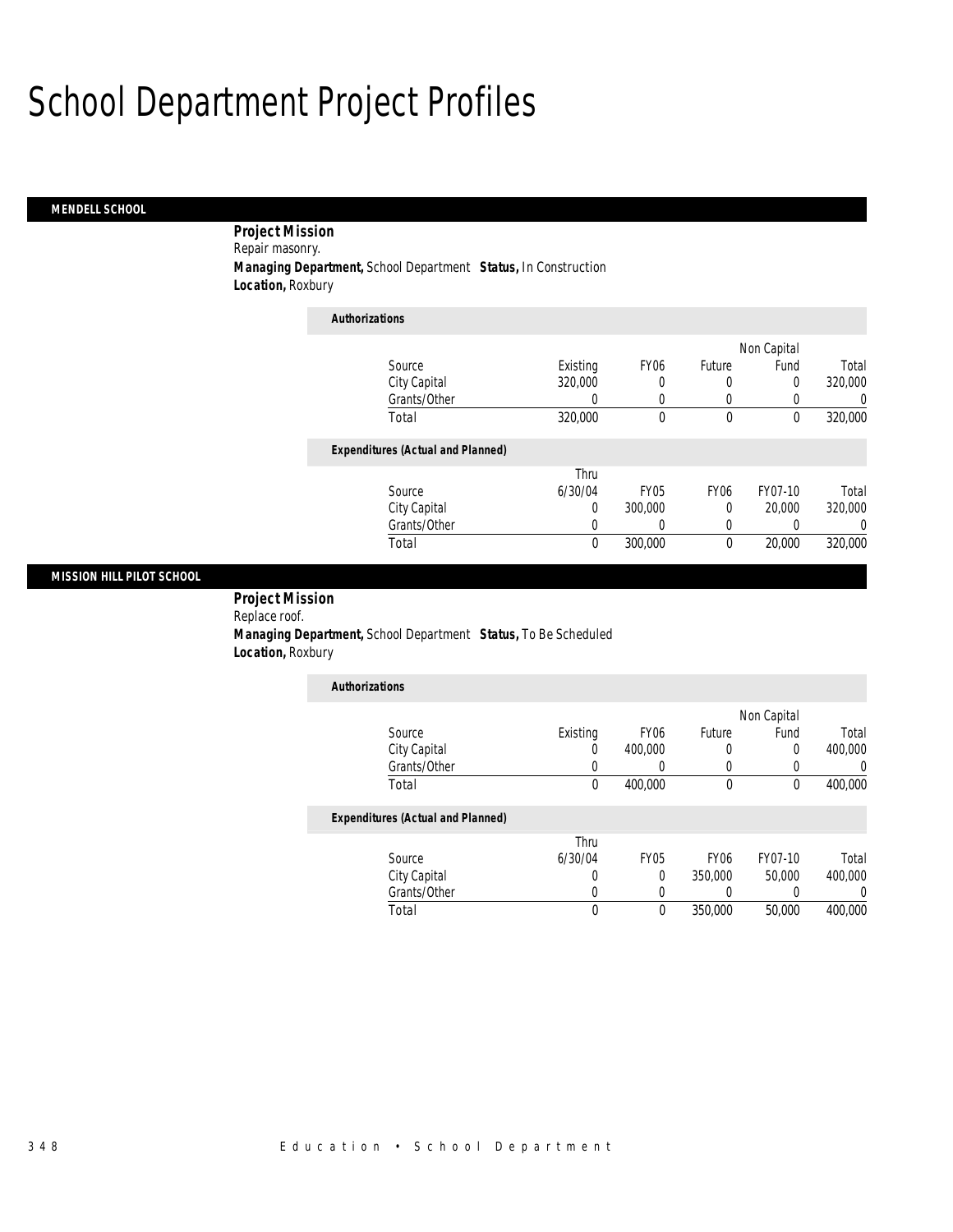### *MISSION HILL SCHOOL YARD*

*Project Mission* 

Improve existing school yard.

*Managing Department,* Construction Management *Status,* In Construction

*Location,* Roxbury

| <b>Authorizations</b>                    |              |             |                  |             |         |
|------------------------------------------|--------------|-------------|------------------|-------------|---------|
|                                          |              |             |                  | Non Capital |         |
| Source                                   | Existing     | <b>FY06</b> | Future           | Fund        | Total   |
| City Capital                             | 130.695      | 0           | 0                | $\Omega$    | 130.695 |
| Grants/Other                             | 120,000      | 0           | 0                | 0           | 120,000 |
| Total                                    | 250.695      | 0           | $\theta$         | $\theta$    | 250.695 |
| <b>Expenditures (Actual and Planned)</b> |              |             |                  |             |         |
|                                          | Thru         |             |                  |             |         |
| Source                                   | 6/30/04      | <b>FY05</b> | FY <sub>06</sub> | FY07-10     | Total   |
| City Capital                             | 0            | $\Omega$    | 111,000          | 19.695      | 130,695 |
| Grants/Other                             | 0            | 0           | 120,000          | 0           | 120,000 |
| Total                                    | $\mathbf{0}$ | $\theta$    | 231,000          | 19,695      | 250,695 |

### *O'DONNELL SCHOOL*

 *Project Mission* Modernize electrical and lighting system. *Managing Department,* Construction Management *Status,* To Be Scheduled *Location,* East Boston

| <b>Authorizations</b>                    |          |                  |                  |             |         |
|------------------------------------------|----------|------------------|------------------|-------------|---------|
|                                          |          |                  |                  | Non Capital |         |
| Source                                   | Existing | FY <sub>06</sub> | Future           | Fund        | Total   |
| City Capital                             | 746.850  | 0                | 0                | 0           | 746,850 |
| Grants/Other                             |          | 0                | 0                |             |         |
| Total                                    | 746,850  | 0                | $\theta$         | $\mathbf 0$ | 746,850 |
| <b>Expenditures (Actual and Planned)</b> |          |                  |                  |             |         |
|                                          | Thru     |                  |                  |             |         |
| Source                                   | 6/30/04  | FY <sub>05</sub> | FY <sub>06</sub> | FY07-10     | Total   |
| City Capital                             | 0        | 40,000           | 0                | 706,850     | 746,850 |
| Grants/Other                             |          | 0                | 0                |             |         |

Total 0 40,000 0 706,850 746,850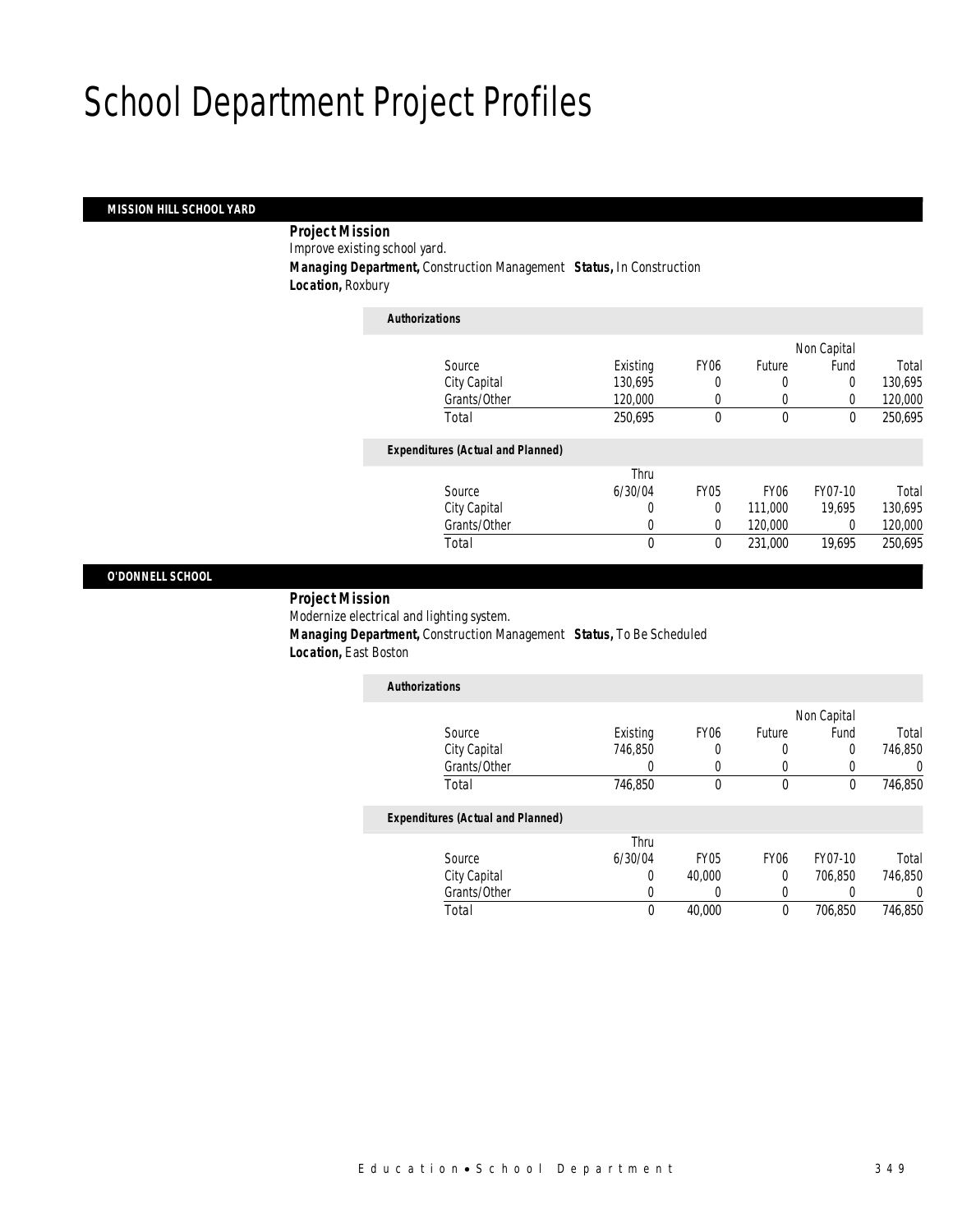### *OHRENBERGER SCHOOL*

 *Project Mission* Replace cooling tower. *Managing Department,* School Department *Status,* Complete *Location,* West Roxbury

| <b>Authorizations</b>                    |          |                  |                  |             |         |
|------------------------------------------|----------|------------------|------------------|-------------|---------|
|                                          |          |                  |                  | Non Capital |         |
| Source                                   | Existing | FY <sub>06</sub> | Future           | Fund        | Total   |
| City Capital                             | 200,000  | 0                | 0                | 0           | 200,000 |
| Grants/Other                             | O        | 0                | 0                | $\cup$      | 0       |
| Total                                    | 200,000  | 0                | $\mathbf 0$      | $\theta$    | 200,000 |
| <b>Expenditures (Actual and Planned)</b> |          |                  |                  |             |         |
|                                          | Thru     |                  |                  |             |         |
| Source                                   | 6/30/04  | <b>FY05</b>      | FY <sub>06</sub> | FY07-10     | Total   |
| City Capital                             | 0        | 130,000          | 0                | 70,000      | 200,000 |
| Grants/Other                             | 0        | 0                | 0                |             | 0       |
| Total                                    | $\theta$ | 130,000          | $\mathbf{0}$     | 70,000      | 200,000 |

### *P. A. SHAW SCHOOL*

 *Project Mission* Repair masonry. *Managing Department,* School Department *Status,* New Project *Location,* Dorchester

| <b>Authorizations</b> |          |                  |         |             |         |
|-----------------------|----------|------------------|---------|-------------|---------|
|                       |          |                  |         | Non Capital |         |
| Source                | Existing | FY <sub>06</sub> | Future  | Fund        | Total   |
| City Capital          |          |                  | 315,000 |             | 315,000 |
| Grants/Other          |          |                  |         |             |         |
| Total                 |          |                  | 315,000 |             | 315,000 |

|              | Thru    |             |      |         |         |
|--------------|---------|-------------|------|---------|---------|
| Source       | 6/30/04 | <b>FY05</b> | FY06 | FY07-10 | Total   |
| City Capital |         |             |      | 315,000 | 315,000 |
| Grants/Other |         |             |      |         |         |
| Total        |         |             |      | 315,000 | 315,000 |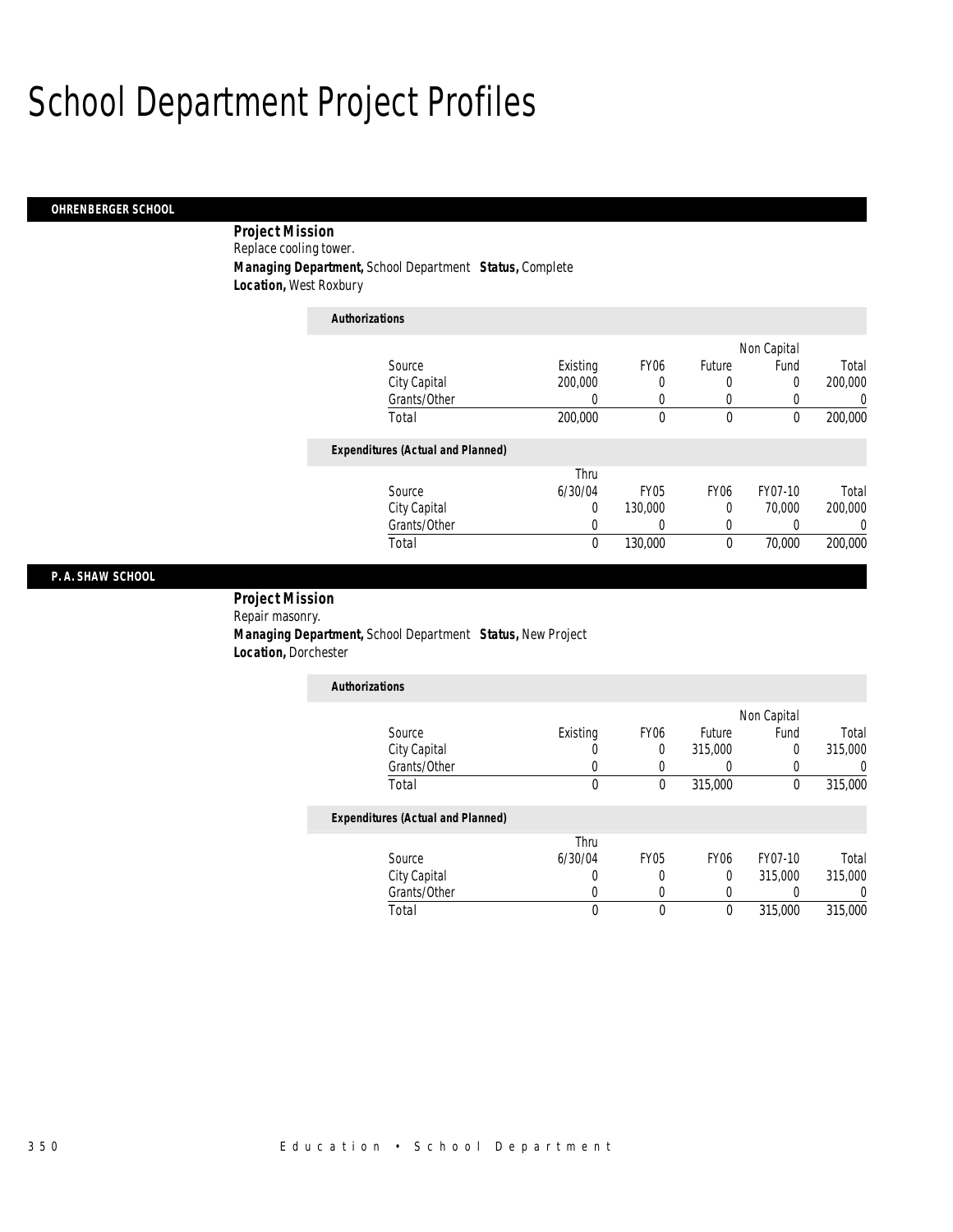### *P. A. SHAW SCHOOL YARD*

*Project Mission* 

Improve existing school yard.

*Managing Department,* Construction Management *Status,* In Construction

*Location,* Dorchester

| <b>Authorizations</b>                    |             |             |                  |             |         |
|------------------------------------------|-------------|-------------|------------------|-------------|---------|
|                                          |             |             |                  | Non Capital |         |
| Source                                   | Existing    | <b>FY06</b> | Future           | Fund        | Total   |
| City Capital                             | 146,224     | 0           | 0                | 0           | 146,224 |
| Grants/Other                             | 120,000     | 0           | 0                | $\Omega$    | 120,000 |
| Total                                    | 266,224     | 0           | $\mathbf 0$      | $\mathbf 0$ | 266,224 |
| <b>Expenditures (Actual and Planned)</b> |             |             |                  |             |         |
|                                          | Thru        |             |                  |             |         |
| Source                                   | 6/30/04     | <b>FY05</b> | FY <sub>06</sub> | FY07-10     | Total   |
| City Capital                             | 0           | $\Omega$    | 111,000          | 35.224      | 146,224 |
| Grants/Other                             | 0           | $\Omega$    | 120,000          | 0           | 120,000 |
| Total                                    | $\mathbf 0$ | $\theta$    | 231,000          | 35.224      | 266,224 |

### *PA SYSTEMS AT THREE SCHOOLS*

*Project Mission* 

Replace public address systems at the Quincy, Mather and E. Greenwood schools. *Managing Department,* School Department *Status,* To Be Scheduled *Location,* Various neighborhoods

| <b>Authorizations</b> |          |                  |        |             |         |
|-----------------------|----------|------------------|--------|-------------|---------|
|                       |          |                  |        | Non Capital |         |
| Source                | Existing | FY <sub>06</sub> | Future | Fund        | Total   |
| City Capital          | 0        | 230,000          |        |             | 230,000 |
| Grants/Other          |          |                  |        |             |         |
| Total                 | 0        | 230,000          |        |             | 230,000 |
|                       |          |                  |        |             |         |

| Thru    |             |                  |         |         |
|---------|-------------|------------------|---------|---------|
| 6/30/04 | <b>FY05</b> | FY <sub>06</sub> | FY07-10 | Total   |
|         |             | 100,000          | 130,000 | 230,000 |
|         |             |                  |         |         |
|         |             | 100,000          | 130,000 | 230,000 |
|         |             |                  |         |         |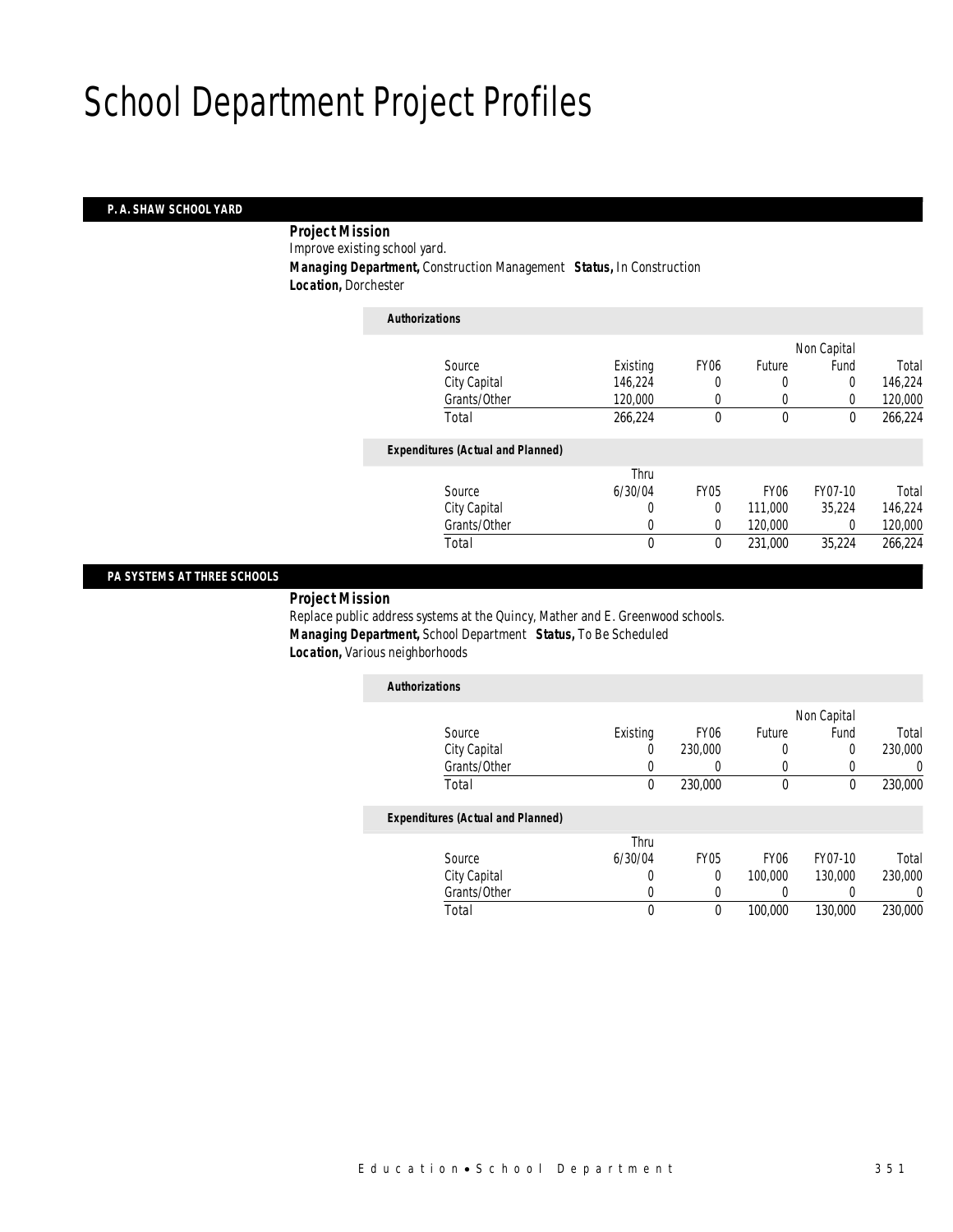### *PERKINS SCHOOL*

 *Project Mission* Modernize the plumbing system. *Managing Department,* School Department *Status,* In Construction *Location,* South Boston

| <b>Authorizations</b>                    |             |                  |                  |                  |          |
|------------------------------------------|-------------|------------------|------------------|------------------|----------|
|                                          |             |                  |                  | Non Capital      |          |
| Source                                   | Existing    | FY <sub>06</sub> | Future           | Fund             | Total    |
| City Capital                             | 62,000      | 198,000          | 0                | $\Omega$         | 260,000  |
| Grants/Other                             | 0           | 0                | 0                |                  | 0        |
| Total                                    | 62,000      | 198,000          | $\theta$         | $\Omega$         | 260,000  |
| <b>Expenditures (Actual and Planned)</b> |             |                  |                  |                  |          |
|                                          | Thru        |                  |                  |                  |          |
| Source                                   | 6/30/04     | <b>FY05</b>      | FY <sub>06</sub> | FY07-10          | Total    |
| City Capital                             | 0           | 0                | 260,000          | 0                | 260,000  |
| Grants/Other                             | 0           | 0                | 0                | $\left( \right)$ | $\Omega$ |
| Total                                    | $\mathbf 0$ | 0                | 260,000          | $\theta$         | 260,000  |

### *PERKINS SCHOOL ROOF*

 *Project Mission* Replace roof. *Managing Department,* School Department *Status,* To Be Scheduled *Location,* South Boston

| Existing | FY <sub>06</sub> | Future | Fund | Total       |
|----------|------------------|--------|------|-------------|
| 174,900  |                  |        |      | 174,900     |
|          |                  |        |      |             |
| 174,900  |                  |        |      | 174,900     |
|          |                  |        |      | Non Capital |

|              | Thru    |             |      |         |         |
|--------------|---------|-------------|------|---------|---------|
| Source       | 6/30/04 | <b>FY05</b> | FY06 | FY07-10 | Total   |
| City Capital |         | 166.700     |      | 8.200   | 174.900 |
| Grants/Other |         |             |      |         |         |
| Total        |         | 166,700     |      | 8.200   | 174,900 |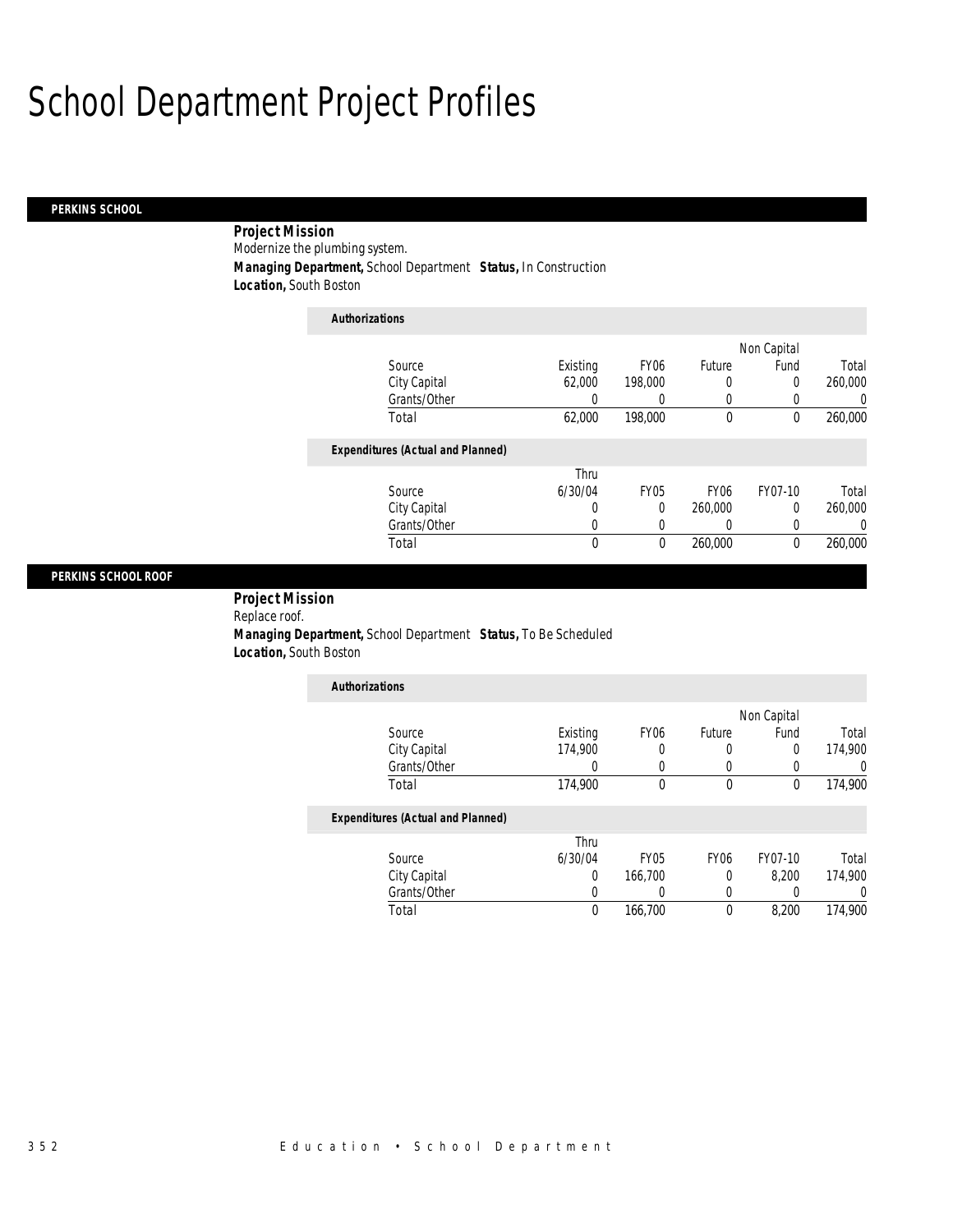### *PHILBRICK SCHOOL YARD*

*Project Mission* 

Improve existing school yard.

*Managing Department,* Construction Management *Status,* In Construction

*Location,* Roslindale

| <b>Authorizations</b>                    |              |             |                  |             |         |
|------------------------------------------|--------------|-------------|------------------|-------------|---------|
|                                          |              |             |                  | Non Capital |         |
| Source                                   | Existing     | <b>FY06</b> | Future           | Fund        | Total   |
| City Capital                             | 132,545      | 0           | 0                | $\Omega$    | 132,545 |
| Grants/Other                             | 135,000      | 0           | 0                | 0           | 135,000 |
| Total                                    | 267.545      | 0           | $\theta$         | $\theta$    | 267.545 |
| <b>Expenditures (Actual and Planned)</b> |              |             |                  |             |         |
|                                          | Thru         |             |                  |             |         |
| Source                                   | 6/30/04      | <b>FY05</b> | FY <sub>06</sub> | FY07-10     | Total   |
| City Capital                             | 0            | 0           | 129,000          | 3.545       | 132,545 |
| Grants/Other                             | 0            | 0           | 135,000          | 0           | 135,000 |
| Total                                    | $\mathbf{0}$ | 0           | 264,000          | 3.545       | 267,545 |
|                                          |              |             |                  |             |         |

### *QUINCY UPPER PILOT SCHOOL*

### *Project Mission*

Develop a program to design and renovate the former Boston High School (Lincoln) building and Church Street building to accommodate Quincy Upper Pilot School.

*Managing Department,* Construction Management *Status,* To Be Scheduled *Location,* Chinatown

| <b>Authorizations</b>                    |          |                  |                  |             |            |
|------------------------------------------|----------|------------------|------------------|-------------|------------|
|                                          |          |                  |                  | Non Capital |            |
| Source                                   | Existing | FY <sub>06</sub> | Future           | Fund        | Total      |
| City Capital                             |          | O                | 0                | 0           | 0          |
| Grants/Other                             | 0        | 13,000,000       |                  | 0           | 13,000,000 |
| Total                                    | 0        | 13,000,000       | 0                | $^{0}$      | 13,000,000 |
| <b>Expenditures (Actual and Planned)</b> |          |                  |                  |             |            |
|                                          | Thru     |                  |                  |             |            |
| Source                                   | 6/30/04  | <b>FY05</b>      | FY <sub>06</sub> | FY07-10     | Total      |
| City Capital                             | 0        | 0                |                  |             | 0          |
| Grants/Other                             | 0        | 0                | 40,000           | 12,960,000  | 13,000,000 |
| Total                                    | 0        | 0                | 40,000           | 12,960,000  | 13,000,000 |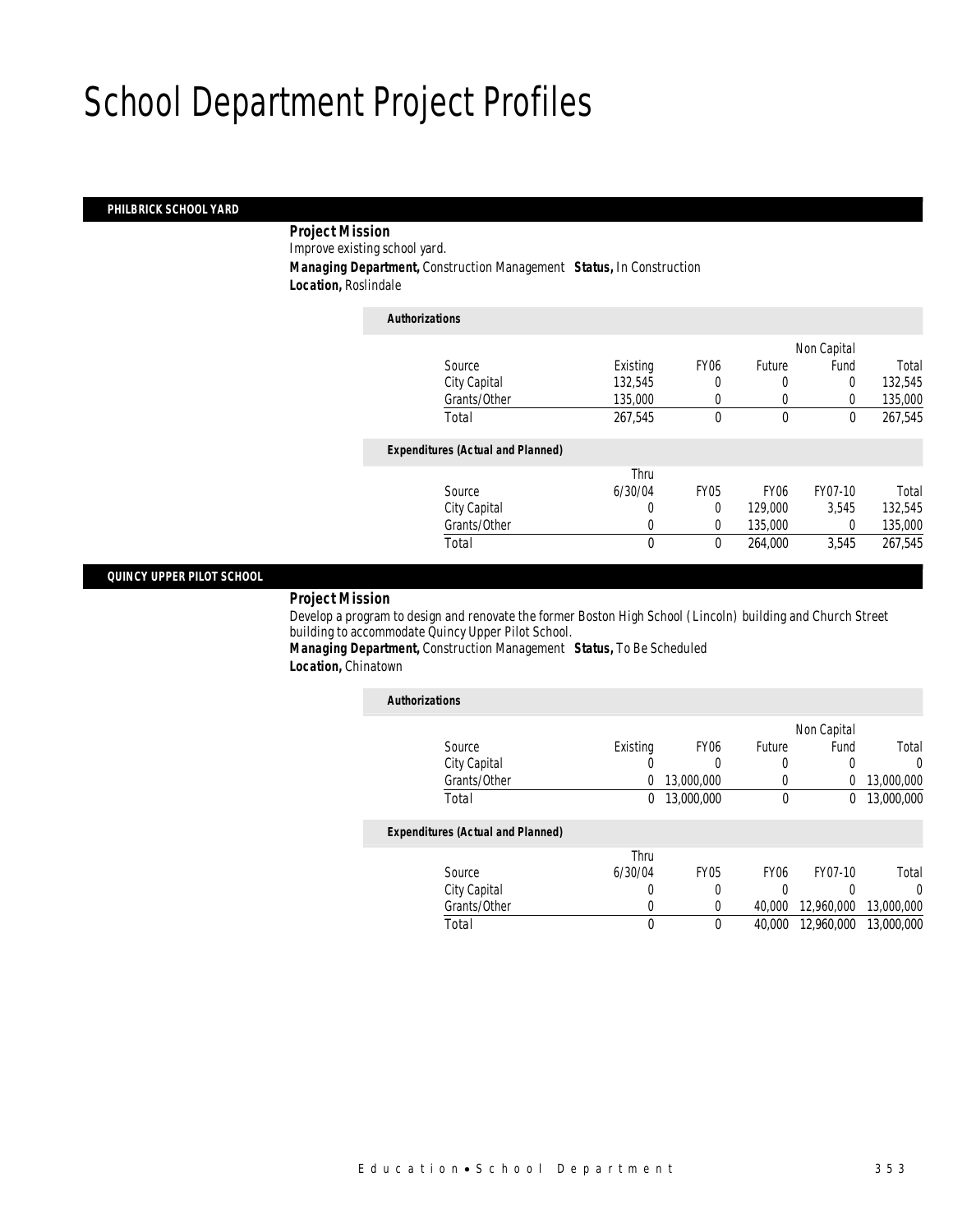### *ROGERS SCHOOL*

### *Project Mission*

General renovations including plaster and paint, refinishing/replacement of floors, replacement of windows, lighting, handicap access and electrical upgrade.

*Managing Department,* Construction Management *Status,* To Be Scheduled *Location,* Hyde Park

| <b>Authorizations</b>                    |           |                  |                  |             |           |
|------------------------------------------|-----------|------------------|------------------|-------------|-----------|
|                                          |           |                  |                  | Non Capital |           |
| Source                                   | Existing  | FY <sub>06</sub> | Future           | Fund        | Total     |
| City Capital                             | 1.600.000 | $\theta$         | 2,365,000        | 0           | 3,965,000 |
| Grants/Other                             | O         |                  |                  | 0           | 0         |
| Total                                    | 1.600.000 | $\theta$         | 2,365,000        | 0           | 3,965,000 |
| <b>Expenditures (Actual and Planned)</b> |           |                  |                  |             |           |
|                                          | Thru      |                  |                  |             |           |
| Source                                   | 6/30/04   | <b>FY05</b>      | FY <sub>06</sub> | FY07-10     | Total     |
| City Capital                             | 0         | 0                | $\theta$         | 3,965,000   | 3,965,000 |
| Grants/Other                             | 0         | 0                | 0                |             | $\left($  |
| Total                                    | 0         | $\theta$         | $\theta$         | 3,965,000   | 3.965.000 |

### *ROOF REPLACEMENT AT VARIOUS SCHOOLS*

*Project Mission* 

Roof repair and or replacement at Bradley, Brighton High, Campbell Center, Conley, E. Greenwood, Harvard-Kent, Jackson-Mann, Lewenberg, Mather, Mendell, Marshall and Timilty Schools.

*Managing Department,* School Department *Status,* Ongoing Program

*Location,* Various neighborhoods

| <b>Authorizations</b>                    |           |                  |                  |             |                |
|------------------------------------------|-----------|------------------|------------------|-------------|----------------|
|                                          |           |                  |                  | Non Capital |                |
| Source                                   | Existing  | FY <sub>06</sub> | Future           | Fund        | Total          |
| City Capital                             | 1,078,300 | 1,414,500        | 6,732,900        | 0           | 9,225,700      |
| Grants/Other                             |           |                  | $\left( \right)$ |             | $\overline{0}$ |
| Total                                    | 1.078.300 | 1.414.500        | 6,732,900        | $\bf{0}$    | 9,225,700      |
| <b>Expenditures (Actual and Planned)</b> |           |                  |                  |             |                |
|                                          | Thru      |                  |                  |             |                |
| Source                                   | 6/30/04   | FY <sub>05</sub> | FY <sub>06</sub> | FY07-10     | Total          |
| City Capital                             | 0         | 96.800           | 1,000,000        | 8.128.900   | 9,225,700      |
| Grants/Other                             | 0         |                  |                  |             | $\Omega$       |
| Total                                    | 0         | 96.800           | 1,000,000        | 8,128,900   | 9,225,700      |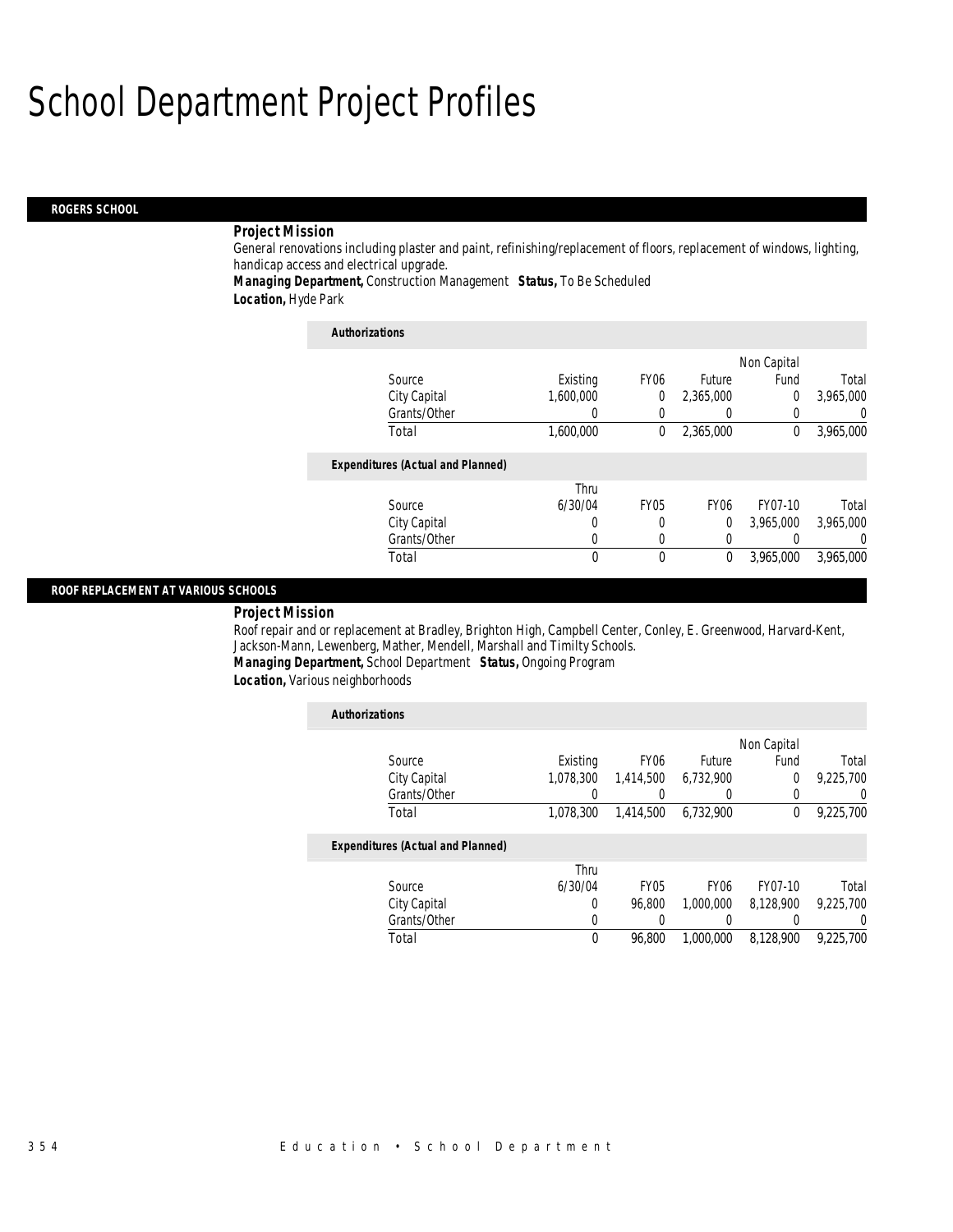### *RUSSELL SCHOOL YARD*

*Project Mission* 

Improve existing school yard.

*Managing Department,* Construction Management *Status,* In Construction

*Location,* Dorchester

| <b>Authorizations</b>                    |              |             |                  |             |         |
|------------------------------------------|--------------|-------------|------------------|-------------|---------|
|                                          |              |             |                  | Non Capital |         |
| Source                                   | Existing     | <b>FY06</b> | Future           | Fund        | Total   |
| City Capital                             | 111,000      | 0           | 0                | 0           | 111,000 |
| Grants/Other                             | 120,000      | 0           | 0                | 0           | 120,000 |
| Total                                    | 231,000      | 0           | $\mathbf 0$      | $\mathbf 0$ | 231,000 |
| <b>Expenditures (Actual and Planned)</b> |              |             |                  |             |         |
|                                          | Thru         |             |                  |             |         |
| Source                                   | 6/30/04      | <b>FY05</b> | FY <sub>06</sub> | FY07-10     | Total   |
| City Capital                             | 0            | $\Omega$    | 111,000          | $\Omega$    | 111,000 |
| Grants/Other                             | 0            | $\Omega$    | 120,000          | $\Omega$    | 120,000 |
| Total                                    | $\mathbf{0}$ | 0           | 231,000          | 0           | 231,000 |
|                                          |              |             |                  |             |         |

### *SCHOOL FACILITIES INVENTORY SYSTEM*

*Project Mission* 

Acquisition of software program to strengthen BPS ability to project building capacities, deficiencies, maintenance, ADA compliance requirements and new facility needs.

*Managing Department,* School Department *Status,* In Design

*Location,* NA

| <b>Authorizations</b>                    |             |                  |                  |             |           |
|------------------------------------------|-------------|------------------|------------------|-------------|-----------|
|                                          |             |                  |                  | Non Capital |           |
| Source                                   | Existing    | FY <sub>06</sub> | Future           | Fund        | Total     |
| City Capital                             | 575,000     | 825,000          | 0                | 0           | 1,400,000 |
| Grants/Other                             |             |                  | 0                |             | 0         |
| Total                                    | 575,000     | 825,000          | 0                | 0           | 1,400,000 |
| <b>Expenditures (Actual and Planned)</b> |             |                  |                  |             |           |
|                                          | Thru        |                  |                  |             |           |
| Source                                   | 6/30/04     | <b>FY05</b>      | FY <sub>06</sub> | FY07-10     | Total     |
| City Capital                             | 0           | 475,000          | 850,000          | 75,000      | 1,400,000 |
| Grants/Other                             | 0           |                  |                  |             | 0         |
| Total                                    | $\mathbf 0$ | 475,000          | 850,000          | 75,000      | 1.400.000 |
|                                          |             |                  |                  |             |           |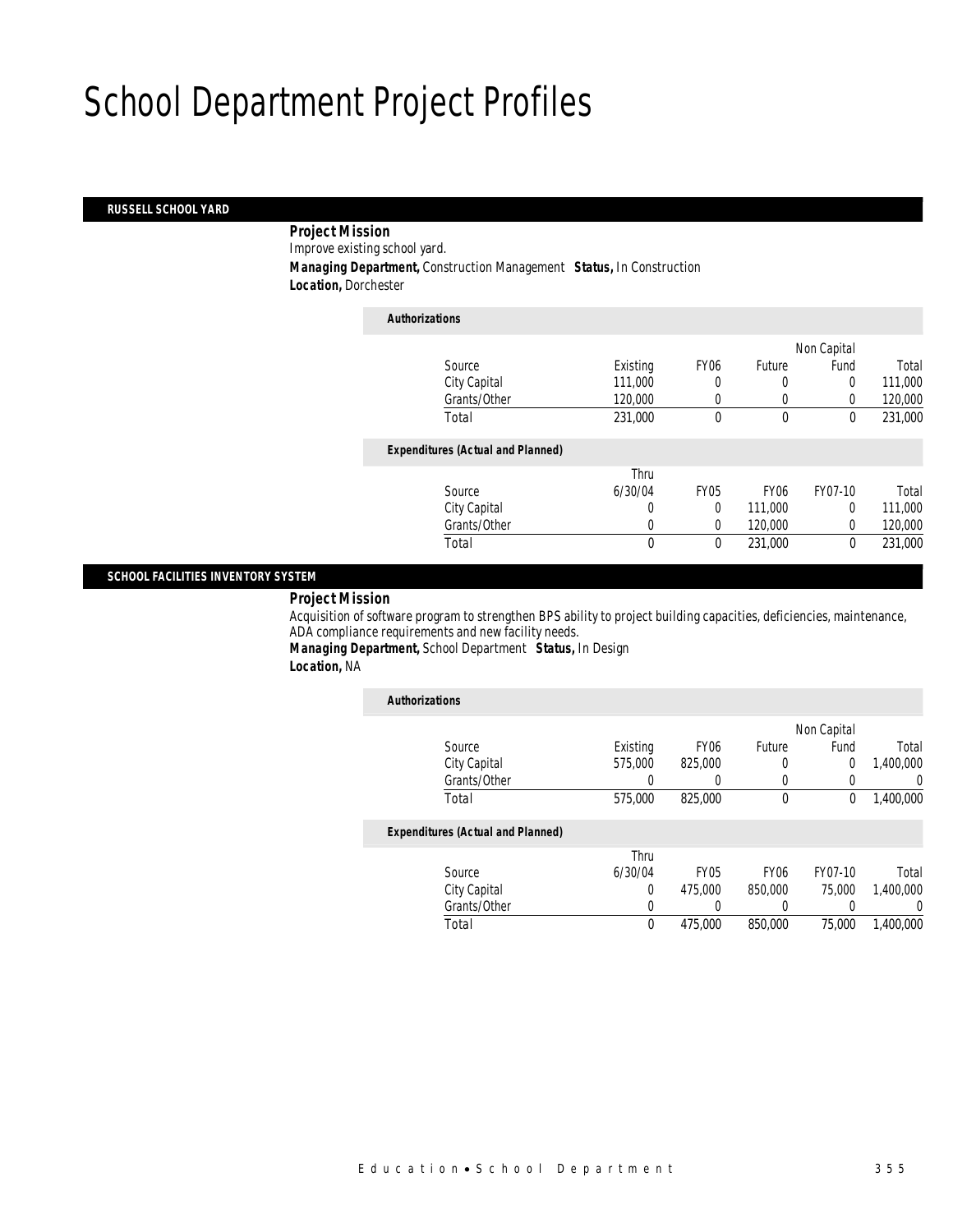### *SCHOOL YARD IMPROVEMENTS ROUND 6*

### *Project Mission*

School yard improvements at six locations including the P. Shaw and Russell, Dorchester; Guild, East Boston; Channing, Hyde Park; Philbrick, Roslindale; and Mission Hill Pilot K-8, Roxbury. *Managing Department,* Construction Management *Status,* In Construction *Location,* Various neighborhoods

| <b>Authorizations</b>                    |          |                  |              |             |          |
|------------------------------------------|----------|------------------|--------------|-------------|----------|
|                                          |          |                  |              | Non Capital |          |
| Source                                   | Existing | FY <sub>06</sub> | Future       | Fund        | Total    |
| City Capital                             | 9,231    | 0                |              |             | 9,231    |
| Grants/Other                             | 0        | $\Omega$         | 0            |             | $\Omega$ |
| Total                                    | 9,231    | 0                | $\theta$     | $\theta$    | 9,231    |
| <b>Expenditures (Actual and Planned)</b> |          |                  |              |             |          |
|                                          | Thru     |                  |              |             |          |
| Source                                   | 6/30/04  | <b>FY05</b>      | <b>FY06</b>  | FY07-10     | Total    |
| City Capital                             | 0        | 0                | 0            | 9.231       | 9,231    |
| Grants/Other                             | U        | 0                | 0            |             | $\Omega$ |
| Total                                    | 0        | $\theta$         | $\mathbf{0}$ | 9,231       | 9,231    |

### *SNOWDEN INTERNATIONAL HIGH SCHOOL*

 *Project Mission* Replace skylights. *Managing Department,* School Department *Status,* In Design *Location,* Back Bay/Beacon Hill

| <b>Authorizations</b>                    |                  |             |                  |             |         |
|------------------------------------------|------------------|-------------|------------------|-------------|---------|
|                                          |                  |             |                  | Non Capital |         |
| Source                                   | Existing         | <b>FY06</b> | Future           | Fund        | Total   |
| City Capital                             | $\left( \right)$ | 418,250     | 0                | 0           | 418,250 |
| Grants/Other                             |                  | $\left($    | 0                | 0           | 0       |
| Total                                    | $\theta$         | 418,250     | $\mathbf 0$      | $\mathbf 0$ | 418,250 |
| <b>Expenditures (Actual and Planned)</b> |                  |             |                  |             |         |
|                                          | Thru             |             |                  |             |         |
| Source                                   | 6/30/04          | <b>FY05</b> | FY <sub>06</sub> | FY07-10     | Total   |
| City Capital                             |                  | $\Omega$    | 350,000          | 68.250      | 418.250 |
| Grants/Other                             |                  | 0           | 0                | 0           |         |
| Total                                    | 0                | 0           | 350,000          | 68.250      | 418,250 |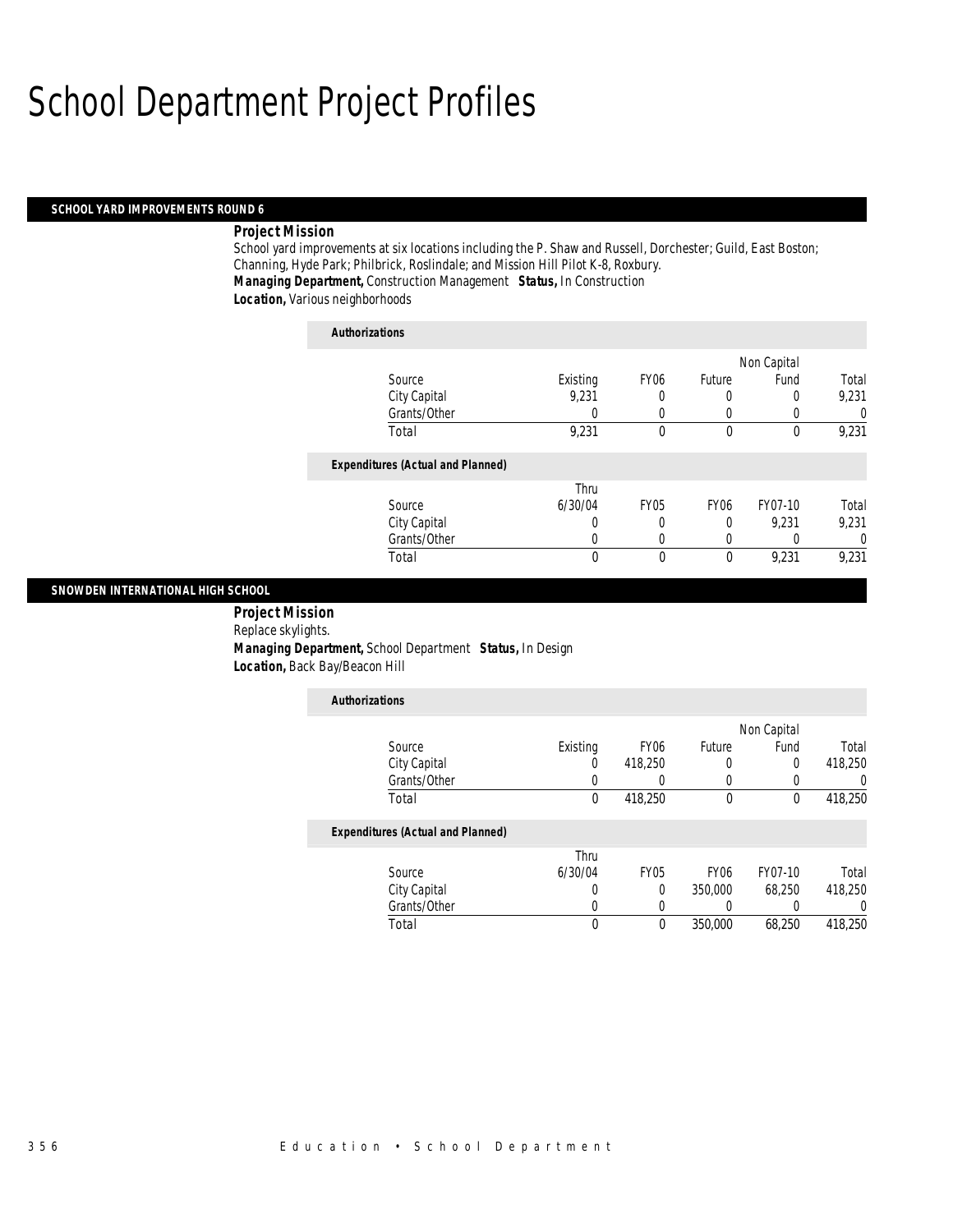### *SUMNER SCHOOL ROOF*

 *Project Mission* Replace roof. *Managing Department,* School Department *Status,* To Be Scheduled *Location,* Roslindale

| <b>Authorizations</b>                    |          |             |                  |             |         |
|------------------------------------------|----------|-------------|------------------|-------------|---------|
|                                          |          |             |                  | Non Capital |         |
| Source                                   | Existing | <b>FY06</b> | Future           | Fund        | Total   |
| City Capital                             | 0        | 275,000     | 0                | 0           | 275,000 |
| Grants/Other                             |          |             | 0                |             | 0       |
| Total                                    | 0        | 275,000     | $\mathbf 0$      | $\mathbf 0$ | 275,000 |
| <b>Expenditures (Actual and Planned)</b> |          |             |                  |             |         |
|                                          | Thru     |             |                  |             |         |
| Source                                   | 6/30/04  | <b>FY05</b> | FY <sub>06</sub> | FY07-10     | Total   |
| City Capital                             | $\Omega$ |             | $\Omega$         | 275,000     | 275,000 |
| Grants/Other                             | 0        | 0           | 0                |             | 0       |
| Total                                    | 0        | 0           | 0                | 275,000     | 275,000 |

### *TECHBOSTON ACADEMY*

### *Project Mission*

Renovate annex buildings at the Dorchester Education Complex for improved use as the home of TechBoston Academy.

*Managing Department,* School Department *Status,* In Construction *Location,* Dorchester

| <b>Authorizations</b>                    |          |                  |                  |             |           |
|------------------------------------------|----------|------------------|------------------|-------------|-----------|
|                                          |          |                  |                  | Non Capital |           |
| Source                                   | Existing | <b>FY06</b>      | Future           | Fund        | Total     |
| City Capital                             | 0        | 2,500,000        | 0                | 0           | 2,500,000 |
| Grants/Other                             | 0        | $\left( \right)$ | 0                | 0           | 0         |
| Total                                    | 0        | 2,500,000        | 0                | 0           | 2,500,000 |
| <b>Expenditures (Actual and Planned)</b> |          |                  |                  |             |           |
|                                          | Thru     |                  |                  |             |           |
| Source                                   | 6/30/04  | <b>FY05</b>      | FY <sub>06</sub> | FY07-10     | Total     |
| City Capital                             | $\Omega$ | 750,000          | 1,500,000        | 250,000     | 2.500.000 |
| Grants/Other                             | 0        | 0                | 0                |             | 0         |
| Total                                    | 0        | 750,000          | 1,500,000        | 250,000     | 2,500,000 |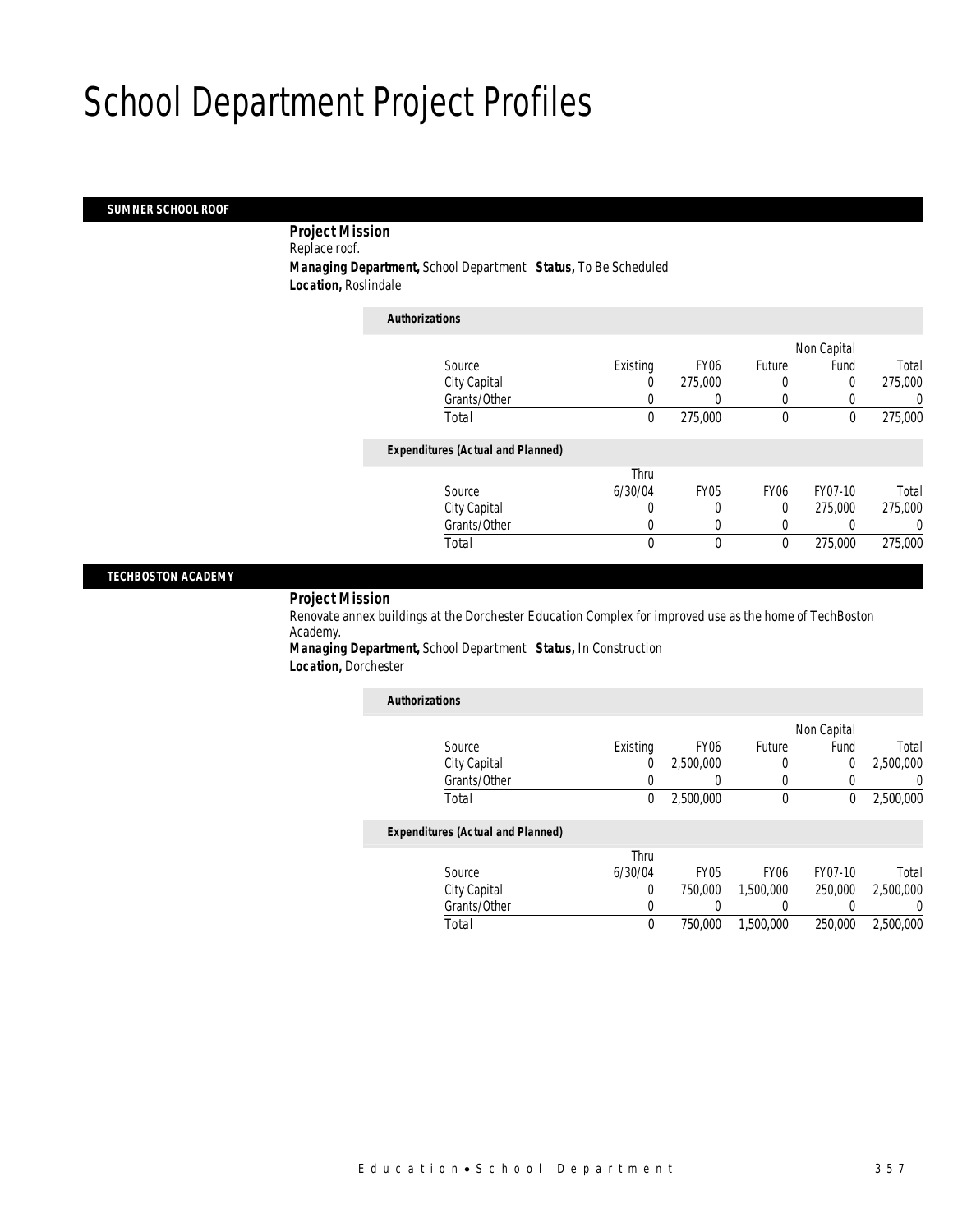### *TECHNOLOGY UPGRADES AT 4 SCHOOLS*

### *Project Mission*

Technology and electrical upgrades at the Otis, Murphy, Haley and Mather schools. *Managing Department,* Construction Management *Status,* To Be Scheduled *Location,* Various neighborhoods

| <b>Authorizations</b>                    |          |                |                  |             |           |
|------------------------------------------|----------|----------------|------------------|-------------|-----------|
|                                          |          |                |                  | Non Capital |           |
| Source                                   | Existing | <b>FY06</b>    | Future           | Fund        | Total     |
| City Capital                             | 500,000  | $\overline{0}$ | 3,636,000        | 0           | 4,136,000 |
| Grants/Other                             | 0        | 0              | 0                | 0           | $\left($  |
| Total                                    | 500,000  | 0              | 3,636,000        | 0           | 4,136,000 |
| <b>Expenditures (Actual and Planned)</b> |          |                |                  |             |           |
|                                          | Thru     |                |                  |             |           |
| Source                                   | 6/30/04  | <b>FY05</b>    | FY <sub>06</sub> | FY07-10     | Total     |
| City Capital                             | 0        | 0              | 0                | 4.136.000   | 4.136.000 |
| Grants/Other                             | 0        | 0              | 0                | 0           | $\Omega$  |
| Total                                    | 0        | 0              | 0                | 4,136,000   | 4.136.000 |

### *TIMILITY SCHOOL*

 *Project Mission* Repair masonry. *Managing Department,* School Department *Status,* To Be Scheduled *Location,* Roxbury

| <b>Authorizations</b> |          |                  |           |             |           |
|-----------------------|----------|------------------|-----------|-------------|-----------|
|                       |          |                  |           | Non Capital |           |
| Source                | Existing | FY <sub>06</sub> | Future    | Fund        | Total     |
| City Capital          |          |                  | 1,400,000 |             | 1,400,000 |
| Grants/Other          |          |                  |           |             |           |
| Total                 |          |                  | 1,400,000 |             | 1,400,000 |

|              | Thru    |      |      |           |           |
|--------------|---------|------|------|-----------|-----------|
| Source       | 6/30/04 | FY05 | FY06 | FY07-10   | Total     |
| City Capital |         |      |      | 1,400,000 | 1,400,000 |
| Grants/Other |         |      |      |           |           |
| Total        |         |      |      | 1.400.000 | 1,400,000 |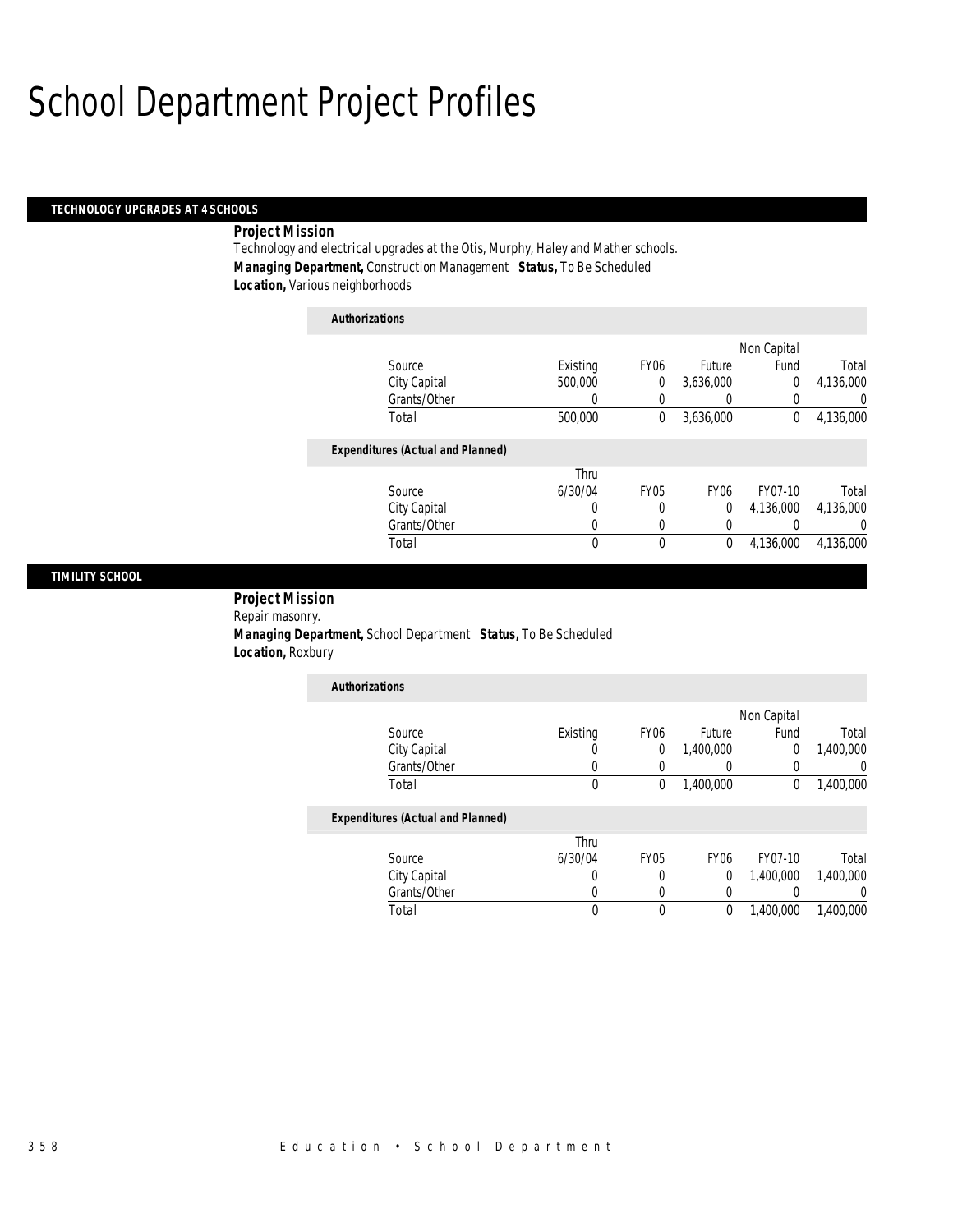### *WEST ROXBURY HIGH SCHOOL HVAC*

### *Project Mission*

Replace the boiler and chiller. Convert existing system to natural gas. *Managing Department,* School Department *Status,* To Be Scheduled *Location,* West Roxbury

| <b>Authorizations</b>                    |           |                  |             |             |           |
|------------------------------------------|-----------|------------------|-------------|-------------|-----------|
|                                          |           |                  |             | Non Capital |           |
| Source                                   | Existing  | FY <sub>06</sub> | Future      | Fund        | Total     |
| City Capital                             | 1,900,000 | 0                | 0           | 0           | 1,900,000 |
| Grants/Other                             |           | 0                | 0           |             | $\Omega$  |
| Total                                    | 1,900,000 | 0                | $\mathbf 0$ | 0           | 1,900,000 |
| <b>Expenditures (Actual and Planned)</b> |           |                  |             |             |           |
|                                          | Thru      |                  |             |             |           |
| Source                                   | 6/30/04   | <b>FY05</b>      | <b>FY06</b> | FY07-10     | Total     |
| City Capital                             | 248,710   | 0                | $\theta$    | 1,651,290   | 1,900,000 |
| Grants/Other                             | 0         | 0                | 0           |             | $\Omega$  |
| Total                                    | 248,710   | 0                | 0           | 1,651,290   | 1.900.000 |
|                                          |           |                  |             |             |           |

### *WHEATLEY BUILDING*

### *Project Mission*

Install an elevator in the building for persons with disabilities. *Managing Department,* Construction Management *Status,* To Be Scheduled *Location,* Roxbury

| <b>Authorizations</b>                    |          |                  |        |             |         |
|------------------------------------------|----------|------------------|--------|-------------|---------|
|                                          |          |                  |        | Non Capital |         |
| Source                                   | Existing | FY <sub>06</sub> | Future | Fund        | Total   |
| City Capital                             | 0        | 500,000          | 0      | 0           | 500,000 |
| Grants/Other                             |          |                  |        |             | 0       |
| Total                                    | 0        | 500,000          | 0      | 0           | 500,000 |
| <b>Expenditures (Actual and Planned)</b> |          |                  |        |             |         |

|              | Thru    |      |        |         |         |
|--------------|---------|------|--------|---------|---------|
| Source       | 6/30/04 | FY05 | FY06   | FY07-10 | Total   |
| City Capital |         |      | 50,000 | 450,000 | 500,000 |
| Grants/Other |         |      |        |         |         |
| Total        |         |      | 50,000 | 450.000 | 500,000 |
|              |         |      |        |         |         |